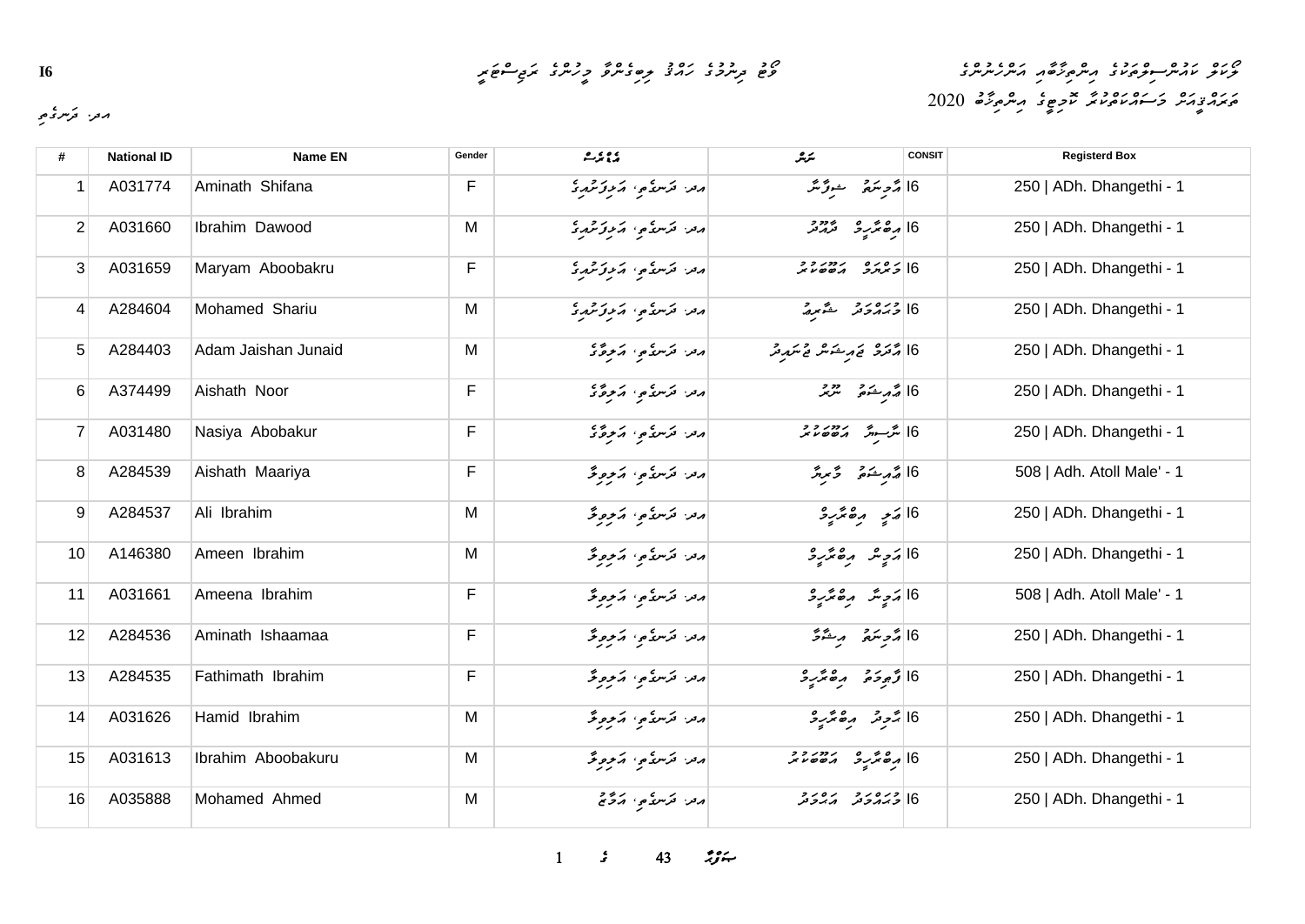*sCw7q7s5w7m< o<n9nOoAw7o< sCq;mAwBoEw7q<m; wBm;vB* م من المرة المرة المرة المرجع المرجع في المركبة 2020<br>مجم*د المريض المربوط المربع المرجع في المراجع المركبة* 

| 17 | A010712 | Athifa Salih              | F            | معرا فكأملح والمكركش              | 6  پھوڑ گے جو بھ                                    | 508   Adh. Atoll Male' - 1 |
|----|---------|---------------------------|--------------|-----------------------------------|-----------------------------------------------------|----------------------------|
| 18 | A031729 | Aminath Moosa             | F            | معرا فكسكامي المتحاكم مراجع       | 6  مُرْمِسَمْ حَرْمَتْهُ                            | 250   ADh. Dhangethi - 1   |
| 19 | A031620 | Anwar Salih               | M            | مدر ترس و مرکز ک                  | 6   ئەشقەتمى سەمبۇر                                 | 250   ADh. Dhangethi - 1   |
| 20 | A284602 | Aishath Rishtha           | $\mathsf F$  | أأدفر المرس والملحم والمحرج       | 6  مُذہب شَمَعٌ مُ سِشْعَمٌ                         | 250   ADh. Dhangethi - 1   |
| 21 | A156944 | Aminath Rizmeena          | F            | أأرمن الكرسري والممرض             | 6ا <i>مُ</i> حِسَمَ <i>ة</i> بِرِجْ جِسَّرَ         | 250   ADh. Dhangethi - 1   |
| 22 | A031628 | Hassan Abdul Rahman       | M            | أأرمن الكرسري والممرض             | 6  ئەسەش مەھ مەم مەم بور                            | 250   ADh. Dhangethi - 1   |
| 23 | A031629 | Ibrahim Rameez            | M            | أأدفر المرس والملحم والمحركة      | 6   <i>ره مُدَرِدْ مَدَدِ</i> جَ                    | 250   ADh. Dhangethi - 1   |
| 24 | A284600 | Mariyam Hassan            | F            | أأدفر الكرسرى والمحمد والمحرج     | 6   ئەيرىۋە كەسىرىمىز                               | 250   ADh. Dhangethi - 1   |
| 25 | A031662 | Mohamed Hassan            | M            | أأرمن الكرسري والممرض             | 16 <i>جزہ جو جنگ میں</i>                            | 250   ADh. Dhangethi - 1   |
| 26 | A031664 | Waheeda Ibrahim           | $\mathsf{F}$ | أأرمن الكرسري والممرض             | 6   <i>وَبِيعٌ مِنْ مُ</i> رْبِيْتِهِ               | 250   ADh. Dhangethi - 1   |
| 27 | A284688 | Ahmed Irfan Abdul Rasheed | M            | ما مار انگرسرنگامی انگریشگر       | 6  رَبْرُوَيْرَ مِبْرَوْيْرَ رَهُ وَهِ بَرْسُوِيْرَ | 250   ADh. Dhangethi - 1   |
| 28 | A031635 | Fathimath Abdulla         | $\mathsf F$  | ما مار مار میگریم می کرد کرد می   | 6  <i>وَّجِوَدَة مَنْ هُدَ</i> اللّه                | 250   ADh. Dhangethi - 1   |
| 29 | A001983 | Gasim Waheed              | M            | ما مار مارس می می در محمد استفاده | 6  قخ سوفت التحرير                                  | 508   Adh. Atoll Male' - 1 |
| 30 | A022613 | Mariyam Shaheeda          | F            | أماس الكرسري والمحمد المستوائر    | 6   د عمادة مشريقه                                  | 250   ADh. Dhangethi - 1   |
| 31 | A031603 | Abdul Azeez Umar          | M            | أمعرا فكالمتكافئ أمكانكم          | 16 <i>ړه ده د</i> پر در د                           | 508   Adh. Atoll Male' - 1 |
| 32 | A131861 | Aminath Ishrath           | F            | أمعن فكالمحصي الكاسوم             | 6ا <i>مُ</i> حِسَمَ <i>وْ</i> بِهِ مُسْتَمَعُ       | 508   Adh. Atoll Male' - 1 |
| 33 | A055581 | Shakeela Abdulla          | F            | معرا فكالمعقص الكاشفر             | 6  ڪو <i>يو</i> گر <b>ص</b> ڪ ھرالله                | 508   Adh. Atoll Male' - 1 |

**2** *s* **43** *z***<sub>***s***</sub>**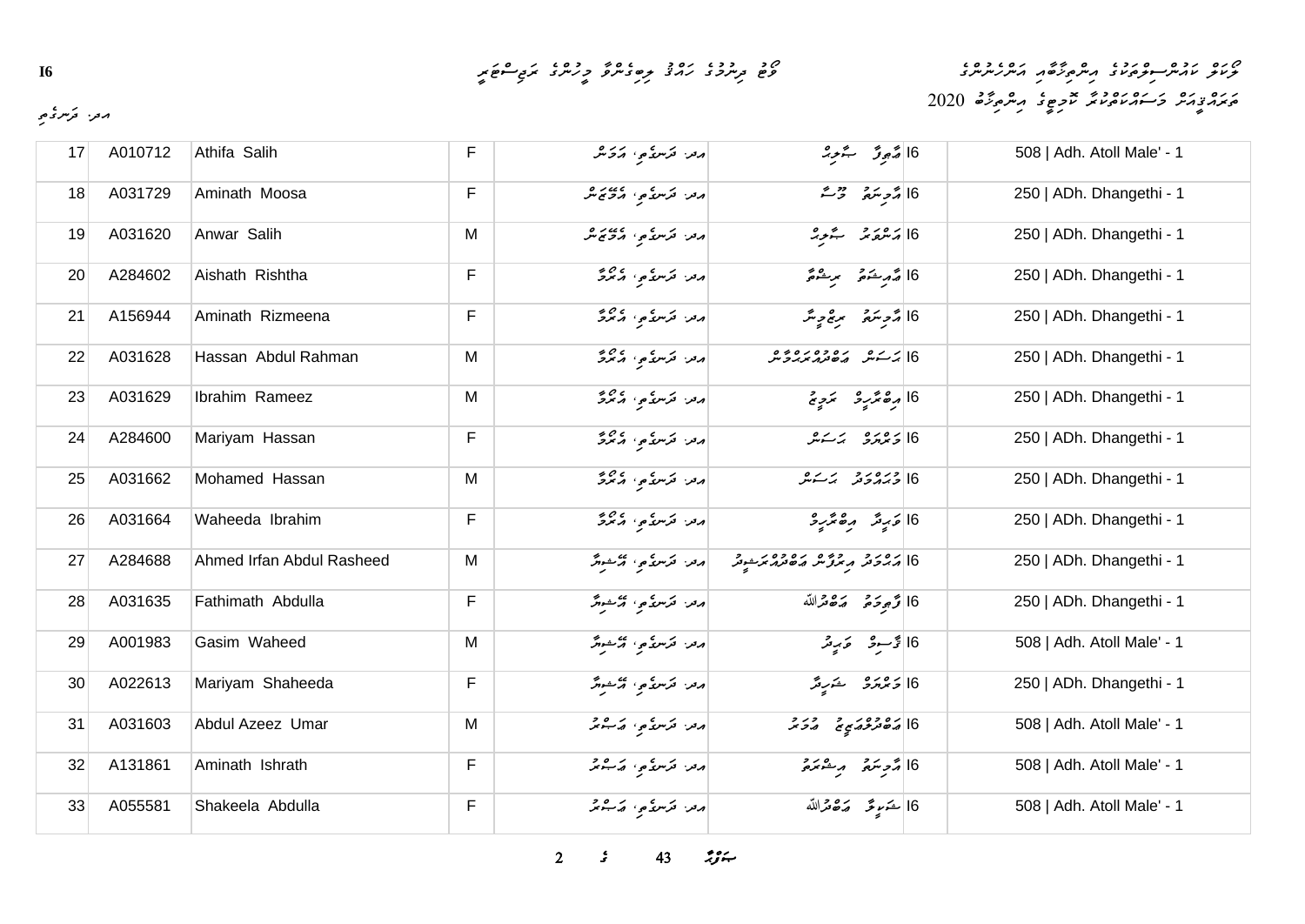*sCw7q7s5w7m< o<n9nOoAw7o< sCq;mAwBoEw7q<m; wBm;vB* م من المرة المرة المرة المرجع المرجع في المركبة 2020<br>مجم*د المريض المربوط المربع المرجع في المراجع المركبة* 

| 34 | A112474 | Sharath Adnan     | F           | ەلەر كەسكەر كەسكەن                                                                                 | 6  سَمْعَرَ <i>هُ مَدْرَ مَدْرَ مِ</i>    | 508   Adh. Atoll Male' - 1    |
|----|---------|-------------------|-------------|----------------------------------------------------------------------------------------------------|-------------------------------------------|-------------------------------|
| 35 | A031640 | Aminath Hussain   | F           | أماص فكالمحدث مره فتحامل                                                                           | 6  م <i>جمع میں مق</i> رید                | 250   ADh. Dhangethi - 1      |
| 36 | A284419 | Abdulla Nishad    | M           | مالا الكرسي في المركب والأمر                                                                       | 16 كَدَهْ قَدْاللّه مُسْتِقَوْتِرْ        | 250   ADh. Dhangethi - 1      |
| 37 | A031600 | Ahmed Nihad       | M           | ما مار المستخرج المال المستخرج و المحمد المحمد المحمد المحمد المحمد المحمد المحمد المحمد المحمد ال | 6  رَرُدَوَرْ سِرَّدْرُ                   | 250   ADh. Dhangethi - 1      |
| 38 | A284422 | Aishath Nashaya   | F           | أمدر فرسي والمستعرف                                                                                | 6ا ئەرىشكى سىشىر                          | 250   ADh. Dhangethi - 1      |
| 39 | A284421 | Hassan Nishan     | M           | معرا فكسموها الكاسمبروى                                                                            | 6  بَرَسَمْرٌ سِيَّمْتَرُ                 | 250   ADh. Dhangethi - 1      |
| 40 | A284420 | Ibrahim Nisham    | M           | أمدار فكسرة والمستعرف                                                                              | 16 <i>م<sub>و</sub>ھ مگرے موش</i> و       | 378   Hithadhoo Ehenihen - 1  |
| 41 | A105614 | Mohamed Nizam     | M           | معرا فكالمحص المكاسم والمحمد                                                                       | 16 ديرورو سروگ                            | 508   Adh. Atoll Male' - 1    |
| 42 | A022016 | Shakeela Adam     | $\mathsf F$ | أمدر فرسي والمستعرف                                                                                | 6  ڪيو ٿر ۾ گريزي                         | 250   ADh. Dhangethi - 1      |
| 43 | A031691 | Ali Ismail        | M           | معرا فكسكفي أمكوف                                                                                  | 6ا پَندِ پرڪڙمدِ و                        | 250   ADh. Dhangethi - 1      |
| 44 | A026875 | Ibrahim Ali       | M           | معرا فرسي و مروا                                                                                   | 6  <sub>م</sub> ەنگرى <sub>د</sub> ى كەمچ | 250   ADh. Dhangethi - 1      |
| 45 | A031557 | Ahmed Yoosuf      | M           | أماص فكالركوم أكوام مركح                                                                           | 6  ئەبرىقر مەرىبۇ                         | 250   ADh. Dhangethi - 1      |
| 46 | A031543 | Aishath Yoosuf    | $\mathsf F$ | معرا فكالمحص مكافيرة                                                                               | 6ا <i>مەمبەھىقى مەستۇ</i>                 | 634   Hulhumale', Ehenihen-20 |
| 47 | A283868 | Aminath Yoosuf    | $\mathsf F$ | أمعن فكسكوه أمومرة                                                                                 | 6  <i>مزّحہ متعدد میں شوق</i>             | 250   ADh. Dhangethi - 1      |
| 48 | A031698 | Fathimath Hussain | $\mathsf F$ | معرا فكالمحص مكافيرة                                                                               | 6   وَمِوحَةٌ بِرَسَهِ مِرْ               | 250   ADh. Dhangethi - 1      |
| 49 | A404990 | Fathimath Niusa   | $\mathsf F$ | أمعن فكسكوه الكومرة                                                                                | 6ا ڙُھِ جَھُ سِهُ َ                       | 250   ADh. Dhangethi - 1      |
| 50 | A031527 | Ibrahim Hussain   | M           | معرا فكالتكافئ الكافيعي                                                                            | 6ا <i>مەمگەبىۋە جىسكى</i> رىنتى           | 250   ADh. Dhangethi - 1      |

**3** *<i>s* **43** *z z*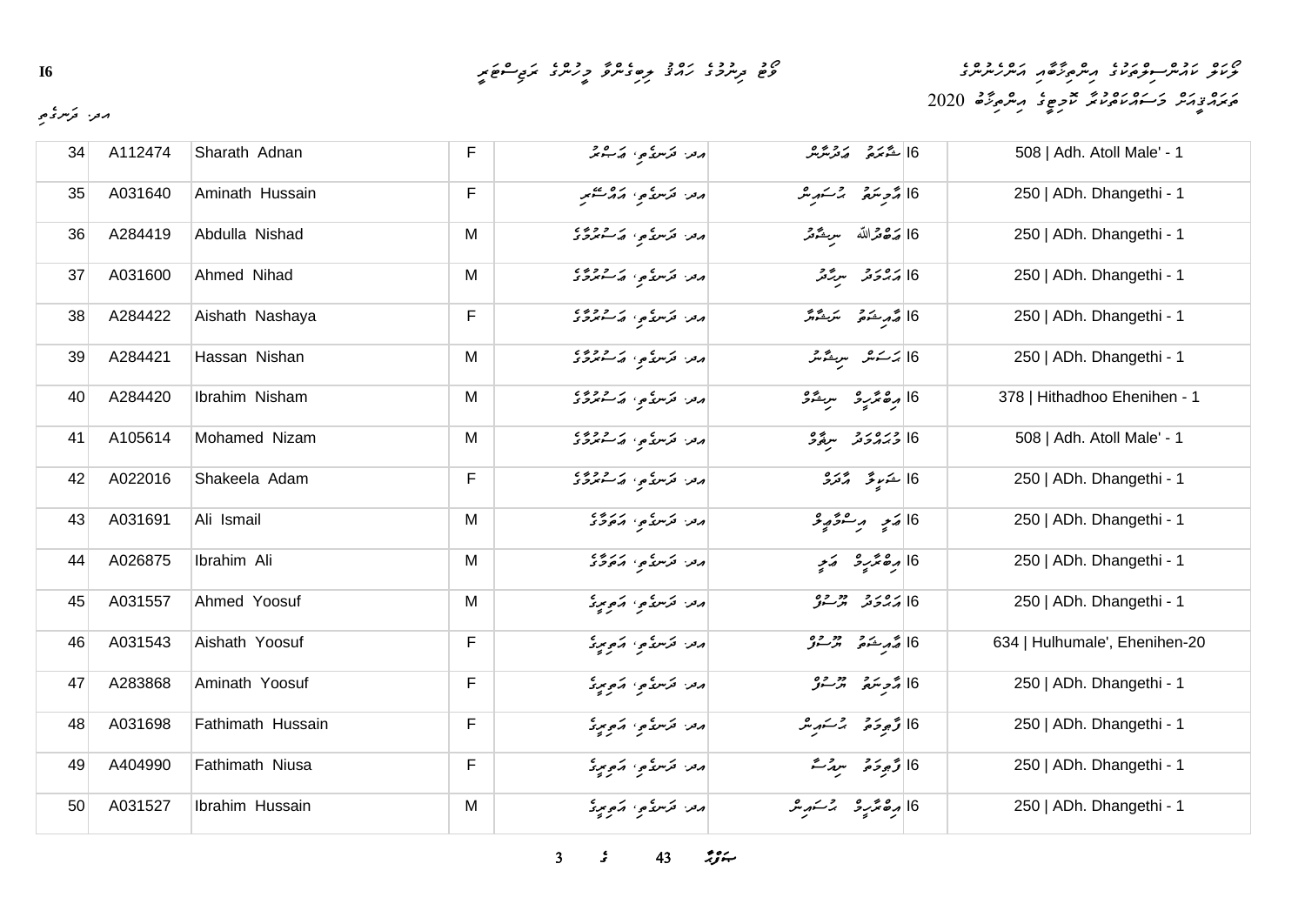*sCw7q7s5w7m< o<n9nOoAw7o< sCq;mAwBoEw7q<m; wBm;vB* م من المرة المرة المرة المرجع المرجع في المركبة 2020<br>مجم*د المريض المربوط المربع المرجع في المراجع المركبة* 

| 51 | A031518 | Leela Hassan          | F | معرا فرسكني أممري    | 6  موتژ - ټرشکر                          | 250   ADh. Dhangethi - 1      |
|----|---------|-----------------------|---|----------------------|------------------------------------------|-------------------------------|
| 52 | A120847 | Abdul Raheem Faruhad  | M | مدر ترسده کوکود      | 16 كەھىركە بىر ئەر ئەر ئەر               | 634   Hulhumale', Ehenihen-20 |
| 53 | A140917 | Aishath Hussain       | F | مدر ترسر و کړي ځ     | 6ا ئەرىشى ئىر ئەسەر ش                    | 250   ADh. Dhangethi - 1      |
| 54 | A284557 | Ahmed Afzal           | M | مدر ترسكي، ھەركىر    | 6   پروتر پروت                           | 250   ADh. Dhangethi - 1      |
| 55 | A284555 | Ahmed Shafeeu         | M | مدر ترسيمي ھ محرم مش | 6   پروتو شوړ                            | 250   ADh. Dhangethi - 1      |
| 56 | A273731 | Fathimath Zauma       | F | مدر ترس              | 6  وَّجِرَحْمُ نَحْمَدُّمَّ              | 508   Adh. Atoll Male' - 1    |
| 57 | A031655 | Hassan Ibrahim        | M | مدر ترس              | 6   ئەسەمى <i>ر مەھترى</i> پى            | 250   ADh. Dhangethi - 1      |
| 58 | A031726 | Ibrahim Shihab        | M | مدر ترس              | 6   مِرْهُ مُرْرِدْ ۖ سُورَّة            | 250   ADh. Dhangethi - 1      |
| 59 | A031619 | Khadeeja Mohamed      | F | مدر ترسيم وكرده      | 6   كَمَارِيحٌ - وْبَرْدُونْدْ           | 250   ADh. Dhangethi - 1      |
| 60 | A138972 | Nasreena Ibrahim      | F | مدر ترسكو، ھەرمىر    | 6 <i>سَرَ شَہِنڈ م</i> ِنھُ بَرے         | 250   ADh. Dhangethi - 1      |
| 61 | A031618 | Sheereen Ibrahim      | F | مدر ترسكو، ھەرمىر    | 6  ڪوبرين م <i>نھنگري</i> و              | 250   ADh. Dhangethi - 1      |
| 62 | A031623 | Zaeema Ibrahim Shihab | F | مدر ترسكي كوكرمر     | 6  غږمهٔ ر <i>هنگره</i> ٔ شر <i>گ</i> هٔ | 250   ADh. Dhangethi - 1      |
| 63 | A116088 | Ahmed Ibrahim         | M | مدر ترس و محر مدام   | 6  رَبَّرْدَتَرَ بِهِ مَحْرِبِرْ         | 250   ADh. Dhangethi - 1      |
| 64 | A031171 | Ibrahim Hussain       | M | مدر ترسر و محر شو    | 16 م <i>ەھمىرى جىسىم</i> ىر              | 250   ADh. Dhangethi - 1      |
| 65 | A031621 | Hussain Adam          | M | مدر مكسكو، ھەسكى م   | 6  پرسکو ملٹہ مگر محمد محمد ا            | 250   ADh. Dhangethi - 1      |
| 66 | A284278 | Ahmed Madhih          | M | معرا فرسي والموقر    | 16 كەندى قىرى                            | 250   ADh. Dhangethi - 1      |
| 67 | A273718 | Mohamed Mubah Usamath | M | مدر ترسد و محموق     | 16 ديره دو د و د در در د                 | 508   Adh. Atoll Male' - 1    |

*4 s* 43 *i*<sub>s</sub> $\approx$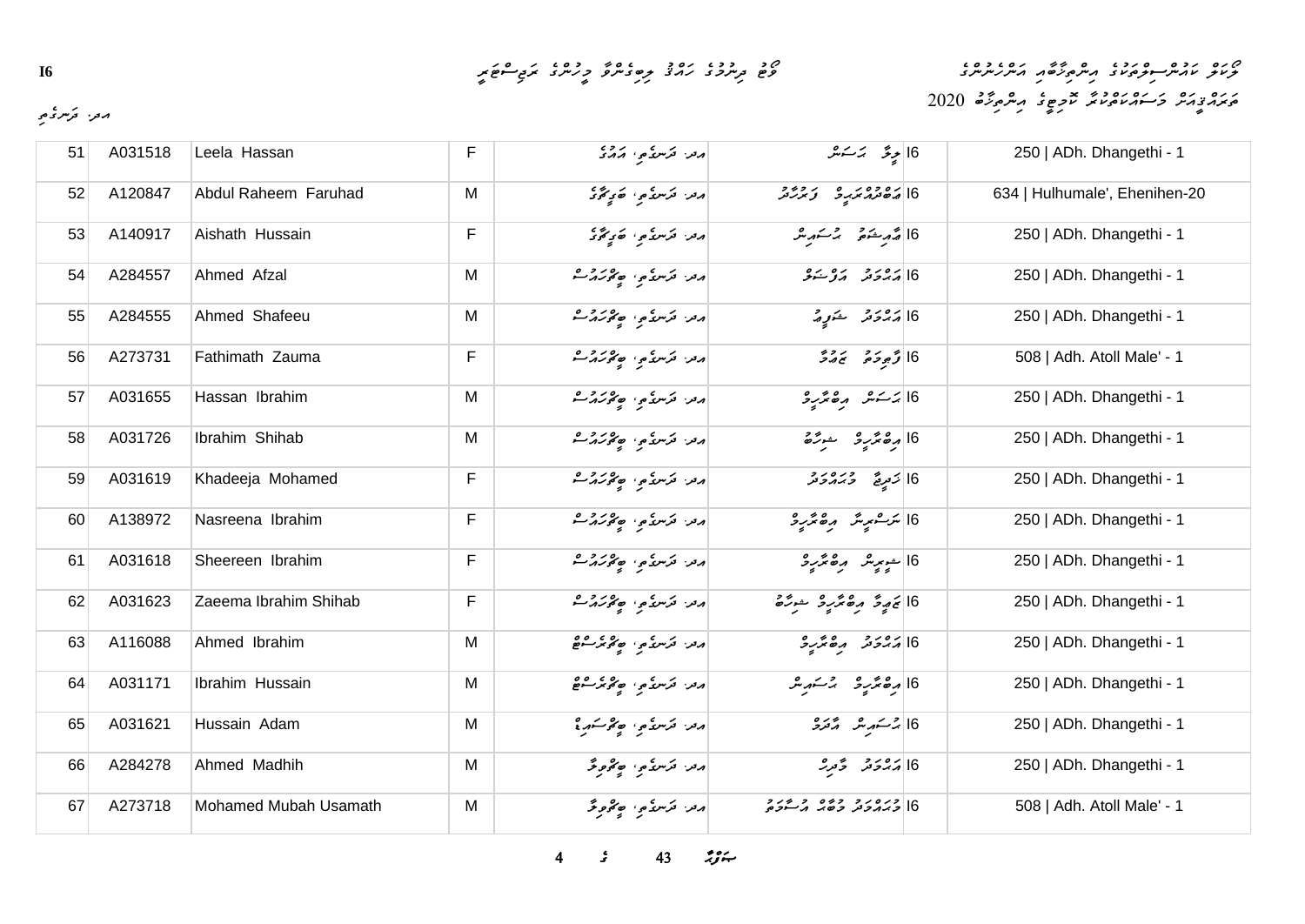*sCw7q7s5w7m< o<n9nOoAw7o< sCq;mAwBoEw7q<m; wBm;vB* م من المرة المرة المرة المرجع المرجع في المركبة 2020<br>مجم*د المريض المربوط المربع المرجع في المراجع المركبة* 

| 68 | A010470 | Usamath Ismail         | M           | معرا فكرسوع والمحموق  | 6  پرستمر <sub>ىق م</sub> ېرستر <sub>ى</sub> مپو | 250   ADh. Dhangethi - 1      |
|----|---------|------------------------|-------------|-----------------------|--------------------------------------------------|-------------------------------|
| 69 | A284673 | Abdullah Mihad         | M           | أمعرا فكسكاموا أصامكم | 6  رَحْمَدْاللّه حِرَّمَّد                       | 250   ADh. Dhangethi - 1      |
| 70 | A260627 | Ahmed Arish            | M           | أمعن فكسكوه أصد       | 6  رَرُدَتْرَ کَمَ مِرْتُ                        | 634   Hulhumale', Ehenihen-20 |
| 71 | A031641 | Aishath Naifa          | $\mathsf F$ | أمعر: فكسكامي؛ صِنَّز | 6  مَ <i>ّەرِ شَعْرِ</i> مَّتَد <i>ِرْ</i> ً     | 634   Hulhumale', Ehenihen-20 |
| 72 | A284674 | Hassan Muad            | M           | أمعر: فكسكامي؛ صِنَّز | 6  ئەسەھرىمى ئەھمىر                              | 250   ADh. Dhangethi - 1      |
| 73 | A273745 | Ibrahim Rameez         | M           | أمعن فكسكوه أصد       | 6  م <i>ەھترى</i> دۇ ئر <sub>ىچى</sub> ج         | 634   Hulhumale', Ehenihen-20 |
| 74 | A031740 | Inasha Mohamed         | F           | أمعرا فكسكاموا أصامكم | 6  مِسَّرْٹَہ دِبَرْدُدَدَ                       | 250   ADh. Dhangethi - 1      |
| 75 | A031673 | Moosa Mauroof          | M           | أمعر: فكسكامي؛ صِنَّز | 6  چ مئے پروہوہ                                  | 284   Dh. Kudahuvadhoo - 1    |
| 76 | A031638 | Rasheeda Hussain       | F           | مدرس مرسوع من من الله | 6  بَرَحْدِثَرُ بِرُسَمَدِيْرُ                   | 250   ADh. Dhangethi - 1      |
| 77 | A283447 | Abdul Rauf Abdul Samad | M           | معرا ترسمني المتحصوص  | 6] בפריכנס כפרי כריכל                            | 250   ADh. Dhangethi - 1      |
| 78 | A273683 | Aishath Shuha          | $\mathsf F$ | محر مرس که دوره ده    | 6  مَّ مِسْمَعْ شَرْحَ                           | 463   Srilanka / Colombo - 4  |
| 79 | A031511 | Habeeba Aboobakuru     | F           | مدر ترسري مددي و      | $77777$ $601$ $16$                               | 250   ADh. Dhangethi - 1      |
| 80 | A283445 | Ismail Abdul Samad     | M           | أمعر فرسي صور صور مس  | 6 كەسىۋە بۇ ھەمدىرە                              | 250   ADh. Dhangethi - 1      |
| 81 | A094355 | Khadeeja Ibrahim       | F           | مدر ترسري موري و      | 6  نَسِيعٌ مِنْ مُحَمَّدٍ \$                     | 250   ADh. Dhangethi - 1      |
| 82 | A031443 | Mariyam Sathiya        | $\mathsf F$ | محر مرس ودوره         | 6   ئەندىرى سەھبەر                               | 508   Adh. Atoll Male' - 1    |
| 83 | A031462 | Naziya Abdul Samad     | F           | محر ترسي صوره ده      | 16 مگرېږ <i>په هغه مرد</i> و                     | 508   Adh. Atoll Male' - 1    |
| 84 | A284390 | Abdulla Ali            | M           | مدر ترس و بدوه        | 16 كەھىراللە كەمچ                                | 250   ADh. Dhangethi - 1      |

 $5$   $5$   $43$   $79$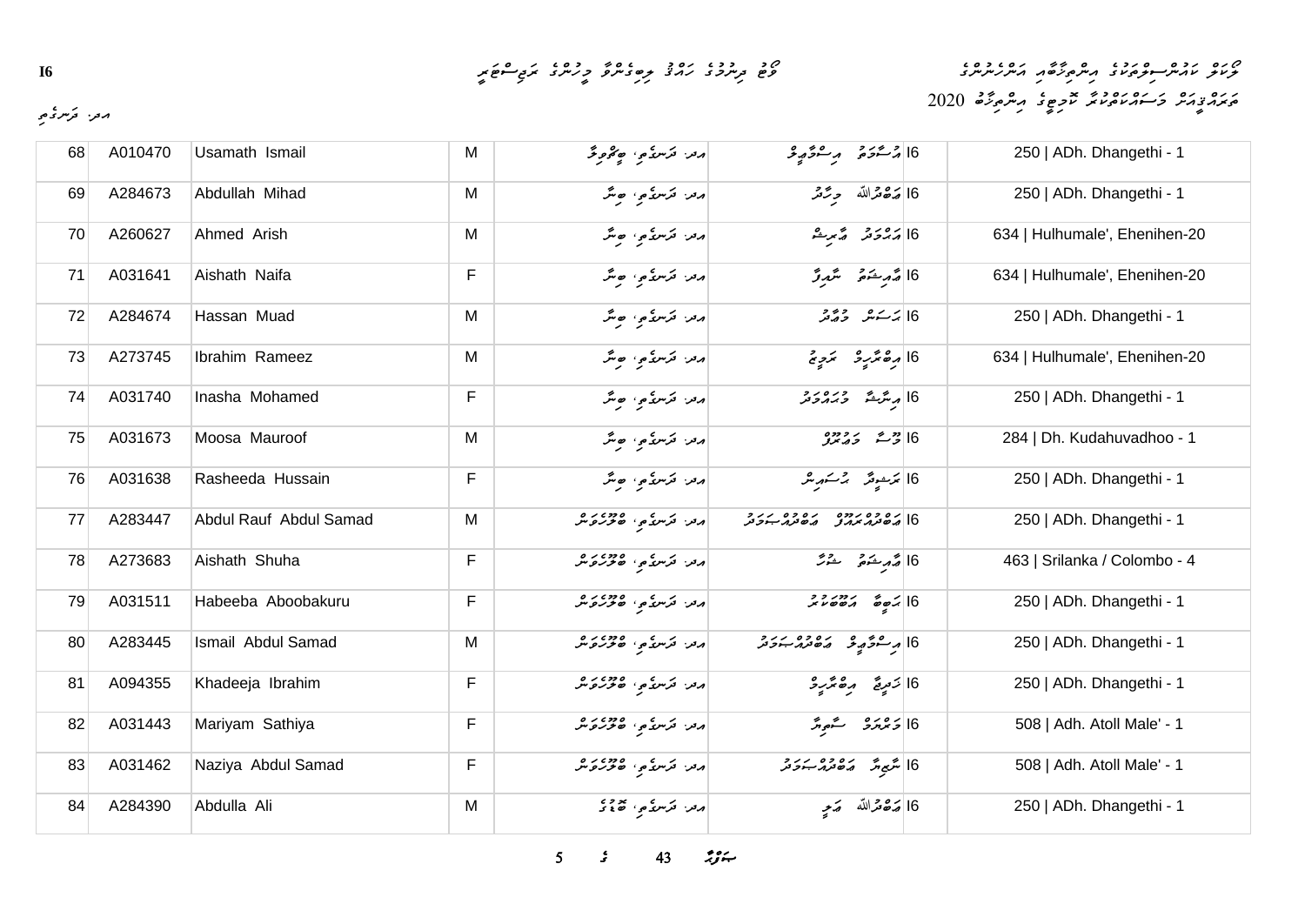*sCw7q7s5w7m< o<n9nOoAw7o< sCq;mAwBoEw7q<m; wBm;vB* م من المرة المرة المرة المرجع المرجع في المركبة 2020<br>مجم*د المريض المربوط المربع المرجع في المراجع المركبة* 

| 85  | A284398 | Aishath Saima           | F           | معر ترسی و موده              | 6  مُرمِسُومُ مُسْرَرٌ               | 250   ADh. Dhangethi - 1   |
|-----|---------|-------------------------|-------------|------------------------------|--------------------------------------|----------------------------|
| 86  | A031674 | Ali Abdul Rahman        | M           | معر ترسي بالاده              | 6 كەبىر كەھەرمەر ئەش                 | 250   ADh. Dhangethi - 1   |
| 87  | A031601 | Najma Ibrahim           | F           | معر ترسي به ده               | 6   سَرَةٍ حَرَّ مِنْ مُرْسِرَةِ     | 250   ADh. Dhangethi - 1   |
| 88  | A047654 | Ahmed Ayaan Ibrahim     | M           | مدر ترسد و مروم              | 6   ئەبرەر بەر بەھەربە               | 250   ADh. Dhangethi - 1   |
| 89  | A031541 | Aminath Salma           | $\mathsf F$ | أمعن فكسرى والمحتجز والمحمدة | 6  أوج سَعَر مُحَمَّرٌ حَمَدَةً      | 508   Adh. Atoll Male' - 1 |
| 90  | A031745 | Fauziyya Mohamed        | $\mathsf F$ | مدر ترسكي كالمروري           | 6  زَرۡ ۡ پِرۡ دِمۡ دِیۡ دِرَ دِرَ   | 250   ADh. Dhangethi - 1   |
| 91  | A272008 | Khadeeja Afa            | $\mathsf F$ | مدر ترسر و مروم              | 16 كَتْمِيعٌ - مَرَّزٌ -             | 250   ADh. Dhangethi - 1   |
| 92  | A283231 | Adam Reekhan            | M           | مدر ترسد و ده                | 6  جۇنزى بېرتىش                      | 250   ADh. Dhangethi - 1   |
| 93  | A374491 | Aminath Raufa Hassan    | $\mathsf F$ | أمعرا فكسكاموا المعج منع     | 6  مَّ جِسَعَهُ سَمَدَتَّ بَرَسَسْهِ | 250   ADh. Dhangethi - 1   |
| 94  | A031365 | Hassan Mohamed          | M           | مدر ترسد و عمره              | 6  ئەسەھرىم ئەيرە ئەر                | 250   ADh. Dhangethi - 1   |
| 95  | A031746 | Mariyam Aboobakuru      | $\mathsf F$ | مدر ترسد و عمره ا            | $22222$ $16$                         | 250   ADh. Dhangethi - 1   |
| 96  | A283230 | Maryam Ru'una Hassan    | F           | أمان الكرسوي المتحويمي       | 6   ئەيرەر ئەرەپىر بەسەس             | 250   ADh. Dhangethi - 1   |
| 97  | A031567 | Khadeeja Hussain        | $\mathsf F$ | أماما المرسمي المماركي       | 6   كَتَرِيعٌ = يُرْسَمَهِ مِرْ      | 250   ADh. Dhangethi - 1   |
| 98  | A284290 | Ahmed Firushan          | M           | مدر ترسد و گرشترس            | 6   ئەبرى ئوبۇ ئەشكە                 | 250   ADh. Dhangethi - 1   |
| 99  | A284289 | Mohamed Fizan           | M           | مدر ترسد و گرمزنرد           | 6   32,25 دېڅ نګر                    | 250   ADh. Dhangethi - 1   |
| 100 | A031593 | Moomina Umar            | F           | مدر ترسد و گرمزنرد           | 6   دېمرمثر پرونډ                    | 250   ADh. Dhangethi - 1   |
| 101 | A009387 | Abdul Rasheed Aboobakur | M           | أرفرا فكسرو والمحمري         | 6 رەدە برخوم مەھەرد                  | 508   Adh. Atoll Male' - 1 |

**م**حر بحم<sup>س ع</sup>

*6 sC 43 nNw?mS*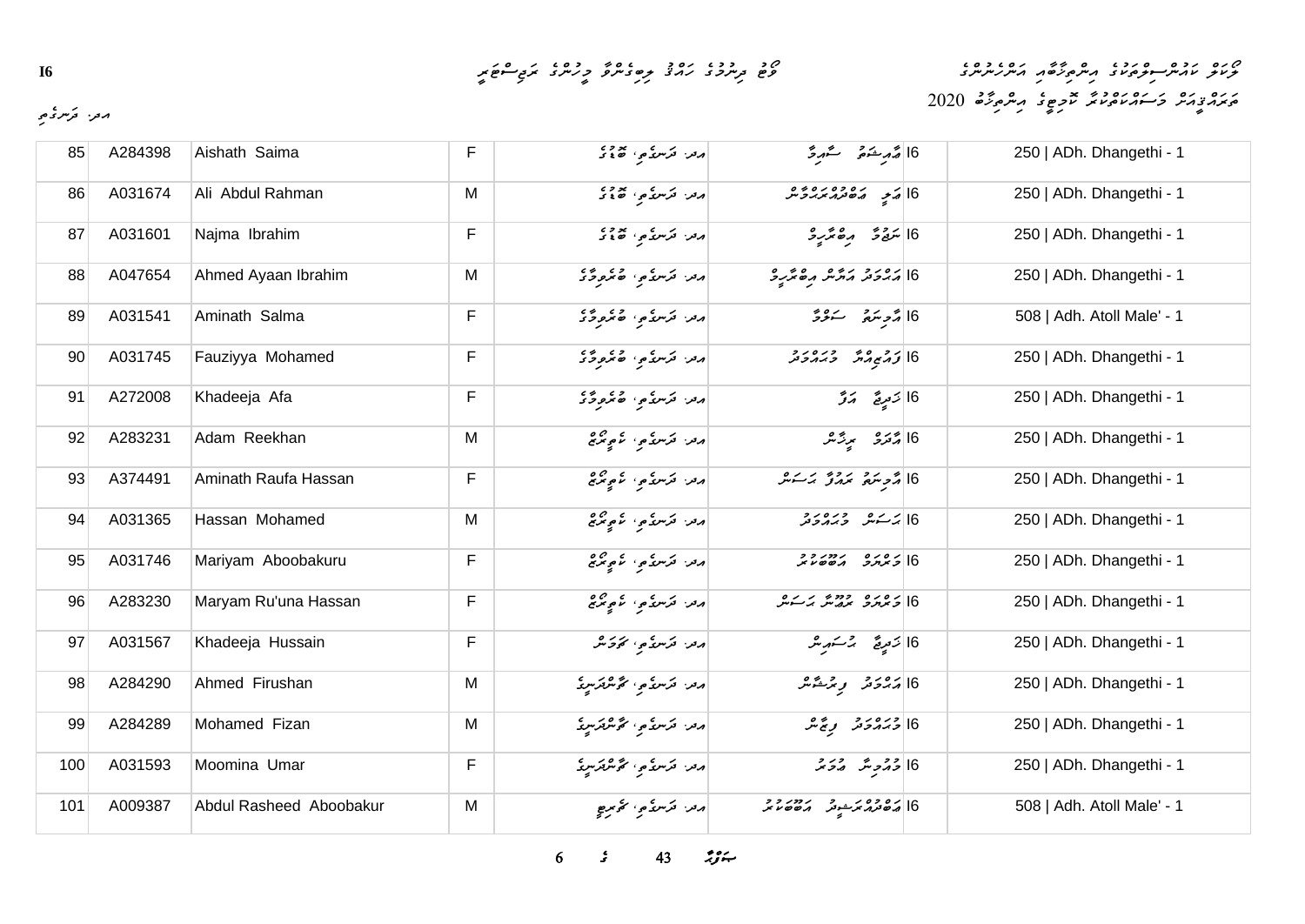*sCw7q7s5w7m< o<n9nOoAw7o< sCq;mAwBoEw7q<m; wBm;vB* م من المرة المرة المرة المرجع المرجع في المركبة 2020<br>مجم*د المريض المربوط المربع المرجع في المراجع المركبة* 

| 102 | A034473 | Aishath Gasim         | F            | أرفرا فكسكامي المحمريج            | 6  مُرِيسَمَ تَوْسِرْ                                                                                                            | 508   Adh. Atoll Male' - 1 |
|-----|---------|-----------------------|--------------|-----------------------------------|----------------------------------------------------------------------------------------------------------------------------------|----------------------------|
| 103 | A383440 | Aroosha Abdul Rasheed | $\mathsf{F}$ | أرفر افكرس والمحجم مجموع          | 6   ئەنزىشقە كەھەرمەر شوتر                                                                                                       | 508   Adh. Atoll Male' - 1 |
| 104 | A284288 | Ahmed Sagib           | M            | معرا فكسكوا الممج وكالمح          | 6   رَبُّرْ دَرْ ۔ ثَوَّتِہ                                                                                                      | 250   ADh. Dhangethi - 1   |
| 105 | A273721 | Fathmath Shan         | F            | ړې ترسره په په ده                 | 6  ۇ <sub>جو</sub> رۇ شەمىر                                                                                                      | 508   Adh. Atoll Male' - 1 |
| 106 | A031614 | Saudhiyya Ibrahim     | F            | ړې ترسره په په ده                 | 6 ڪھورمگر مھنگر گ                                                                                                                | 250   ADh. Dhangethi - 1   |
| 107 | A031576 | Ishaq Ahmed           | M            | أمدر فكسكامي فكسيفي               | 6  م سے بڑے کہ کرکے تھر                                                                                                          | 250   ADh. Dhangethi - 1   |
| 108 | A055912 | Faiza Ibrahim         | F            | معرا فكسكامي الكرمردي             | 6  وَمِعَ مِعْمَدِهِ                                                                                                             | 508   Adh. Atoll Male' - 1 |
| 109 | A012702 | Mohamed Ibrahim       | M            | أمامر الكرسري والمحرج والمحمد     |                                                                                                                                  | 250   ADh. Dhangethi - 1   |
| 110 | A087258 | Ahmed Ibrahim         | M            | مدر ترسكي تركوه دوه               | 6   رَبُّرْدَتْرِ مِنْ مُرْبِرْد                                                                                                 | 508   Adh. Atoll Male' - 1 |
| 111 | A284247 | Fathimath Aboobakuru  | F            | أمعرا فكسمكاني المرفوط مسكي       | 6ا ژُجِرْحَمْ مُقْصَلَةٌ                                                                                                         | 250   ADh. Dhangethi - 1   |
| 112 | A284245 | Shareefa Hussain      | $\mathsf F$  | أمعرا فكسمكاني المرفوط مسكي       | 6  خەمرۇ - ئەسەر ش                                                                                                               | 250   ADh. Dhangethi - 1   |
| 113 | A103320 | Abdul Raheem Umar     | M            | أماص الكرسري والمرجرات            | 16 كەھىرمەترىرى ھەتەتر                                                                                                           | 250   ADh. Dhangethi - 1   |
| 114 | A031496 | Aminath Sinaz         | $\mathsf F$  | أماص الكرسري والمحاصر في المحركية | 6  <i>مُجْرِسَة سِينَ</i> ةً                                                                                                     | 250   ADh. Dhangethi - 1   |
| 115 | A355121 | Mohamed Haisham       | M            | ماص فرسي في المريز في             | 16 دېمەد تەرىئەد                                                                                                                 | 250   ADh. Dhangethi - 1   |
| 116 | A284253 | Ali Hushaan           | M            | معرا فكاللحص الأمركر مثلا وتخر    | 6  کی پر گنگانگر                                                                                                                 | 250   ADh. Dhangethi - 1   |
| 117 | A284252 | Ibrahim Hassaan       | M            | معرا فكاللحص الأمركر مثلا وتخر    | 16 مەھ <i>مگىي</i> ئەرگە ئىككىتىلىكى ئىككىتىكى ئىككىتىكى ئىككىتىكى ئىككىتىكى ئىككىت كىلگا كىشى بىر ئىككىت كىشىشى ئىككىت<br>مەنبە | 508   Adh. Atoll Male' - 1 |
| 118 | A031481 | Zakiyya Saeed         | F            | أمعن فكاللغ وبالالام وقريح        | 6  تی پروگر مسکوپیٹر                                                                                                             | 250   ADh. Dhangethi - 1   |

*7 sC 43 nNw?mS*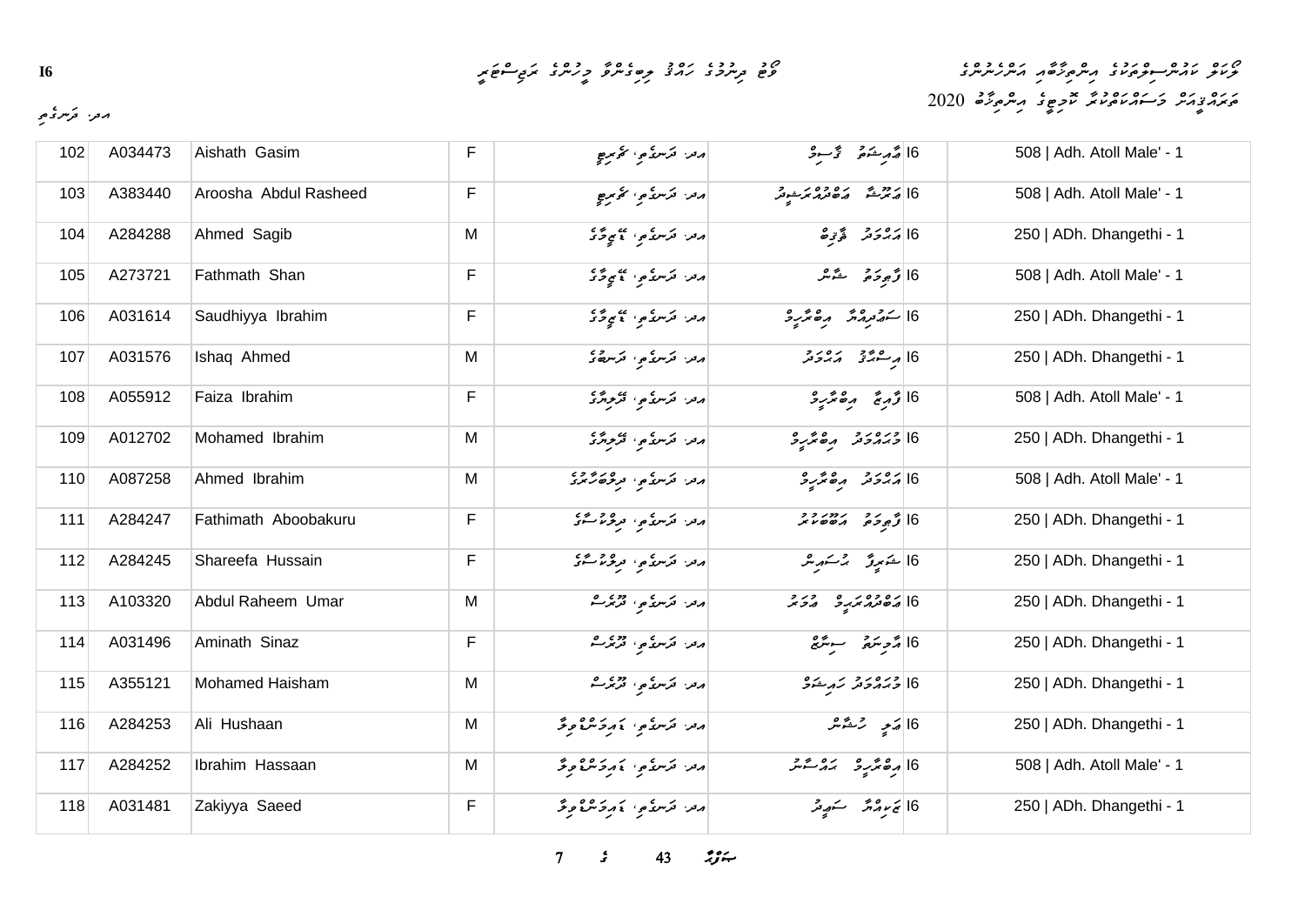*sCw7q7s5w7m< o<n9nOoAw7o< sCq;mAwBoEw7q<m; wBm;vB* م من المرة المرة المرة المرجع المرجع في المركبة 2020<br>مجم*د المريض المربوط المربع المرجع في المراجع المركبة* 

| 119 | A273700 | Ahmed Ameer           | M           | معرا فكسكمي المملكة                    | 6   كەبرى كەرىگە                                        | 508   Adh. Atoll Male' - 1   |
|-----|---------|-----------------------|-------------|----------------------------------------|---------------------------------------------------------|------------------------------|
| 120 | A126384 | Aishath Naaheen       | F           | معرا فرسمتي المممدون                   | 6ا <i>مُذہبن</i> وَ مُ <i>دَبِ</i> مُ                   | 508   Adh. Atoll Male' - 1   |
| 121 | A283859 | Aminath Nazneen Ahmed | F           | معرا فرسمتي المممدون                   | 6  مُ جِسَعَ مُتَّبِي مِنْ مَدَوْمَهِ                   | 250   ADh. Dhangethi - 1     |
| 122 | A078231 | Arif Hussain          | M           | معرس ترس عصر ده در ده                  | 6  پەيرۇ بەسەر بىر                                      | 250   ADh. Dhangethi - 1     |
| 123 | A054999 | Ashraf Hussain        | M           | معرس ترسمتي المممومي                   | 6  ئەشقىزق برىسىرىشر                                    | 250   ADh. Dhangethi - 1     |
| 124 | A031535 | Hawwa Mohamed         | $\mathsf F$ | معرس ترسمتي المممومي                   | 6  پَرُوءَ وَبِرُودَةِ                                  | 250   ADh. Dhangethi - 1     |
| 125 | A283863 | Hawwa Nazleen Ahmed   | $\mathsf F$ | معرس ترسمتي المممومي                   | 16 <i>بَدْهُ وَ" مَّتَ</i> جُ مِيْرٌ <i>مَدَوْمَ</i> رُ | 250   ADh. Dhangethi - 1     |
| 126 | A119661 | Khadeeja Naameen      | $\mathsf F$ | معرس ترسمة مي المرور والمحمد والمحمد   | 6  زَمِيعٌ - مَّرْحِيمٌ -                               | 250   ADh. Dhangethi - 1     |
| 127 | A273699 | Mohamed Ameer Ashraf  | M           | <br>  اردر از ترس ده از از ارد و د     | 6   دره در بر بر بر در در در                            | 508   Adh. Atoll Male' - 1   |
| 128 | A273696 | Mohamed Zidan Ahmed   | M           | معرس ترسري والمملكة والمحالية          | 6   32,3 محمد ع ترسر المربر 15 محمد الس                 | 250   ADh. Dhangethi - 1     |
| 129 | A162830 | Adam Yoosuf           | M           | ماهر الكرسرى والمستقر المرادر والمحالي | 6  گەنىرى تەرىخىمۇ                                      | 250   ADh. Dhangethi - 1     |
| 130 | A031418 | Ahmed Nazil           | M           | ماهر الكرسرى والمستقر المرادر والمحالي | 16 كەبرى قىرىم ئىس ئى                                   | 250   ADh. Dhangethi - 1     |
| 131 | A031362 | Aishath Nashida       | $\mathsf F$ | مدر ترسكم، مصريحة                      | 6  مُدمِسْدَمُ - مُرْسِيشَ                              | 250   ADh. Dhangethi - 1     |
| 132 | A283293 | Ali Nimal             | M           | ملاء الكرسرة في المن والمرجوجي         | 16ھ پہ سرگھ                                             | 250   ADh. Dhangethi - 1     |
| 133 | A031363 | Aminath Nahida        | $\mathsf F$ | ماهر الكرسرة في الماه والمراجع والمحمد | 6ا <i>مُزْحِسَةً مُدَّرِيدً</i>                         | 463   Srilanka / Colombo - 4 |
| 134 | A031364 | Hawwa Moosa           | $\mathsf F$ | معرا فرسكمي المرحر والمحمدة            | $23$ $32$ $ 6$                                          | 250   ADh. Dhangethi - 1     |
| 135 | A064822 | Hussain Naeem         | M           | ما ترسر و مسترمرد و                    | 16 ير <i>سمبر شه</i> ر محمد الس                         | 250   ADh. Dhangethi - 1     |

**8** *s* **43** *z***<sub>***s***</sub>** *z***<sub></sub>**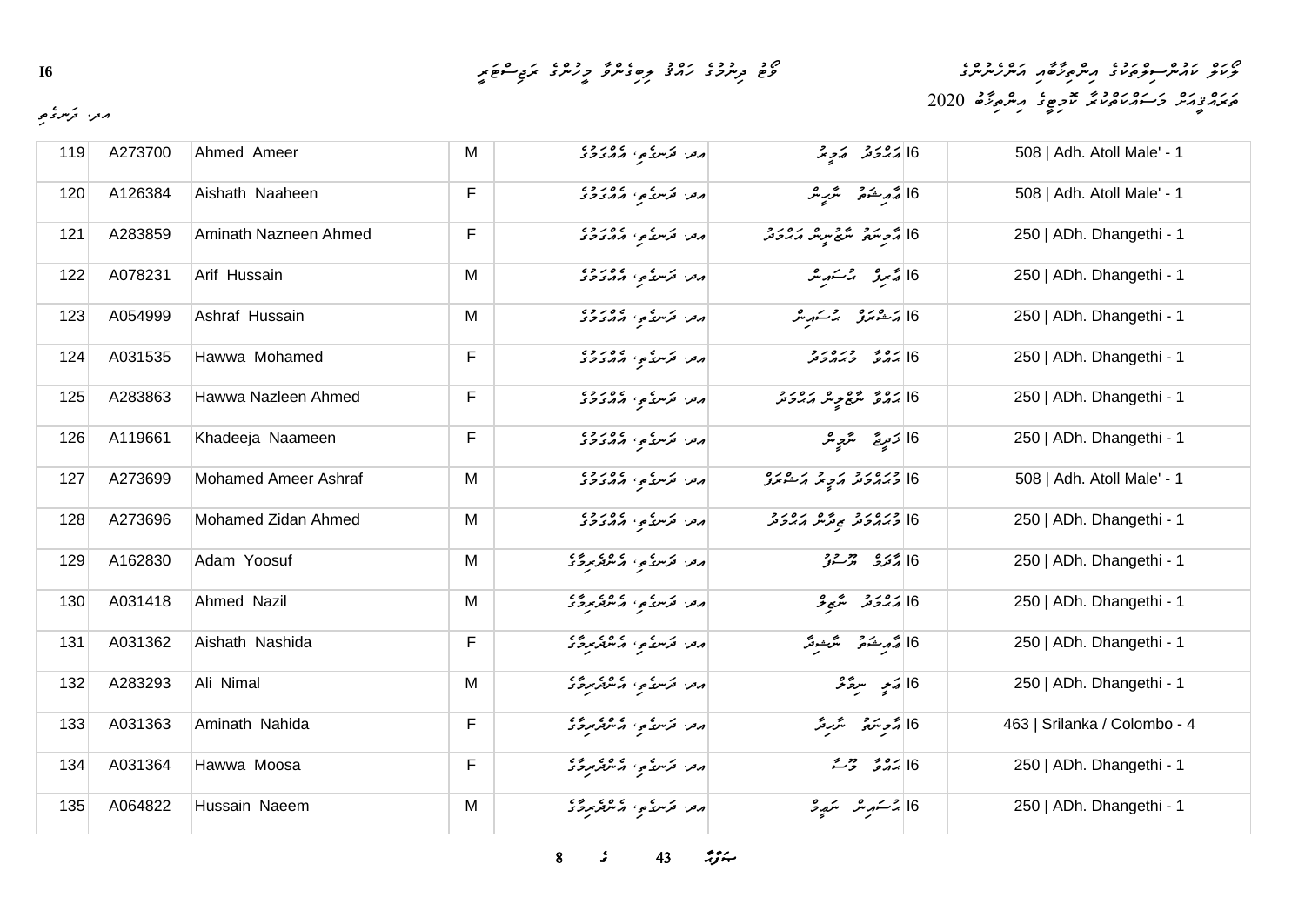*sCw7q7s5w7m< o<n9nOoAw7o< sCq;mAwBoEw7q<m; wBm;vB* م من المسجد المسجد المسجد المسجد المسجد العام 2020<br>مجم*د المسجد المسجد المستجد المسجد المسجد المسجد المسجد المسجد المسجد المسجد المسجد المسجد المسجد المسجد المسجد* 

| 136 | A283297 | Ibrahim Rasheed            | M           | مەر <b>تەس</b> كەم، كەشكە <i>ر دى</i>             | 6  ب <i>ر&amp;نڈرِ \$</i> سَمَسْوِمْر       | 250   ADh. Dhangethi - 1      |
|-----|---------|----------------------------|-------------|---------------------------------------------------|---------------------------------------------|-------------------------------|
| 137 | A283298 | Ismail Yoosuf              | M           | ملاء الكرسرة في المن والمرجوجي                    | 6ارىسۇرپۇ ب <u>ېرىس</u> ۇ                   | 250   ADh. Dhangethi - 1      |
| 138 | A273674 | Mohamed Najah              | M           | أمعرا الكرسرة في المراكز المراكزي                 | 6  32,25 مئي سرق بر                         | 250   ADh. Dhangethi - 1      |
| 139 | A031417 | Moosa Nadeem               | M           | معرا فكسكامي الماهوللمبروكي                       | 16 جُرْحُہ سَمَبِرِدُ                       | 250   ADh. Dhangethi - 1      |
| 140 | A283304 | Naajiha Ibrahim            | F           | معرا فكسكوم المستقر يردمى                         |                                             | 250   ADh. Dhangethi - 1      |
| 141 | A283300 | Sajidha Ibrahim            | $\mathsf F$ | ملاء الكرسرة في المتحر والمحركة والمحركة والمحركة | 6  س <sup>ی</sup> ویٹر ب <i>رھنڈر</i> ی     | 250   ADh. Dhangethi - 1      |
| 142 | A031502 | Yoosuf Ismail              | M           | مامر : ترسره و ، اما مامر مرکز و                  | 6  پر قسمز مر مشر <i>قه ب</i> حر            | 250   ADh. Dhangethi - 1      |
| 143 | A346259 | Ahmed Haisham Abdul Hadhee | M           | أأدفر الكرس والمتحرج والمحمد والمحمد              | 16 روبر و تهر شود بره وور پر                | 250   ADh. Dhangethi - 1      |
| 144 | A273671 | Aminath Shifa Abdul Hadhee | $\mathsf F$ | أمان الكرسرة من المتحامل والمحافظ                 | 6  مُّحِسَمَةَ حَبَوٌ مَصْرُوْرٌ مِّدِ      | 250   ADh. Dhangethi - 1      |
| 145 | A404986 | Hussain Sameeh             | M           | أدور فرسي و المرد وه                              | 6  پرستمبر منگر سکو پر<br>مناسبہ سکو سکو پر | 250   ADh. Dhangethi - 1      |
| 146 | A220291 | Shamikha Hassan            | $\mathsf F$ | ما ترس کے اس کام کام                              | 16 ڪريڙ پرڪش                                | 250   ADh. Dhangethi - 1      |
| 147 | A283280 | Adam Naseeh                | M           | أمعن فكاللقص أكرمونخر                             | 6  م <i>مَّ</i> ترو - سَرَسویر              | 250   ADh. Dhangethi - 1      |
| 148 | A283276 | Ali Adam                   | M           | أمعن فرسي ومأموق                                  | 6  رَمِي     دَنَرَدْ                       | 250   ADh. Dhangethi - 1      |
| 149 | A113022 | Ibrahim Nasir              | M           | أمعه فكالتكامئ أكرمونخر                           | 6  رەنئ <sub>رىق</sub> ە ئىسى <i>ن</i>      | 250   ADh. Dhangethi - 1      |
| 150 | A283277 | Khadheeja Adam             | F           | معرا فكسفوا أكوفى                                 | 6  كَتَامِيعٌ - مُرْتَمَرْدُ                | 250   ADh. Dhangethi - 1      |
| 151 | A031692 | Nasira Adam                | F           | معرا فكالتكامئ أكرمونخر                           | 6  مُرْسِعٌ مُرْمَرْدً                      | 634   Hulhumale', Ehenihen-20 |
| 152 | A031693 | Naushad Adam               | M           | معرا فكسفوا أكوفى                                 | 6   سَمَدْ شَدَّمْرِ مُرْمَرْدُ             | 250   ADh. Dhangethi - 1      |

*9 s* 43 *i*<sub>s</sub> *n*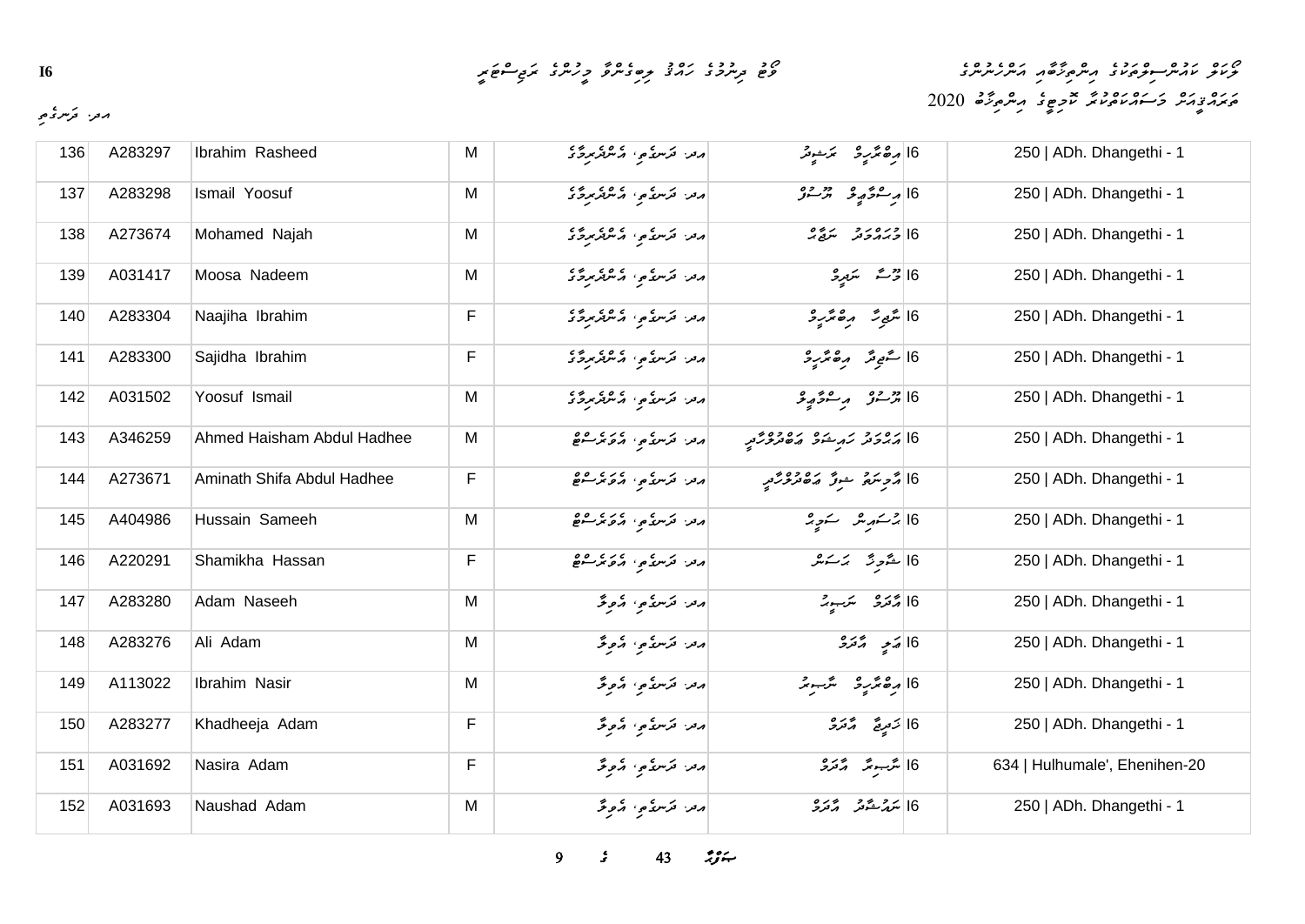*sCw7q7s5w7m< o<n9nOoAw7o< sCq;mAwBoEw7q<m; wBm;vB* م من المسجد المسجد المسجد المسجد المسجد العام 2020<br>مجم*د المسجد المسجد المستجد المسجد المسجد المسجد المسجد المسجد المسجد المسجد المسجد المسجد المسجد المسجد المسجد* 

| 153 | A031679 | Nazim Adam            | M           | معرا فكسكوما الكوفخر                                                                                 | 6  سَّمَدٍ حُمَدَ الْمُحَمَّدُ الْمُحَمَّدِ         | 250   ADh. Dhangethi - 1      |
|-----|---------|-----------------------|-------------|------------------------------------------------------------------------------------------------------|-----------------------------------------------------|-------------------------------|
| 154 | A284503 | Ahmed Siraj           | M           | أماما المكامرة مي المحافظ المحافظ المحافظ المحافظ المحافظ المحافظ المحافظ المحافظ المحافظ المحافظ ال | 6   رَرُدَ رَبْهُ سِعَرَ فِي                        | 250   ADh. Dhangethi - 1      |
| 155 | A273730 | Ali Laushan           | M           | أماما المرسمة مي المركز و                                                                            | 6  سَعِيدِ حَرَّوْشَدَسُ                            | 508   Adh. Atoll Male' - 1    |
| 156 | A079915 | Aminath Abdulla       | $\mathsf F$ | أمعن فرسمة مي وَتَوَمَّمُ                                                                            | 16 مُرْحِسَمَة مَ <i>مُ</i> مُحْمَ <sup>اللّه</sup> | 250   ADh. Dhangethi - 1      |
| 157 | A031491 | Fathimath Ibrahim     | F           | ما مار مار مار در در ه                                                                               | 6ا ژُھِ دَمَ مِه مُرْرِدْ                           | 250   ADh. Dhangethi - 1      |
| 158 | A284504 | Ibrahim Siraj         | M           | ما مار مار مار در در ه                                                                               | 6ا رەنزىر ئەسىر                                     | 250   ADh. Dhangethi - 1      |
| 159 | A284505 | Ilyas Abdul Muhusin   | M           | ما مارس ترسم المسلم المسلم المسلم المسلم المسلم المسلم المسلم المسلم المسلم المسلم المسلم المسلم ا   | 6  مرفهرٌ مقدم معدم معرضه بعد                       | 250   ADh. Dhangethi - 1      |
| 160 | A010757 | Ali Waheed Aboobakuru | M           | أمعرا فكسطحوا كمحصوص                                                                                 | 6  مَرِ وَرِيْرَ مَقْصَرَ بِرَ                      | 250   ADh. Dhangethi - 1      |
| 161 | A161028 | Fathimath Shaiba Ali  | F           | أمعن فرسي في المستعمل                                                                                | 6  <i>وُّجِوَدَة</i> شَهر <i>ةً مَ</i> عٍ           | 250   ADh. Dhangethi - 1      |
| 162 | A404985 | Mohamed Shuraih Ali   | M           | أمعرا فكسكامي المحاسبين                                                                              | 16  <i>وبروبرو جنهربر مک</i> ر                      | 250   ADh. Dhangethi - 1      |
| 163 | A273753 | Abdulla Ziyan Ali     | M           | مامرا الكرسوكي المحاكم كالحراسة                                                                      | 16 كەھەراللە م <sub>ې</sub> رگىگر ك <i>ە</i> مە     | 277   F. Nilandhoo - 2        |
| 164 | A031789 | Aboobakuru Zilaal     | M           | أماما الكرسي وكالمرس                                                                                 | 6  رەدرو دې ئوگمۇ                                   | 634   Hulhumale', Ehenihen-20 |
| 165 | A273755 | Adam Zidhan           | M           | أماما الكرسوي أوكرك                                                                                  | 6  ئ <i>ۇنىۋىپ ق</i> رىتر                           | 250   ADh. Dhangethi - 1      |
| 166 | A031787 | Aishath Sanalee       | F           | مامرا الكرسوكي المحامر عباسة                                                                         | 6  <i>مُذہبینہ جنگیو</i>                            | 250   ADh. Dhangethi - 1      |
| 167 | A162860 | Aminath Faathina      | $\mathsf F$ | مامرا الكرسوكي المحامر على المركز                                                                    | 6ا مُرْحِسَةً وَمِسَّر                              | 634   Hulhumale', Ehenihen-20 |
| 168 | A031828 | Fathimath Adam        | $\mathsf F$ | أماما الكرسوي أوكرك                                                                                  | 6  وَّجِوَةً وَتَرَدُّ                              | 250   ADh. Dhangethi - 1      |
| 169 | A255865 | Mariyam Mohamed       | F           | أماما الكرسوي أوكرك                                                                                  | 16 كەبەر بەرگە ئەرەبىر                              | 250   ADh. Dhangethi - 1      |

*10 sC 43 nNw?mS*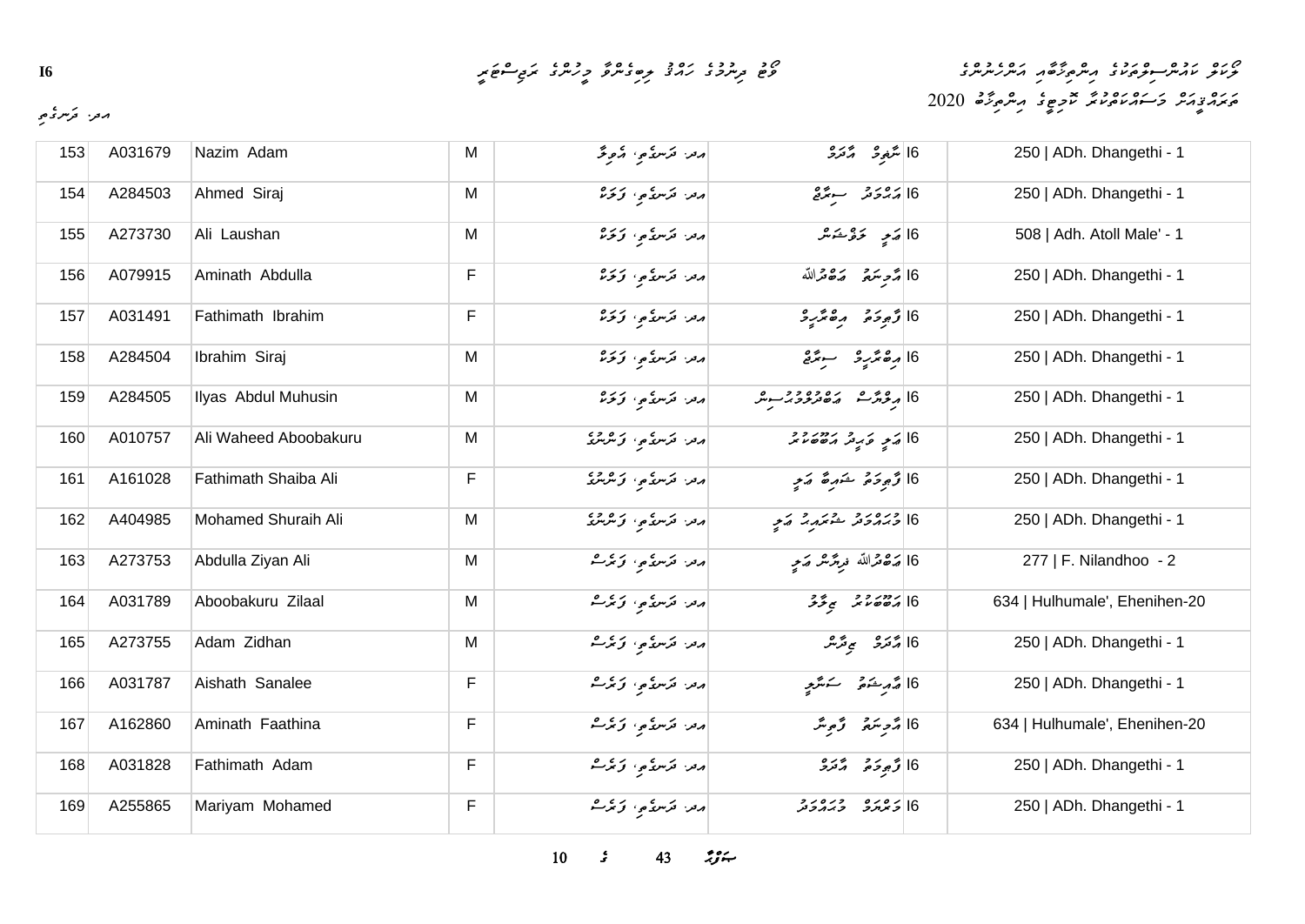*sCw7q7s5w7m< o<n9nOoAw7o< sCq;mAwBoEw7q<m; wBm;vB* م من المرة المرة المرة المرجع المرجع في المركبة 2020<br>مجم*د المريض المربوط المربع المرجع في المراجع المركبة* 

| 170 | A031788 | Mohamed Aboobakuru   | M | مامرا الكرسرى مى المحاكم كالحراسة     | 5222222228                                   | 250   ADh. Dhangethi - 1     |
|-----|---------|----------------------|---|---------------------------------------|----------------------------------------------|------------------------------|
| 171 | A022015 | Adam Ismail          | M | ما مار مارس مارس مارس می کرد کرد که ا | 6  جۇنزى ب <i>ې</i> شۇرىدى                   | 250   ADh. Dhangethi - 1     |
| 172 | A026263 | Ali Nizar            | M | ما مار مارسي مارس و مورد محمد         | 6  کەمچە سرچ تمر                             | 508   Adh. Atoll Male' - 1   |
| 173 | A150604 | Abdullah Waheed      | M | أماص فكالمنقص وكالحجج                 | 16 كەھىراللە     كەبرىتر                     | 250   ADh. Dhangethi - 1     |
| 174 | A031647 | Ahmed Waheed         | M | أمان الكرسوكا وأكبح                   | 16 <i>גَ ب</i> حدَ مَر عَ مَدِ مَدْ          | 250   ADh. Dhangethi - 1     |
| 175 | A031665 | Aishath Waheeda      | F | ما مار مارس محمد محمد تحريج           | 6  مَدْرِسْنَعْرَ - وَرِيْدَ                 | 250   ADh. Dhangethi - 1     |
| 176 | A031645 | Ali Waheed           | M | ما مار مارس محمد محمد تحريج           | 16 ڪچي ڪپيٽر                                 | 250   ADh. Dhangethi - 1     |
| 177 | A151533 | Aminath Fazna        | F | أماس المكاسمة حي المركبة              | 6  مجمع رَبِي مُدَّمَّد                      | 250   ADh. Dhangethi - 1     |
| 178 | A031646 | Fathimath Ibrahim    | F | ما مارس ترسمنگاهی به توسط             | 6ا رً <sub>ّجو</sub> حَہُ مِنْ مَحْرِجُ      | 250   ADh. Dhangethi - 1     |
| 179 | A031604 | Gasim Umar           | M | أماما الكرسوكا وأكلح                  | 6  ڈیسو پر دیگر                              | 250   ADh. Dhangethi - 1     |
| 180 | A284285 | Mohamed Fazeen       | M | ما مار مارس محمد محمد تحريج           | 6  <i>5پروی وي و</i>                         | 250   ADh. Dhangethi - 1     |
| 181 | A065054 | Adam Khaleel         | M | معرا مكسكوا كربوكي                    | 6  ئۇتر <sup>ى ت</sup> رىچى                  | 250   ADh. Dhangethi - 1     |
| 182 | A031696 | Aishath Ibrahim      | F | ماما الأسماني المحرب وتحرير وتحر      | 6ا ئەرىشى مەھ ئرىر ئ                         | 508   Adh. Atoll Male' - 1   |
| 183 | A039738 | Aminath Ibrahim      | F | معرا فكاللكاص وكربوش                  | 6  مُرْحِسَة <sub>ُ م</sub> ِ مُحَمَّدٍ مِنْ | 250   ADh. Dhangethi - 1     |
| 184 | A283430 | Hassan Hameed        | M | ما مارس تكريبو المحرج و تحرير و تحر   | 6  پرسکر پر پر تھر                           | 250   ADh. Dhangethi - 1     |
| 185 | A045188 | Khadheeja Ibrahim    | F | أمعن فكالمعقوم وكروفخ                 | 6  زَمرِيحٌ م <i>ِ هُ مُ</i> رِدُ            | 463   Srilanka / Colombo - 4 |
| 186 | A273678 | Mariyam Nira Khaleel | F | معرا فرسكني كربرونج                   | 16 كەنگەر ئىرىگە ئەرچۇ                       | 250   ADh. Dhangethi - 1     |

 $11$  *s* 43  $23$   $-$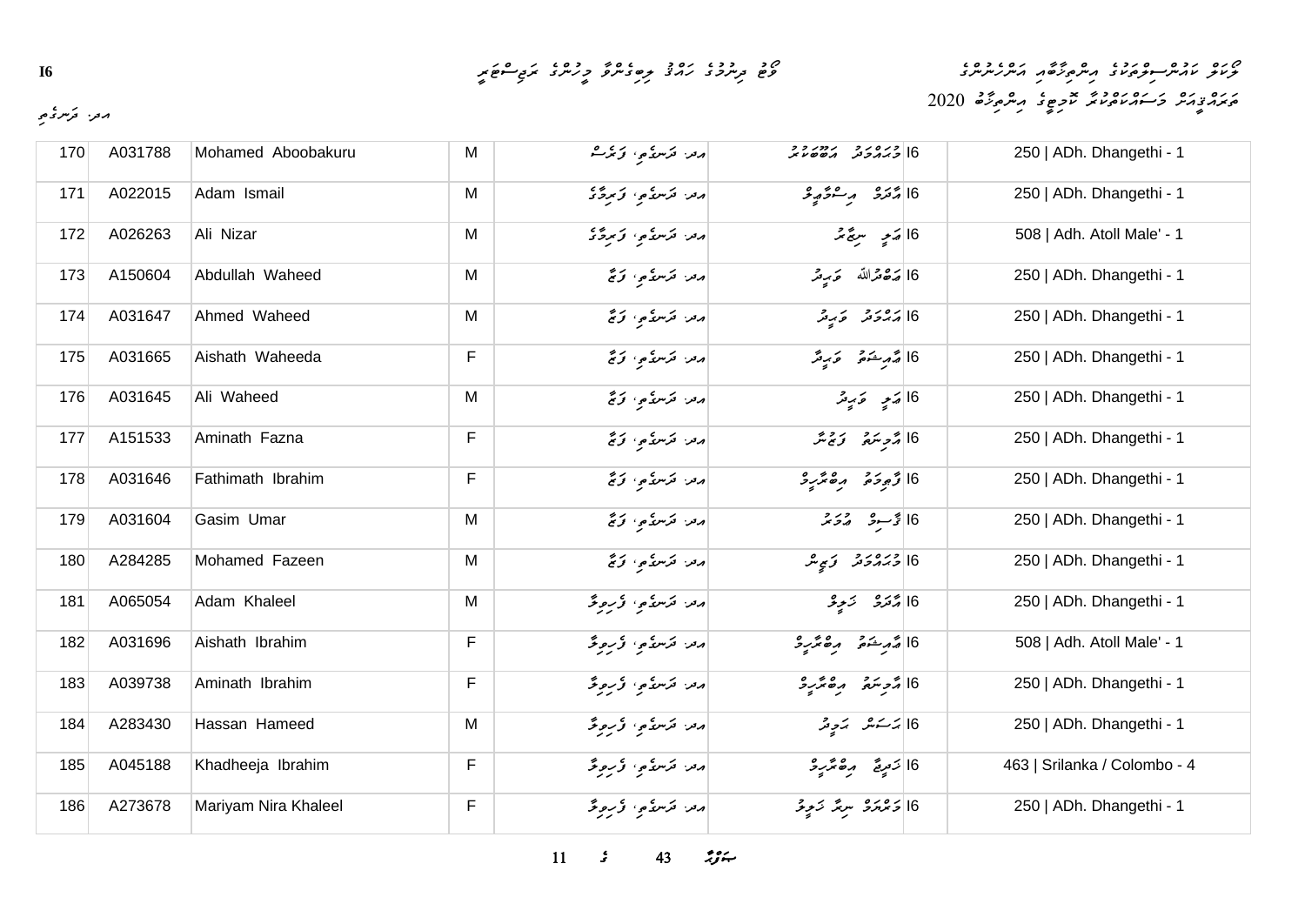*sCw7q7s5w7m< o<n9nOoAw7o< sCq;mAwBoEw7q<m; wBm;vB* م من المرة المرة المرة المرجع المرجع في المركبة 2020<br>مجم*د المريض المربوط المربع المرجع في المراجع المركبة* 

| 187 | A031686 | Mohamed Haleem       | M           | معرا فكسكوا كربوك               | 6   3 جۇڭ ئەيدۇ                                                                                                                             | 508   Adh. Atoll Male' - 1 |
|-----|---------|----------------------|-------------|---------------------------------|---------------------------------------------------------------------------------------------------------------------------------------------|----------------------------|
| 188 | A031523 | Sabira Aboobakuru    | $\mathsf F$ | أمعن فرسمنكموا كربونق           | $22222$ $2027$ $16$                                                                                                                         | 250   ADh. Dhangethi - 1   |
| 189 | A283525 | Saudhiyya Ibrahim    | $\mathsf F$ | ما مار مارس تحریر و تحریر و تحر | 6  سەر يەرە ئەر يەھ ئ <sup>ى</sup> ر ي <sup>و</sup>                                                                                         | 250   ADh. Dhangethi - 1   |
| 190 | A016792 | Shaklulla Ali        | M           | أمعن فرسمنكموا كربونق           | 16 خەممى ئاللە كەمچ                                                                                                                         | 250   ADh. Dhangethi - 1   |
| 191 | A031456 | Adam Ibrahim         | M           | أمعرا فكالمعكمي ومحررة          | 16 <i>مُقرَّد م</i> ُرْحَمَّدِدُّ                                                                                                           | 153   K. Huraa - 2         |
| 192 | A022656 | Aminath Aboobakuru   | $\mathsf F$ | أمعن فكالمحص وكراكي             | 6  مەمەسىمە مەھەمدىر                                                                                                                        | 250   ADh. Dhangethi - 1   |
| 193 | A284251 | Fathimath Leena      | $\mathsf F$ | أمامن الكرسري والمحارجي         | 6  وَجودَةُ دِيئَر                                                                                                                          | 250   ADh. Dhangethi - 1   |
| 194 | A031737 | Hamdee Ibrahim       | M           | أماما المكاموكا وكراكي          | 16 <i>بُدُوبِي م</i> ِنْ مُرْبِدُ                                                                                                           | 250   ADh. Dhangethi - 1   |
| 195 | A031560 | Husnee Ibrahim       | M           | معرا فكسكني المحركي             | 6   جُڪسي م <i>يھنگي</i> و                                                                                                                  | 250   ADh. Dhangethi - 1   |
| 196 | A031791 | Jaleela Ibrahim      | $\mathsf F$ | أمعن فكالمحصي وكراكي            |                                                                                                                                             | 508   Adh. Atoll Male' - 1 |
| 197 | A031571 | Sham Ibrahim         | M           | أمعن فكالمحصي وكراكي            | 6  يَدَّدُ مِعْمَدِدْ                                                                                                                       | 250   ADh. Dhangethi - 1   |
| 198 | A076688 | Shameem Ibrahim      | M           | أمعرا فرسمتموا كربرى            | 6  ڪوچ <i>وھنڙپ</i> و                                                                                                                       | 250   ADh. Dhangethi - 1   |
| 199 | A031694 | Abbas Ibrahim        | M           | أمعرا فكأملكمي وكربوش           | 6   رَوْءٌ بِ مِرْجَمْ بِرْدِ                                                                                                               | 250   ADh. Dhangethi - 1   |
| 200 | A165275 | Fathimath Nashwa     | F           | معرا فكسكامي المجرج مكر         | 6  وَّجِوَحَهُ ۖ سَرَسْوَةٌ                                                                                                                 | 250   ADh. Dhangethi - 1   |
| 201 | A059453 | Abdul Razzaq Yoosuf  | M           | معرا فكالتكافئ وكالمحافظ        | $\frac{1}{2}$ $\frac{1}{2}$ $\frac{1}{2}$ $\frac{1}{2}$ $\frac{1}{2}$ $\frac{1}{2}$ $\frac{1}{2}$ $\frac{1}{2}$ $\frac{1}{2}$ $\frac{1}{2}$ | 250   ADh. Dhangethi - 1   |
| 202 | A284526 | Aishath Abdul Razzag | F           | أمعه فكأملكم وكالمحوف محر       | $\frac{1}{2}$ وگرېشو مەھىر مەمدىك                                                                                                           | 250   ADh. Dhangethi - 1   |
| 203 | A284528 | Aminath Fareeha      | $\mathsf F$ | معرا فكالمحص وكحوف محر          | 6  مَّرْسِتَهُ وَمِيدًّ                                                                                                                     | 250   ADh. Dhangethi - 1   |

*12 s* 43 *if*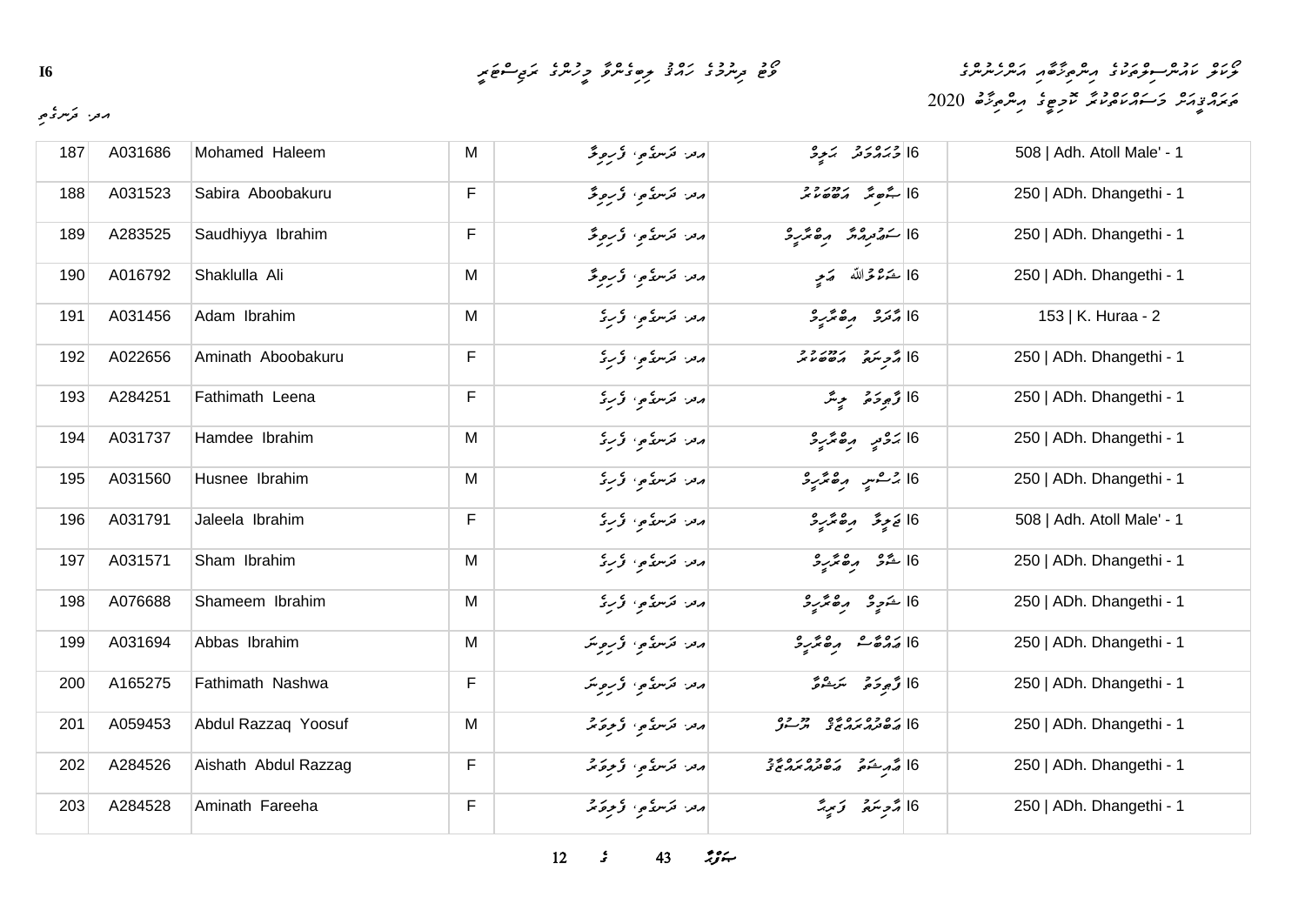*sCw7q7s5w7m< o<n9nOoAw7o< sCq;mAwBoEw7q<m; wBm;vB* م من المرة المرة المرة المرجع المرجع في المركبة 2020<br>مجم*د المريض المربوط المربع المرجع في المراجع المركبة* 

| 204 | A072915 | Mareena Moosa        | $\mathsf{F}$ | أمعرا فكأملكم وكالمحرفر        | 6   دَمرِيمٌ حَرْثَہُ              | 250   ADh. Dhangethi - 1      |
|-----|---------|----------------------|--------------|--------------------------------|------------------------------------|-------------------------------|
| 205 | A072991 | Mohamed Abdul Razzag | M            | أمعن فكسكامئ وكمحرج كمر        | 16 כנסגב גם כסגם בב                | 250   ADh. Dhangethi - 1      |
| 206 | A031510 | Abdulla Rizuvee      | M            | معرا فرسي في وه و ع            | 6  رَصْحْراللّه مَرْجْمِهِ         | 250   ADh. Dhangethi - 1      |
| 207 | A031575 | Fathimath Sanaz      | $\mathsf F$  | أمامر المرس والملحق والملحاء   | 6  ۇ <sub>جو</sub> رَمْ سَەمَّدْيْ | 508   Adh. Atoll Male' - 1    |
| 208 | A273682 | Hassan Shaain        | M            | أمعن فرسمتي وكالمعالج          | 6   پرسکرشر منگہریشر               | 250   ADh. Dhangethi - 1      |
| 209 | A283438 | Ibrahim Rasheed      | M            | أمعرا فكأملكم والمحاصمة        | 6ا رە ئرىرو سىنىد                  | 250   ADh. Dhangethi - 1      |
| 210 | A031503 | Khadeeja Hassan      | $\mathsf F$  | معرا فرسي في وه وه و           | 6   رَمْرِيحٌ - بَرَسَرْ مَرْ      | 250   ADh. Dhangethi - 1      |
| 211 | A329612 | Khadeeja Saara       | $\mathsf F$  | معرا فرسي في وه وه و           | 6  كَتَمِيعٌ – سُنَمَّدٌ           | 250   ADh. Dhangethi - 1      |
| 212 | A283443 | Mohamed Inaaz        | M            | أمعن فرسي في والمعمومي         | 16 <i>جنہ جو جس میں</i> تھے        | 634   Hulhumale', Ehenihen-20 |
| 213 | A031424 | Moosa Shahym         | M            | معرا فرسع في المحافظ و         | 6  قُرْبَتْهُ شَرِيْرٌ             | 250   ADh. Dhangethi - 1      |
| 214 | A031475 | Abbas Ibrahim        | M            | معرا فكسكوما كالمهوني          |                                    | 250   ADh. Dhangethi - 1      |
| 215 | A284327 | Adam Shimaau         | M            | معرا فكالمحص وكالمحالوي        | 6ا ئۇترۇ ھەدىجە                    | 284   Dh. Kudahuvadhoo - 1    |
| 216 | A031476 | Nasheeda Ismail      | $\mathsf F$  | معرا فكسكوها وعكامون           |                                    | 250   ADh. Dhangethi - 1      |
| 217 | A273752 | Ali Shifau           | M            | معرا فكسكوه ومرو               | 6  رَمِ سُوَرَّرَ                  | 634   Hulhumale', Ehenihen-20 |
| 218 | A031654 | Khadeeja Moosa       | $\mathsf F$  | ماما الكرسي والملح المحمد      | 6  زَمِيعٌ تَحْتُ                  | 250   ADh. Dhangethi - 1      |
| 219 | A284707 | Mohamed Shimaal      | M            | أماس الكرسري والمحاسر والمحاسر | 16 دُبَرْدُدَتْر سُودَّتْر         | 250   ADh. Dhangethi - 1      |
| 220 | A031471 | Hassan Ahmed         | M            | معرا فكسكوا وسربردة            | 6  ئەسەھرىم ئەيزى ئە               | 250   ADh. Dhangethi - 1      |

*13 <i>s 43 <i>n*<sub>3</sub> *i*<sub>3</sub> *i*<sub>3</sub> *i*<sub>5</sub>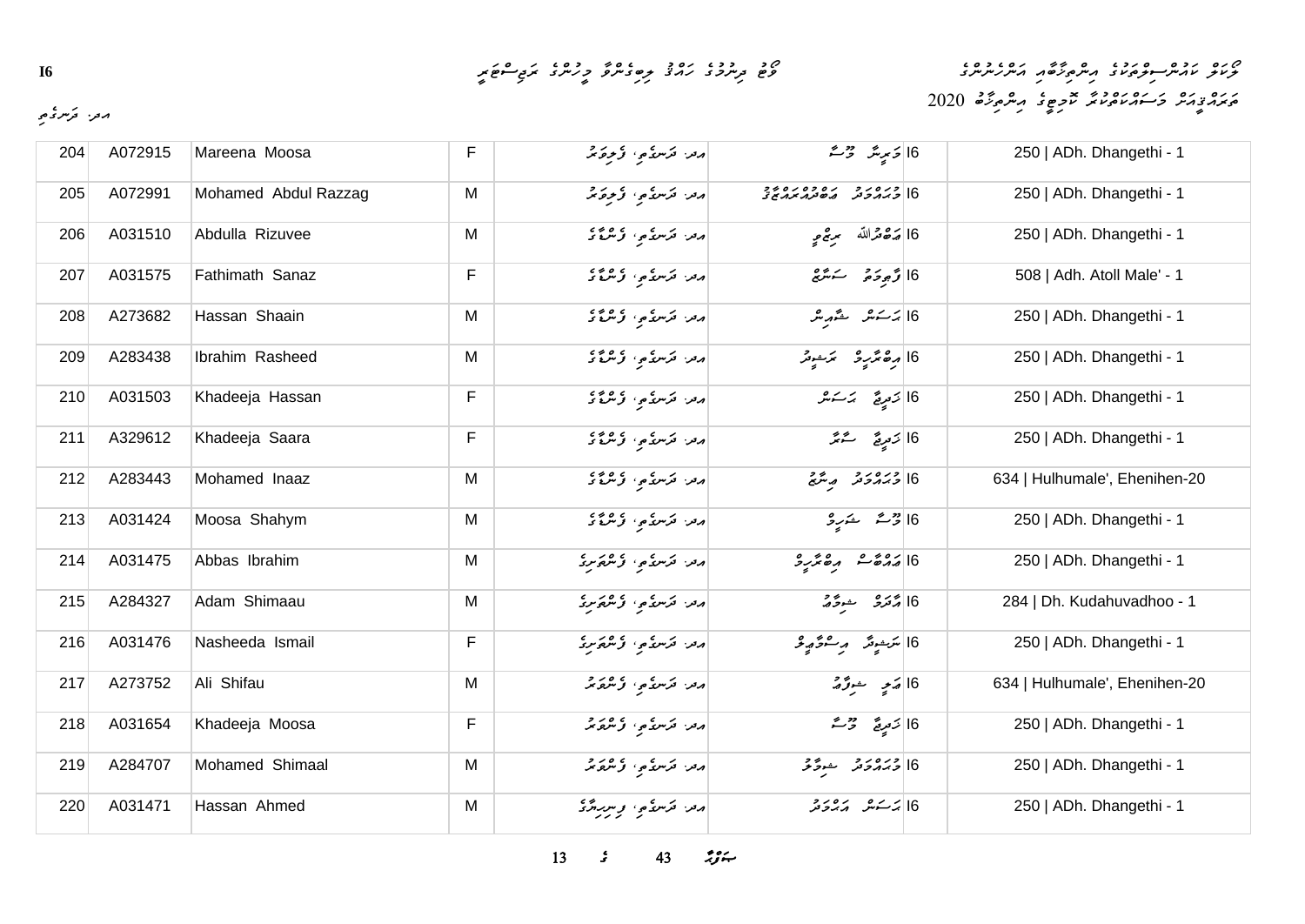*sCw7q7s5w7m< o<n9nOoAw7o< sCq;mAwBoEw7q<m; wBm;vB* م من المرة المرة المرة المرجع المرجع في المركبة 2020<br>مجم*د المريض المربوط المربع المرجع في المراجع المركبة* 

| 221 | A031581 | Khadheeja Ahmed       | F           | معرا فكسكوموا المحسن مركزة |                                                     | 250   ADh. Dhangethi - 1   |
|-----|---------|-----------------------|-------------|----------------------------|-----------------------------------------------------|----------------------------|
| 222 | A284382 | Mohamed Nashid Hassan | M           | مدر تكسكني؛ وسرباندي       | 16 <i>دېمم</i> وتر م <i>رگېنوتر برسکر</i>           | 508   Adh. Atoll Male' - 1 |
| 223 | A284379 | Abdulla Adam          | M           | أمعن فكسكوه وسرهمى         | 6  مَدَّهْ مَرْاللَّهُ مَرْمَرْدُ                   | 250   ADh. Dhangethi - 1   |
| 224 | A284378 | Ali Adam              | M           | أمعن فكسكاموا وسرهامي      | 6  ڪپ گھري                                          | 250   ADh. Dhangethi - 1   |
| 225 | A031592 | Ameena Adam           | F           | أمعن فرسي والملحمة         | 6ا پرَجِسَّہ پرَ قَرَمَرَ                           | 250   ADh. Dhangethi - 1   |
| 226 | A031474 | Mariyam Adam          | $\mathsf F$ | معرا فكسكوا وسرهمى         | 6   دیرو دی و                                       | 250   ADh. Dhangethi - 1   |
| 227 | A031472 | Ahmed Ibrahim         | M           | معرا فرسنگام) وسمعانی      |                                                     | 250   ADh. Dhangethi - 1   |
| 228 | A027408 | Ameena Ibrahim        | $\mathsf F$ | معرا فرسنگام) وسمعانی      | 6  رَ <sub>حِ</sub> سً م <i>ِ ھُنَّ</i> رِ وُ       | 250   ADh. Dhangethi - 1   |
| 229 | A031473 | Aminath Ibrahim       | F           | أمعن فكسكام، وسموقى        | 6  مُح <i>مِسَمُ م</i> ُصَمَّرِهِ                   | 250   ADh. Dhangethi - 1   |
| 230 | A027353 | Ibrahim Ahmed         | M           | أمعن فكسكني وسمعاظ         | 6ارەپرىي مەدەر                                      | 250   ADh. Dhangethi - 1   |
| 231 | A273723 | Ibrahim Aiman         | M           | معرا فرسنگاه) وسمعانی      | 6  رەئزى <sub>ي</sub> ر مەرىئە                      | 250   ADh. Dhangethi - 1   |
| 232 | A027407 | Maryam Easa           | F           | أمعن فكسكاموا وسموقل       | 6  5 پرېزى پەيسە                                    | 250   ADh. Dhangethi - 1   |
| 233 | A031590 | Minna Ibrahim         | $\mathsf F$ | معرا فرسنگاه) وسمعانی      | 6ا <i>وِ مُرْمَّد م</i> ِ صَمَّر <sub>ِ ت</sub> َرْ | 250   ADh. Dhangethi - 1   |
| 234 | A151349 | Moomina Ibrahim       | F           | معرا فرسنگاه او سره و گ    | 6  <i>ڈمڈجنڈ م</i> یھٹر <i>ی</i> ڈ                  | 508   Adh. Atoll Male' - 1 |
| 235 | A341279 | Yoosuf Ayan Islah     | M           | معرا فرسومي وسمع في        | 16ھ - دە بەلگە مەسكەنچە                             | 250   ADh. Dhangethi - 1   |
| 236 | A283432 | Ahmed Fazad           | M           | أمعه فكسكني ولج            | 6  پروژنر کوچ تر                                    | 250   ADh. Dhangethi - 1   |
| 237 | A283431 | Aishath Firasha       | $\mathsf F$ | معه مكسكي ولج              | 6ا <i>۾ُمرِڪَمُ وِعُرَڪُ</i>                        | 508   Adh. Atoll Male' - 1 |

*14 s* 43 *if*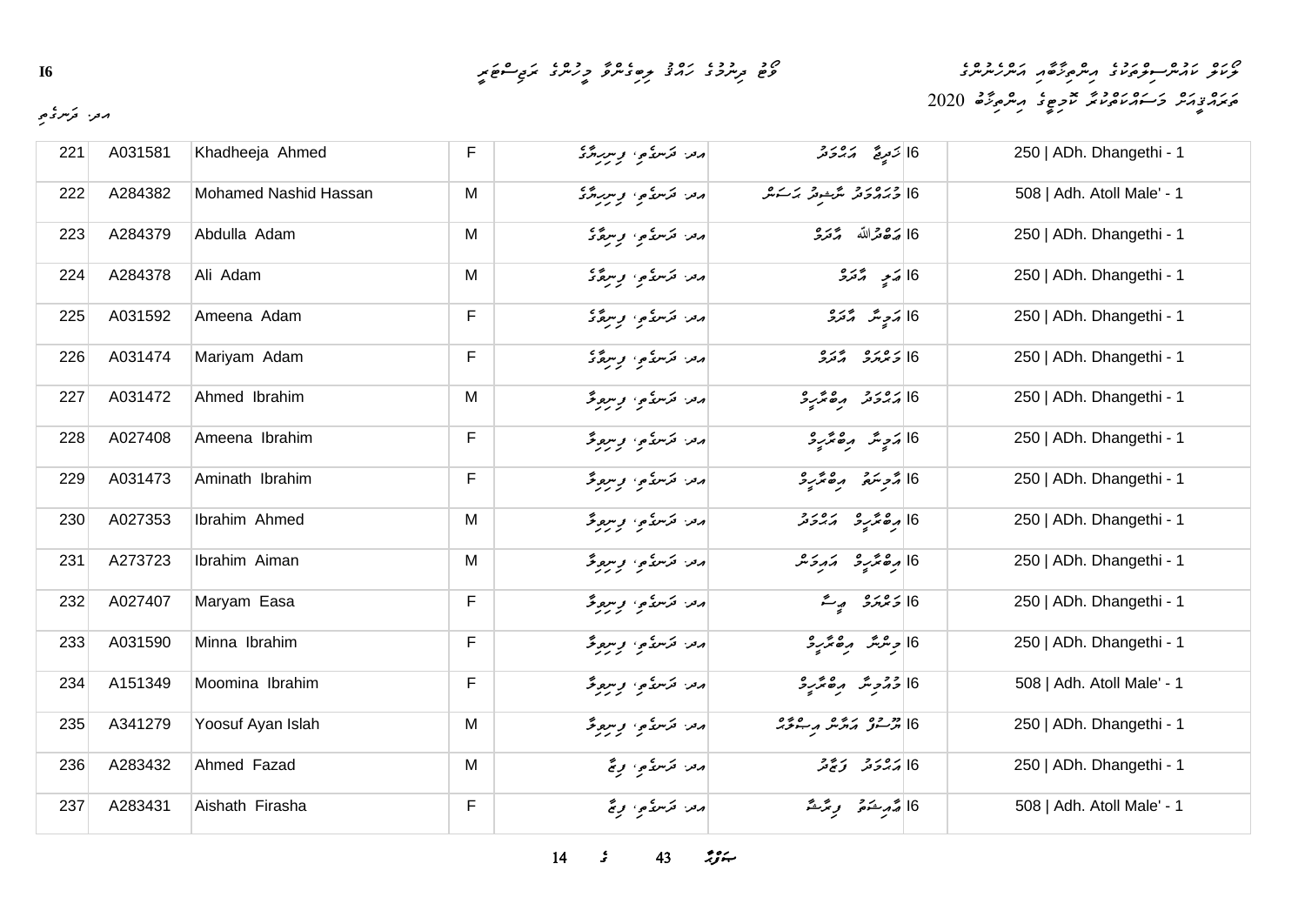*sCw7q7s5w7m< o<n9nOoAw7o< sCq;mAwBoEw7q<m; wBm;vB* م من المرة المرة المرة المرجع المرجع في المركبة 2020<br>مجم*د المريض المربوط المربع المرجع في المراجع المركبة* 

| 238 | A273679 | Ali Fayyaz Faiz          | M           | معرا فكسكوم ولج                    | 6   <i>مَدِ وَمُمْتَنَعْ</i> وَمِدِجْ                       | 508   Adh. Atoll Male' - 1 |
|-----|---------|--------------------------|-------------|------------------------------------|-------------------------------------------------------------|----------------------------|
| 239 | A031354 | Faiz Adam                | M           | ەللا الگەن ھەر بولچ                | 6ا قەم ئەمىدى                                               | 250   ADh. Dhangethi - 1   |
| 240 | A031501 | Fathimath Ibrahim        | F           | أمعرا فكالمحص ومح                  | 6ا ڙَجِرَدَ مُصَمَّرِدْ                                     | 508   Adh. Atoll Male' - 1 |
| 241 | A038850 | Umar Hassan              | M           | أمعه فكسكوه ومحمر شموقى            | 6  252 برسكر                                                | 250   ADh. Dhangethi - 1   |
| 242 | A284033 | Abdulla Farish           | M           | أأدفرا الكرسري والمستركة كالمراريج | 6  مَەھْتَراللَّهُ     تَرْمَدِيْتُهُ                       | 250   ADh. Dhangethi - 1   |
| 243 | A031681 | Adam Faisal              | M           | أماس الكرسرة في الكرسوري المحمدة   | 6  پژنرو تەرىبىۋ                                            | 250   ADh. Dhangethi - 1   |
| 244 | A148219 | Fazla Saeed              | F           | ما مارس می کرد کرد کرد             | 6  ترينى سىھەتىر                                            | 250   ADh. Dhangethi - 1   |
| 245 | A159995 | Khadeeja Saeed           | F           | ماس الكرسرة في الكرسوري المحمدة    | 6  زَمِيعٌ سَم <i>ِي</i> مُرٌ                               | 250   ADh. Dhangethi - 1   |
| 246 | A031749 | Abdulla Rameez           | M           | أماص الكرسري حي الكربي             | 6  رَصْعَرْاللّه - مَرْحٍ مَحْ                              | 250   ADh. Dhangethi - 1   |
| 247 | A284405 | Aishath Sahulaa          | F           | أماص الكرسرة حي الكربي             | 6  رو مئمر سکر محمد محمد                                    | 250   ADh. Dhangethi - 1   |
| 248 | A031495 | Aminath Nahla            | $\mathsf F$ | أماص الكرسوكاني المركبي            | 6  أوجه سرائد محمد السرائح                                  | 250   ADh. Dhangethi - 1   |
| 249 | A273724 | Fathimath Shiuna Ibrahim | F           | مامر : فكرسوع عن الكربي            | 6  <i>وُّجوحَمْ موم<sup>و</sup>مُر م</i> ِ <i>مُرْبِ</i> حْ | 250   ADh. Dhangethi - 1   |
| 250 | A031609 | Naseema Ismail           | F           | ما مار او ترسمن تربي               | 6  بَرَسِودٌ م <i>وسُوَّم</i> ِودُ                          | 250   ADh. Dhangethi - 1   |
| 251 | A284404 | Rizmeen Ibrahim          | M           | ما مار او ترسمن تربي               | 6   برجم ج مرض مرض <i>م ب</i> ر محدثة عليه تحريب            | 250   ADh. Dhangethi - 1   |
| 252 | A284620 | Adam Aleef               | M           | أما فلأسمع من المركز               | 6  مُرترق مَعِرْ                                            | 250   ADh. Dhangethi - 1   |
| 253 | A031643 | Azma Ali                 | F           | ەللا كەسمىگى ئەڭ                   | 16 كەنتى قەمچ                                               | 250   ADh. Dhangethi - 1   |
| 254 | A147935 | Eeman Ahmed              | F           | ە بىر تەسرىمى، ئەڭ                 | 6  مرڈیمر بربردیر                                           | 250   ADh. Dhangethi - 1   |

*15 sC 43 nNw?mS*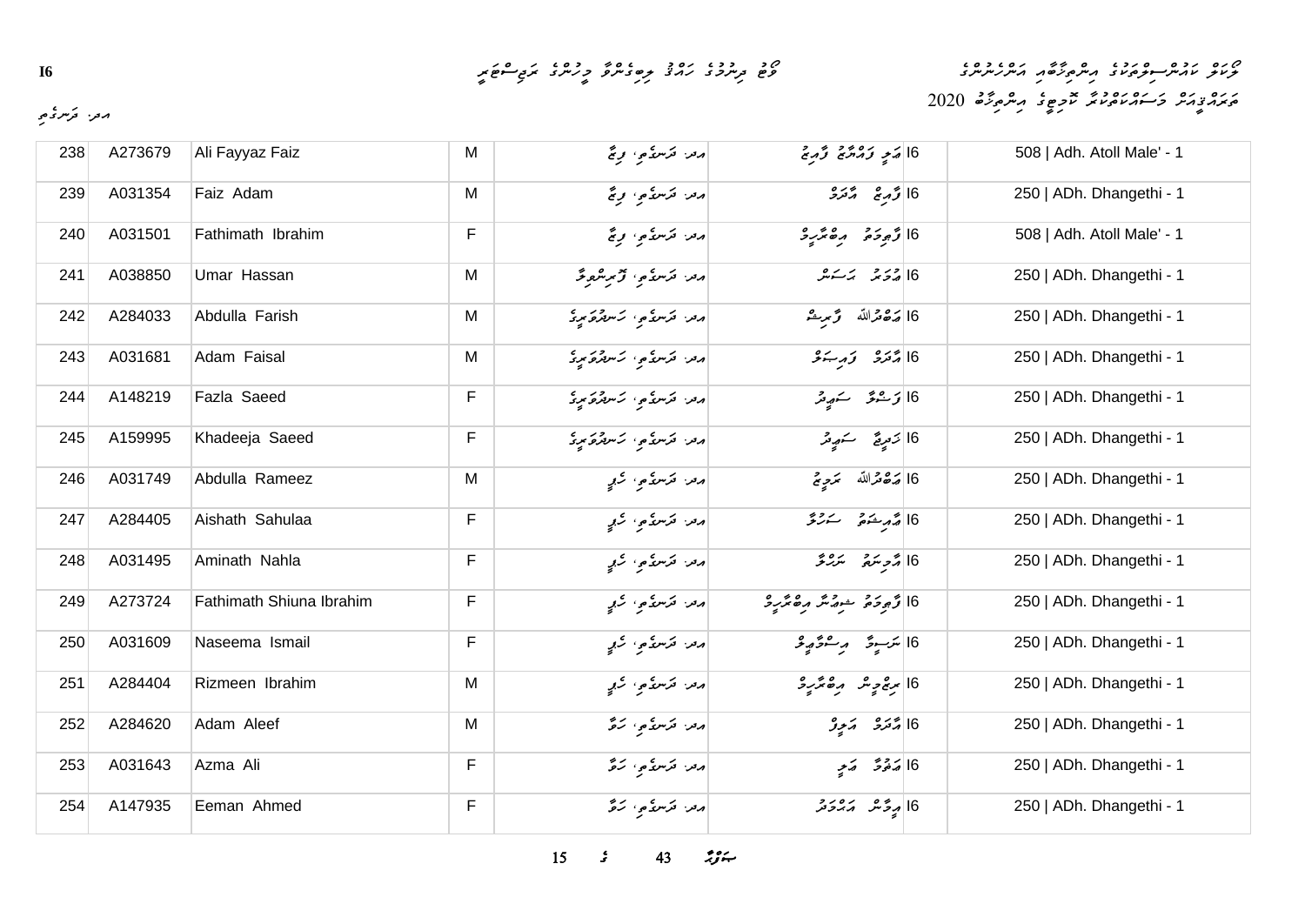*sCw7q7s5w7m< o<n9nOoAw7o< sCq;mAwBoEw7q<m; wBm;vB* م من المسجد المسجد المسجد المسجد المسجد العام 2020<br>مجم*د المسجد المسجد المستجد المسجد المسجد المسجد المسجد المسجد المسجد المسجد المسجد المسجد المسجد المسجد المسجد* 

| 255 | A284618 | Imraan Ahmed       | M            | أماما الكرسريح مي الركبة           | 6  م <i>ب</i> و <i>مگ</i> ر م <i>بر دو م</i> ر | 250   ADh. Dhangethi - 1   |
|-----|---------|--------------------|--------------|------------------------------------|------------------------------------------------|----------------------------|
| 256 | A284619 | Mohamed Ahmed      | M            | أماص الكرسرة حياء أركبه            | 16 ديرە دىن ئەرەرد                             | 250   ADh. Dhangethi - 1   |
| 257 | A310979 | Aishath Siuna      | F            | أمعا الكرسكاني الكواس والكرامج     | 6  مُرمِسَمَ سِرْسُرٌ                          | 250   ADh. Dhangethi - 1   |
| 258 | A310978 | Aminath Ihusana    | F            | أمعا الكرسكاني الكوابر كالكوفر     | 6  مُرجِبَهُ مِهْشَتَرَ                        | 508   Adh. Atoll Male' - 1 |
| 259 | A133393 | Hawwa Zahira       | F            | أمعرا افكرسكمي الكي بروكري في      | 6  يَهْرُوْ تَحْرِيْرُ                         | 508   Adh. Atoll Male' - 1 |
| 260 | A310980 | Ibrahim Haseeb     | M            | أمعرا افكرسكمي الكوامريكوم فللمراج | 16 م <i>ەھتىب</i> ۇ ب <sub>ەسىم</sub>          | 250   ADh. Dhangethi - 1   |
| 261 | A031689 | Abdul Hakeem Moosa | M            | مەر ئىرسكەي كەيدىگە                | 16 كەھەر بورى تۇرىخ                            | 250   ADh. Dhangethi - 1   |
| 262 | A031489 | Ashid Mohamed      | M            | ەپ ئەسمەي رەي                      | 6  مُسْبِعْرِ حَمَدُ مَرْدَ                    | 508   Adh. Atoll Male' - 1 |
| 263 | A284509 | Asif Mohamed       | M            | معرا فكالمعكمي الركامي             | 6  ئەسىرق ئەئەدىمە                             | 250   ADh. Dhangethi - 1   |
| 264 | A076991 | Asiha Mohamed      | $\mathsf{F}$ | ەپ تەسرى رەيج                      | 6  پۇسىر ئەيرە ئەر                             | 250   ADh. Dhangethi - 1   |
| 265 | A043211 | Asima Mohamed      | $\mathsf F$  | ەپ تەسرى رەيج                      | 6  جەسىرقە ئەيرە ئەر                           | 250   ADh. Dhangethi - 1   |
| 266 | A031485 | Athif Mohamed      | M            | معرا فكالمعكمي الركامي             | 6  رچموقر فائر جمادة حمد                       | 250   ADh. Dhangethi - 1   |
| 267 | A050042 | Fathimath Adam     | $\mathsf F$  | معرا فرسي من ري                    | 6  وَّجِوحَةَ مَجَمَّدَةَ                      | 250   ADh. Dhangethi - 1   |
| 268 | A327407 | Ahmed Aman         | M            | معرا فكاللحص الإنتمكي              | 6  پَرْدَوْ پَرَدْ پُر                         | 250   ADh. Dhangethi - 1   |
| 269 | A031508 | Aminath Aneema     | $\mathsf F$  | معرا فكاللحص الإنتمكي              | 6  مەجەنىھ مەسبەمى                             | 250   ADh. Dhangethi - 1   |
| 270 | A273686 | Aminath Jamsheeda  | $\mathsf F$  | أمعه فكسكامي سأثك                  | 16 مُت <i>حِ سَمَعُ تَح</i> َوْشِيشُ           | 241   AA. Feridhoo - 1     |
| 271 | A031423 | Fathimath Waheeda  | $\mathsf F$  | معرا فكاللحص الإنتمكي              | 6ا ۇج <sub>و</sub> چە ئەر ئەر                  | 250   ADh. Dhangethi - 1   |

 $16$  *s* 43  $23$   $-$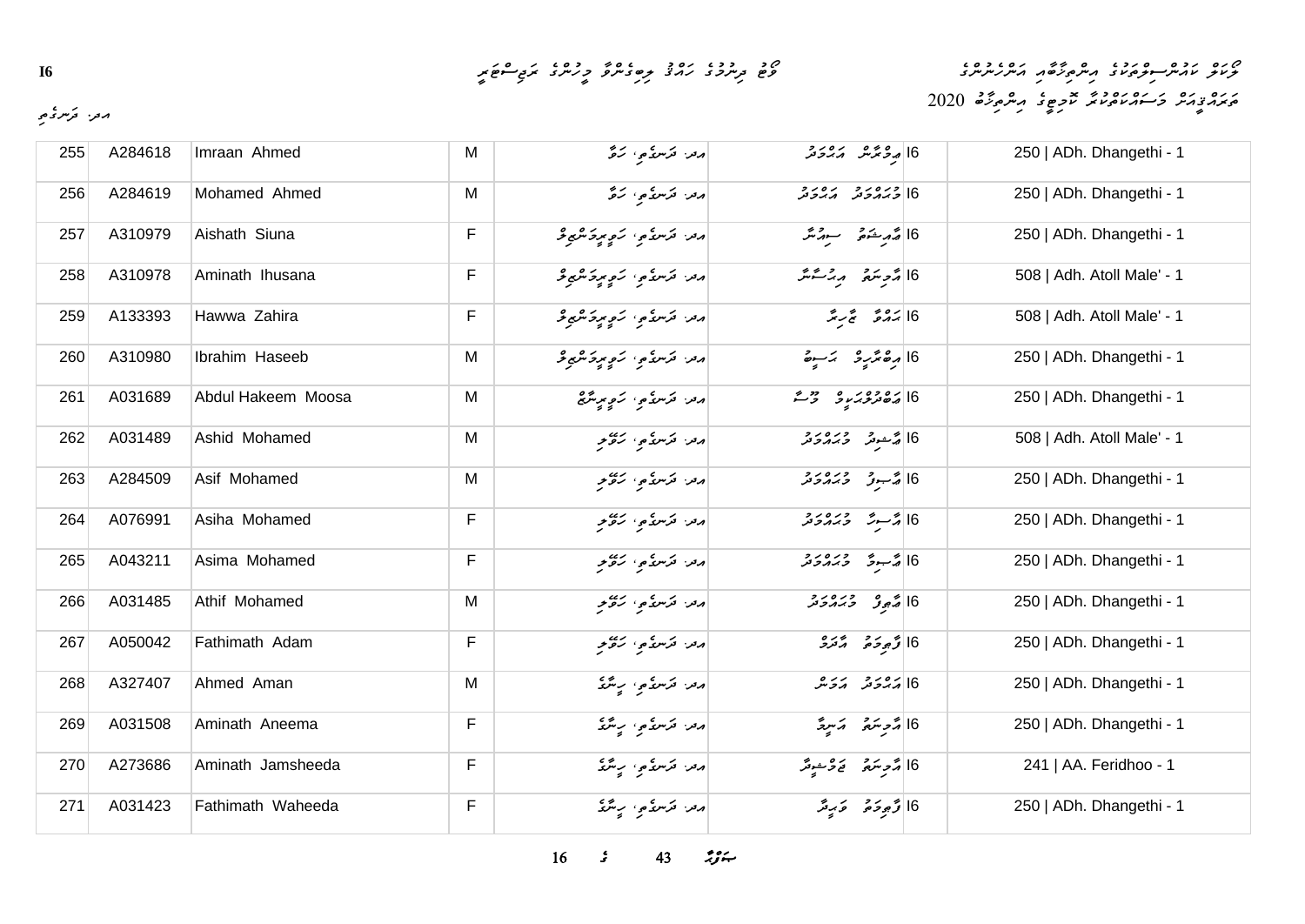*sCw7q7s5w7m< o<n9nOoAw7o< sCq;mAwBoEw7q<m; wBm;vB* م من المرة المرة المرة المرجع المرجع في المركبة 2020<br>مجم*د المريض المربوط المربع المرجع في المراجع المركبة* 

| 272 | A031669 | Ibrahim Hassan         | M            | معرا فكسكوم الإنتمكي             | 16 م <i>وڭ ئۇر</i> بۇ سىمىسىسى ئىسكىسى ئىسكىسى ئىش | 250   ADh. Dhangethi - 1    |
|-----|---------|------------------------|--------------|----------------------------------|----------------------------------------------------|-----------------------------|
| 273 | A031507 | Mohamed Hilmee         | M            | معرا فكسكامي الريثمة             | 6  <i>وټرونو برو</i> مي                            | 143   Lh. Olhuvelifushi - 1 |
| 274 | A031509 | Shamsunnisa Adam       | F            | أمامه المرسوعي الرسمي            | 6 ڪوڪرمرسر گروي                                    | 250   ADh. Dhangethi - 1    |
| 275 | A318868 | Aminath Faruhana       | $\mathsf F$  | أمعرا فكالمعقوم الرقيحم          | 6ا مٌ حِسَمَةٌ وَيَمْرُسُّرَ                       | 250   ADh. Dhangethi - 1    |
| 276 | A241309 | Eemaan Ismail          | M            | ما مار انگرسو میگریم که می       | 6  رچ مگر م <i>ر ش</i> ڪريڪر                       | 115   B. Kamadhoo - 1       |
| 277 | A318870 | Fathimath Faraha       | $\mathsf F$  | أماما الكرسكاني الراقح تكر       | 6  وَّجِرَحْمَ وَمَدَّدٌ                           | 250   ADh. Dhangethi - 1    |
| 278 | A318873 | Ihsan Ismail           | M            | ما مار انگرسوی است می            | 6ا <i>مەشتىر مەشتۇم</i> بۇ                         | 250   ADh. Dhangethi - 1    |
| 279 | A141587 | Ismail Ahmed           | M            | أماص الكرسرة حوار أربع تكر       | 6ا م <i>ېشۇمۇ مەدە</i> ر                           | 250   ADh. Dhangethi - 1    |
| 280 | A241684 | Khadeeja Mohamed       | $\mathsf F$  | ما مار انگرسوی است می            | 6  كَتَوِيعٌ     وَيَرْدُوَنْدُ                    | 250   ADh. Dhangethi - 1    |
| 281 | A381805 | Mariyam Fakhira        | $\mathsf{F}$ | أماص الكرسري والمراجح مكر        | 6   ئەنگەردى ئۇرىگە                                | 508   Adh. Atoll Male' - 1  |
| 282 | A241311 | Naguma Ismail          | $\mathsf F$  | أماص الكرسرة حي الراح مكر        | 6   سَمْدَةَ مِ سُدَّمِيةِ و                       | 250   ADh. Dhangethi - 1    |
| 283 | A031450 | Hussain Abdulla        | M            | أمعرا فكالمحكم والمحافر والمحافي | 16 يُرْسَمَّ مِنْ مَرْحَقَّدْاللَّهُ               | 250   ADh. Dhangethi - 1    |
| 284 | A031656 | Abida Ibrahim          | $\mathsf F$  | أمعن فرسي وبالمحمد               | 6  المعوش مرگانگریزی                               | 250   ADh. Dhangethi - 1    |
| 285 | A273734 | Ismail Rishwaan Rashid | M            | مدرس ترسري مي مرض د              | 6   مرسكۇم كو بوسكۇمىل مۇسومى                      | 508   Adh. Atoll Male' - 1  |
| 286 | A284559 | Khadheeja Rishmee      | $\mathsf F$  | أمعن فكسكني المقومة              | 6  كَتَرِيعٌ - مَرْشُورٍ                           | 250   ADh. Dhangethi - 1    |
| 287 | A284562 | Mariyam Rasheeda       | $\mathsf F$  | معرا فكسكامي الأحرام             | 6  5 محمد محر محر مقروم محمد السم                  | 250   ADh. Dhangethi - 1    |
| 288 | A031727 | Mohamed Rashid         | M            | معرا فكسكامي الماموجر            | 6   ج برو بحر محرجة مرتفع انتقل                    | 250   ADh. Dhangethi - 1    |

*17 s* 43 *if*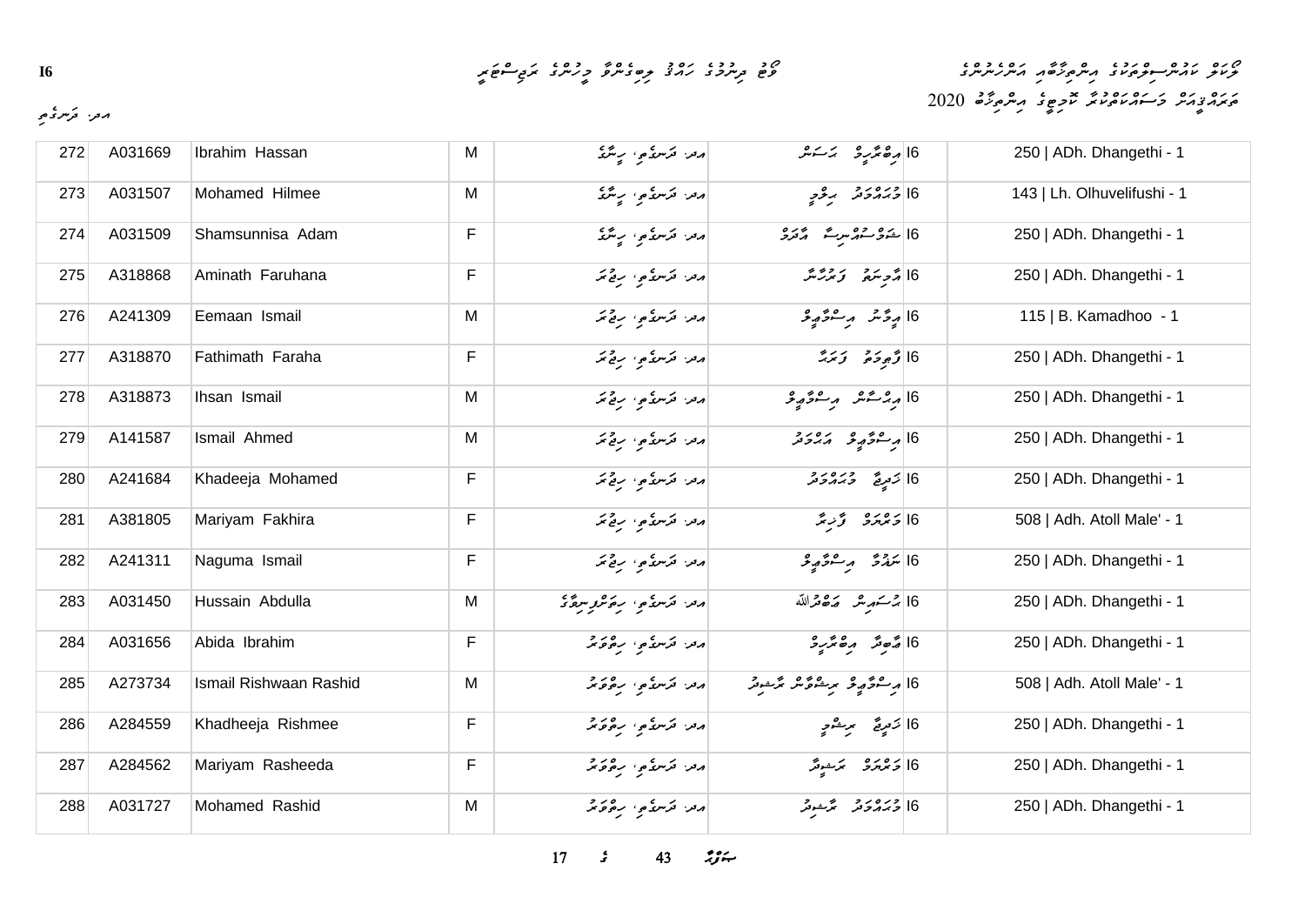*sCw7q7s5w7m< o<n9nOoAw7o< sCq;mAwBoEw7q<m; wBm;vB* م من المسجد المسجد المسجد المسجد المسجد العام 2020<br>مجم*د المسجد المسجد المستجد المسجد المسجد المسجد المسجد المسجد المسجد المسجد المسجد المسجد المسجد المسجد المسجد* 

| 289 | A284561 | Rishfa Rashid                | F | معرا فكسكني النفويج                                                                                          | 6   مرگوگر گرھوٹر                            | 250   ADh. Dhangethi - 1      |
|-----|---------|------------------------------|---|--------------------------------------------------------------------------------------------------------------|----------------------------------------------|-------------------------------|
| 290 | A031632 | Rasheeda Adam                | F | أماص فكالمتكافئ أرامكم                                                                                       | 6  بَرَسْوِمَّر   بَرَْمَرْدَ                | 250   ADh. Dhangethi - 1      |
| 291 | A031350 | Samir Abdul Gayyoom          | M | أماص الكرسومي الرحم                                                                                          | 6  سگویمر بره وه بره دوه                     | 250   ADh. Dhangethi - 1      |
| 292 | A031500 | Ahmed Naseem                 | M | مدر فرسومي كوفرون                                                                                            | 6  رَمِرْدَتْرَ - سَرَ-وِرْ                  | 508   Adh. Atoll Male' - 1    |
| 293 | A026258 | Abdul Qadhir Hassan          | M | ما مار مارس مع المسلم المسلم المسلم المسلم المسلم المسلم المسلم المسلم المسلم المسلم المسلم المسلم المسلم ال | 16 كەھەرى <i>ۋۇرىز بى</i> سەمىر              | 250   ADh. Dhangethi - 1      |
| 294 | A283706 | Aishath Ali Naseer           | F | معر فرسي و معرف                                                                                              | 6  م <i>ُّهِ شَهْ مُهْ مَرْبِ</i> مُرَسِيْر  | 250   ADh. Dhangethi - 1      |
| 295 | A031739 | Faiza Moosa                  | F | معرا فكسكوه المتعرف                                                                                          | 6  ڈربج تی ہے                                | 250   ADh. Dhangethi - 1      |
| 296 | A327823 | <b>Fathumath Suda Naseer</b> | F | معرا فرسي و المتحدة                                                                                          | 6  رَّجِرَةَ مُتَقَرِّ مَرَسِيدَ             | 250   ADh. Dhangethi - 1      |
| 297 | A283718 | Mariyam Ijadha               | F | معرا فكسكوا معرف                                                                                             | 6   <i>وَجُهْدَ فَرَقَّةَ مَّ</i>            | 250   ADh. Dhangethi - 1      |
| 298 | A283662 | Mohamed Ali Naseer           | M | أمعن فكسكوه المتعرف                                                                                          | 16 <i>دُبُہُ دُوَ تَہُ بِہِ سَبِہِ بُر</i> ُ | 634   Hulhumale', Ehenihen-20 |
| 299 | A283896 | Aboobakuru Jinah             | M | معرا فكسيكم والمحاصور                                                                                        | 16 كەھەم ئىرگە بىر ئىگە                      | 250   ADh. Dhangethi - 1      |
| 300 | A031433 | Ahmed Ahid                   | M | مدر ترسر و محسن و در                                                                                         | 6   كەبرى قىلىقى ئەرىقى                      | 508   Adh. Atoll Male' - 1    |
| 301 | A283894 | Asadulla Ahmed               | M | مدر ترسر و محسن و در                                                                                         | 16 كەسكەتراللە كەبرى قىر                     | 250   ADh. Dhangethi - 1      |
| 302 | A121869 | Fathimath Shifa              | F | مدر ترسر و محصور                                                                                             | 6  وَّجِرَةٌ مُ سُورٌ                        | 250   ADh. Dhangethi - 1      |
| 303 | A031753 | Hawwa Abdul Rahman           | F | مدر ترسر و محصور                                                                                             |                                              | 250   ADh. Dhangethi - 1      |
| 304 | A031676 | Junad Saud                   | M | مدر ترسر و محصور                                                                                             | 6   قے مترقد سکھ سکھ قتر                     | 250   ADh. Dhangethi - 1      |
| 305 | A103505 | Mahamood Riyaz               | M | معرا فكسرى والمعصوى                                                                                          | 6  ئەجرىقرى مېرمەت بى                        | 250   ADh. Dhangethi - 1      |

**18** *s* **43** *n***<sub>s</sub>** 

**م**حر بحميد عم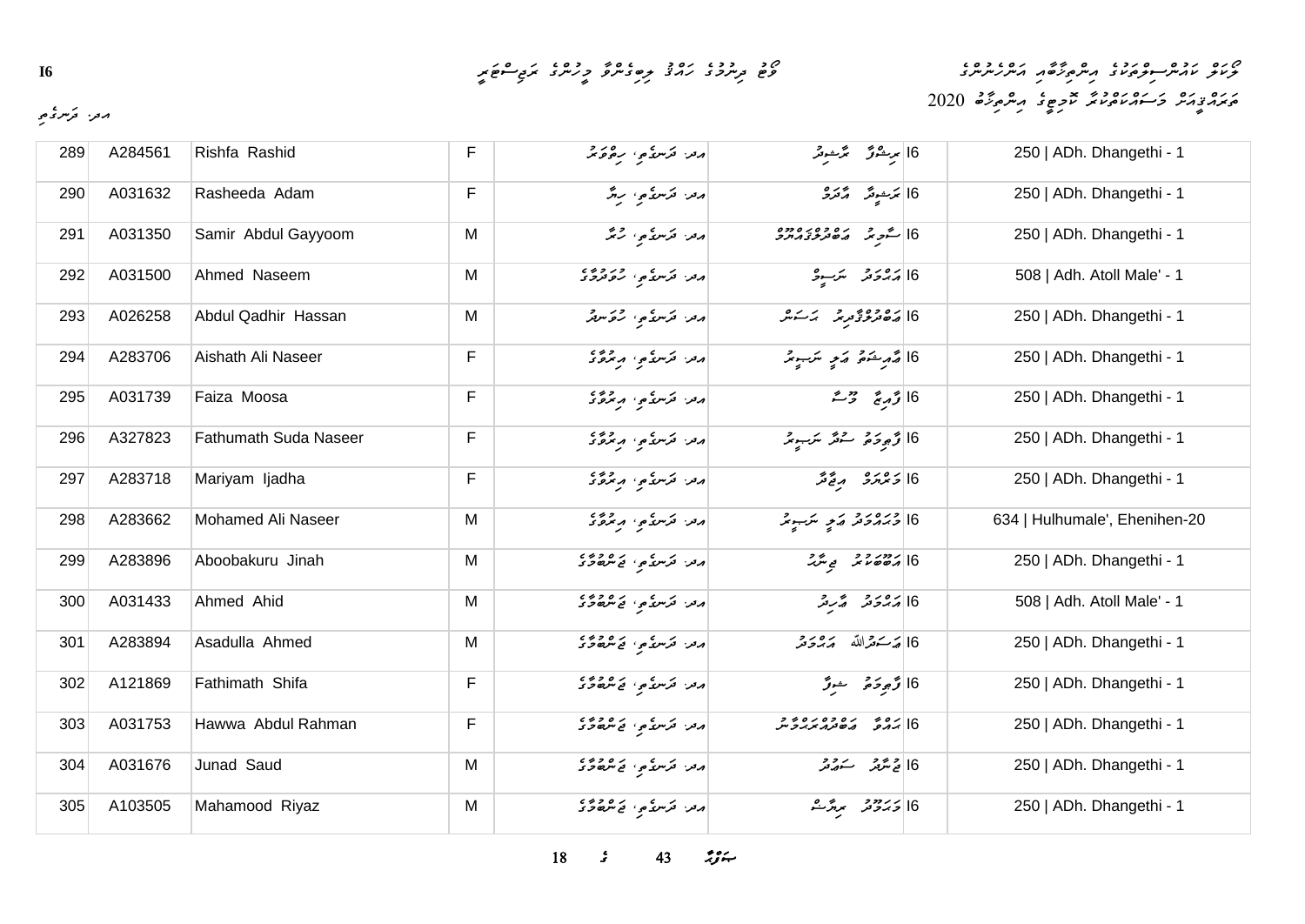*sCw7q7s5w7m< o<n9nOoAw7o< sCq;mAwBoEw7q<m; wBm;vB* م من المرة المرة المرة المرجع المرجع في المركبة 2020<br>مجم*د المريض المربوط المربع المرجع في المراجع المركبة* 

| 306 | A283892 | Mariyam Saud             | F           | معرا فكسكوم المحامومي                  | 6   ئەنگەرىۋە سىزەتتەر                                     | 250   ADh. Dhangethi - 1     |
|-----|---------|--------------------------|-------------|----------------------------------------|------------------------------------------------------------|------------------------------|
| 307 | A031530 | Mohamed Rashad           | M           | مدر ترسري عاش ودا                      | 6  32,25 كَرْشُوْتُر                                       | 250   ADh. Dhangethi - 1     |
| 308 | A031554 | Waheedha Saud            | F           | مدر ترسي و المعرض                      | 6   قديدة مستقدمة                                          | 250   ADh. Dhangethi - 1     |
| 309 | A031622 | Salih Hussain            | M           | ما مار او مارس کا عربی کا عربی         | 6  بڑویژ پر شہر مگر                                        | 250   ADh. Dhangethi - 1     |
| 310 | A011016 | Abdul Hameed Abdul Samad | M           | أمعرا فكسكامي الأفرسيكي                | 6] ره وه ر و م ره وه بر ر و<br>6] پرېمربرېږيز پرېمدر سوونر | 508   Adh. Atoll Male' - 1   |
| 311 | A066986 | Ahmed Abdul Samad        | M           | أمعرا فكسكوها الأفرسيكي                | 6  رور و ده در در                                          | 250   ADh. Dhangethi - 1     |
| 312 | A031827 | Maumoon Abdul Samad      | M           | معرا فكرسكاموا الأحاسيكا               | 16 كەردىق كەھ ئەھرىكىدىن كەر                               | 250   ADh. Dhangethi - 1     |
| 313 | A031784 | Ahmed Shakir             | M           | أمعن فكعلكمي الأس                      | 6   ئەبرىقرى ئىقىرىتىر                                     | 250   ADh. Dhangethi - 1     |
| 314 | A031780 | Hussain Hassan           | M           | ماهر : فكرسوع علي المعموم المعني       | 6  پرستہر میں برسکھ                                        | 250   ADh. Dhangethi - 1     |
| 315 | A031589 | Abdulla Adam             | M           | معرا فكسكامي الكاشحامي                 | 6  رَصْحْرَاللّه مُرْمَرْدُ                                | 250   ADh. Dhangethi - 1     |
| 316 | A284388 | Ahmed Adam               | M           | معرا فكسكامي الكاشكامي                 | 6  پروژ په پره                                             | 250   ADh. Dhangethi - 1     |
| 317 | A031469 | Aishath Adam             | $\mathsf F$ | معرا فكسكامي الأمكرومي                 | 6  رَّم ِ شَمَرَ مَرْ تَرَدَّ                              | 250   ADh. Dhangethi - 1     |
| 318 | A031591 | Aminath Sharmeela        | F           | معرا فكسكامي الأمكرومي                 | 6ا مُرْجِسَمُو مُسَمَّرِ وَ                                | 250   ADh. Dhangethi - 1     |
| 319 | A031586 | Ibrahim Adam             | M           | معرا فكالمحص الأمكرونج                 | 16 م <i>وڭ ئۇرۇ مۇترى</i>                                  | 250   ADh. Dhangethi - 1     |
| 320 | A031468 | Isam Adam                | M           | أمان الكرسي والمستركان والمحرم والمحمد | 6  مەستىۋە مەتىرى                                          | 250   ADh. Dhangethi - 1     |
| 321 | A284389 | Ismail Adam              | M           | أمان الكرسي والمستركان والمحرم والمحمد | 16 م <i>رےدمچھ بڑ م</i> قتر                                | 463   Srilanka / Colombo - 4 |
| 322 | A031578 | Mohamed Ramzy            | M           | معرا فكسكامي الكاشكامي                 | 16 <i>دېم</i> رد ترو <sub>م</sub>                          | 250   ADh. Dhangethi - 1     |

*19 s* 43 *i*<sub>s</sub> *n*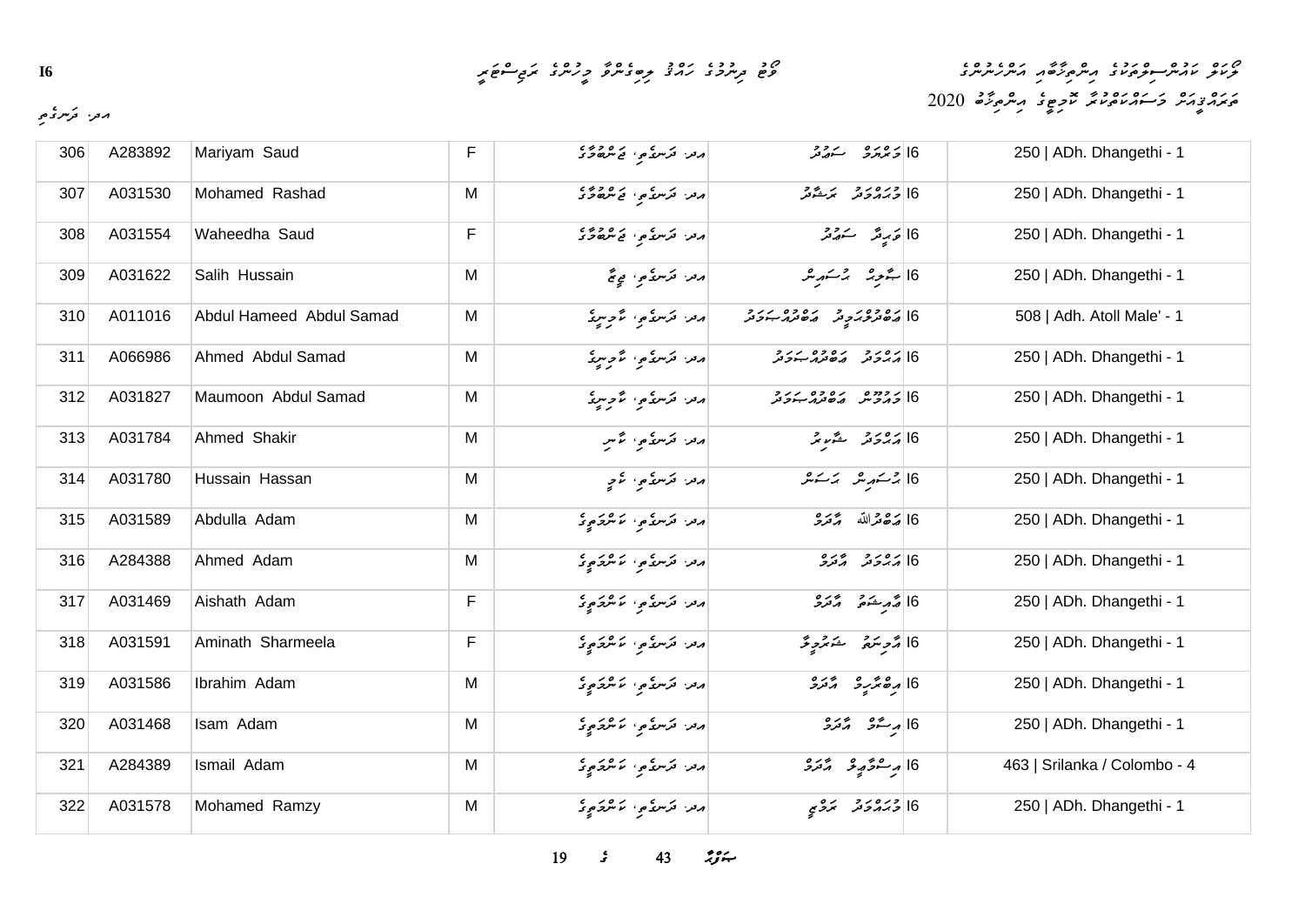*sCw7q7s5w7m< o<n9nOoAw7o< sCq;mAwBoEw7q<m; wBm;vB* م من المرة المرة المرة المرجع المرجع في المركبة 2020<br>مجم*د المريض المربوط المربع المرجع في المراجع المركبة* 

| 323 | A031477 | Safoora Abdulla          | F            | معرا فكالمحص الإلائ            | 6  ج <i>وفر مەھى</i> راللە                               | 508   Adh. Atoll Male' - 1 |
|-----|---------|--------------------------|--------------|--------------------------------|----------------------------------------------------------|----------------------------|
| 324 | A355123 | Fathimath Shaiba Ali     | F            | معرا فكسكوم المعر مكروم        | 6  رُّمِوَمُ شَهرةٌ مَرِ                                 | 250   ADh. Dhangethi - 1   |
| 325 | A031566 | Hussain Aboobakuru       | M            | معرا فكسكوم المعرفكوف          | 6 كەسئەر شەھ مەمىر                                       | 250   ADh. Dhangethi - 1   |
| 326 | A273710 | Mohamed Hamdhaan Hussain | M            | أمعن فكسكامي المعر مكافئ       | 6] درەرد رەپەھ جەشرىگە                                   | 250   ADh. Dhangethi - 1   |
| 327 | A273707 | Mohamed Shuraih Ali      | M            | أمداد فكسرى والمتمر مره والمحا | 16 <i>ديروند ڪمبريز م</i> َب <i>رِ</i>                   | 250   ADh. Dhangethi - 1   |
| 328 | A031703 | Sadhuna Abdul Gayyoom    | $\mathsf F$  | أمعرا فكسكامي المحيض           | 6] گروش پره وه ده ده ده                                  | 250   ADh. Dhangethi - 1   |
| 329 | A031697 | Afseeda Ali              | F            | أمعرا فكالمحص ووادي            | 6   پرُوْسوش کەمچ                                        | 250   ADh. Dhangethi - 1   |
| 330 | A031547 | Ahmed Ali                | M            | معرا فكالمحص المحيضى           | 6   رَرُدَوَرْ   رَمِ                                    | 250   ADh. Dhangethi - 1   |
| 331 | A031445 | Ali Hussain              | M            | أمعرا فكالمحص ووادي            | 6   په په چرکته پر شر                                    | 250   ADh. Dhangethi - 1   |
| 332 | A031444 | Aminath Ibrahim          | $\mathsf{F}$ | أمعرا فكالتكامئ ووقاقى         | 6  مُرْحِسَة <sub>ُ م</sub> ِ مُحَمَّدٍ مِنْ             | 250   ADh. Dhangethi - 1   |
| 333 | A206548 | Aminath Nasma            | $\mathsf F$  | معرا فكالمحص ووقي              | 6  المجر سَرَمْتُمْ سَرَسْتُرْدَّ                        | 250   ADh. Dhangethi - 1   |
| 334 | A284006 | Aminath Ihudha Ahmed     | F            | أرمرا الكرسكاني، الواقع والمح  | 6  مُ <i>جِسَعْہ م</i> ِ بِرُمَّدُ م <i>ُ</i> بِرِحِمْدِ | 250   ADh. Dhangethi - 1   |
| 335 | A031446 | Hussain Shah             | M            | معرا فكالمحص وودي              | 6  پرستہریش شری                                          | 250   ADh. Dhangethi - 1   |
| 336 | A022663 | Mausooma Ali             | $\mathsf F$  | معرا فكالمحص ووقي              | 6  دَرُجَرْ دَمِ                                         | 250   ADh. Dhangethi - 1   |
| 337 | A031569 | Mohamed Ali              | M            | معرا فكالمحص ووقي              | 6   32,25 كەمچە                                          | 250   ADh. Dhangethi - 1   |
| 338 | A284010 | Mohamed Iyaz             | M            | معرا فكالمحص ووقي              | 16 <i>دېروند م</i> ري <i>ز</i> يم                        | 250   ADh. Dhangethi - 1   |
| 339 | A153744 | Moosa Abdulla            | M            | ړېر. ترسرگانو، ترتوڅکی         | 16 فخر مُتَّقَّدَ اللَّهُ                                | 250   ADh. Dhangethi - 1   |

 $20$  *s* **43** *n***<sub>s</sub>***n***<sub>s</sub>**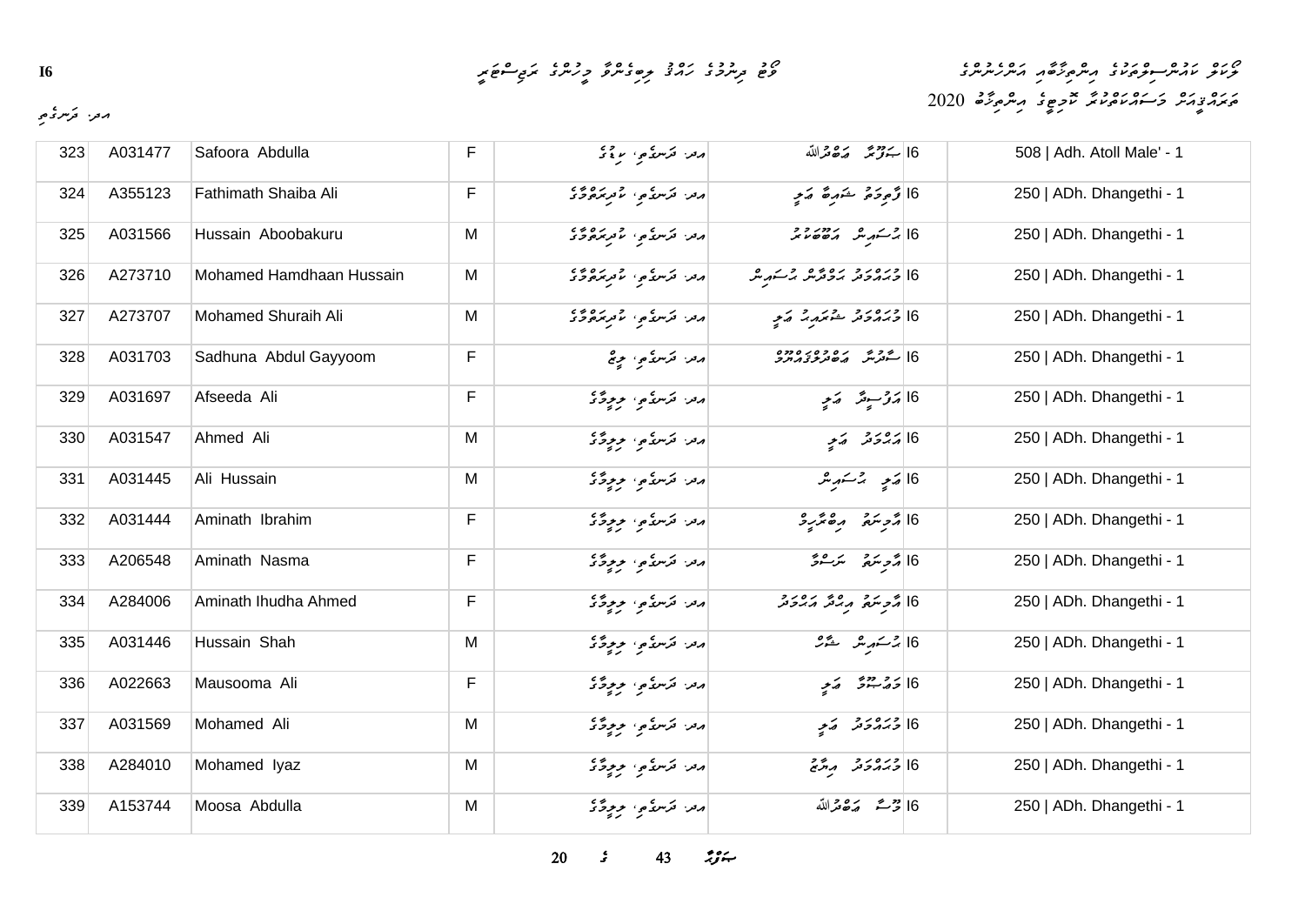*sCw7q7s5w7m< o<n9nOoAw7o< sCq;mAwBoEw7q<m; wBm;vB* م من المرة المرة المرة المرجع المرجع في المركبة 2020<br>مجم*د المريض المربوط المربع المرجع في المراجع المركبة* 

| 340 | A284002 | Zuhura Ali           | F | معرا فكرسونجوا المحتجز ويحرك    | 6  ج جمعہ کھ پر                             | 250   ADh. Dhangethi - 1      |
|-----|---------|----------------------|---|---------------------------------|---------------------------------------------|-------------------------------|
| 341 | A151271 | Zulaikha Ali         | F | معرا فكسكمي ووقرة               | 6  ج تحرر بحج صحيح                          | 115   B. Kamadhoo - 1         |
| 342 | A031544 | Zulfa Ali            | F | أمعرا فكالتكامئ ووقاقى          | 16 يحرُوَّ – رَمِ                           | 250   ADh. Dhangethi - 1      |
| 343 | A031438 | Ibrahim Hassan       | M | أمعن فرسي و و و و ثر            | 6ا <i>رەنزىر ئىسكى</i> ر                    | 250   ADh. Dhangethi - 1      |
| 344 | A397585 | Asra Mohamed         | F | أمعه فكسكامي وولا               | 6  ئەشقە ئەيرەر ئە                          | 250   ADh. Dhangethi - 1      |
| 345 | A031546 | Azra Hassan          | F | أرفرا فكالركاص المرمولى         | 6  پرچ پڑ پر سر کر                          | 250   ADh. Dhangethi - 1      |
| 346 | A114017 | Fathimath Ashraf     | F | أمعه فرسومي وودنى               | 6  ۇجۇڭر مەشىرى                             | 250   ADh. Dhangethi - 1      |
| 347 | A283885 | Hussain Faaiq        | M | أمعه فكالمحص وودة               | 6  پرسنہریش ویہ پی                          | 508   Adh. Atoll Male' - 1    |
| 348 | A283906 | Mausoom Mohamed      | M | أأرمدا الكرسري والمحرج وكالمحرج | 6  كەرمىسى مەرەر د                          | 250   ADh. Dhangethi - 1      |
| 349 | A031531 | Mohamed Hassan       | M | أمعه فكسكامي وولا               | 16 دېږدور برسه پر                           | 250   ADh. Dhangethi - 1      |
| 350 | A031680 | Abdul Hannan Mohamed | M | أمدا فكسكامي ومقاسمة            | 6  رە دەر ەپرى دىرەر د                      | 250   ADh. Dhangethi - 1      |
| 351 | A273737 | Mohamed Shavin       | M | مدر ترسكو، ووكاسم               | 6  <i>دجنہ جو جو مڈم</i> و بھر              | 508   Adh. Atoll Male' - 1    |
| 352 | A284529 | Ahmed Ibrahim        | M | أمامه الكرسري والمحتج مرا       | 6  رَجْرَة مِنْ مَحْرِرْ 3                  | 508   Adh. Atoll Male' - 1    |
| 353 | A154050 | Asina Ibrahim        | F | أمامه الكرسري والمحتج مرا       | 6  م <sup>م</sup> سویٹر بر <b>ھ ب</b> ڑر پڑ | 634   Hulhumale', Ehenihen-20 |
| 354 | A151397 | Asma Ibrahim         | F | أمعرا فرسمة موافقهم             | 6  مَسْعَرَّ مِعْمَدِدْ                     | 634   Hulhumale', Ehenihen-20 |
| 355 | A031498 | Abdul Nasir Ahmed    | M | أأماما الكرسري مي كور المستقصر  | 6  رە دە ئۇسوتۇ بەر دېر                     | 250   ADh. Dhangethi - 1      |
| 356 | A147038 | Ahmed Naif           | M | أأرفرا الكرسري موالو كالمحاصر   | 6  رَبْرُوَتْرَ سَمْدِرْ                    | 250   ADh. Dhangethi - 1      |

 $21$  *s* **43** *n***<sub>s</sub>**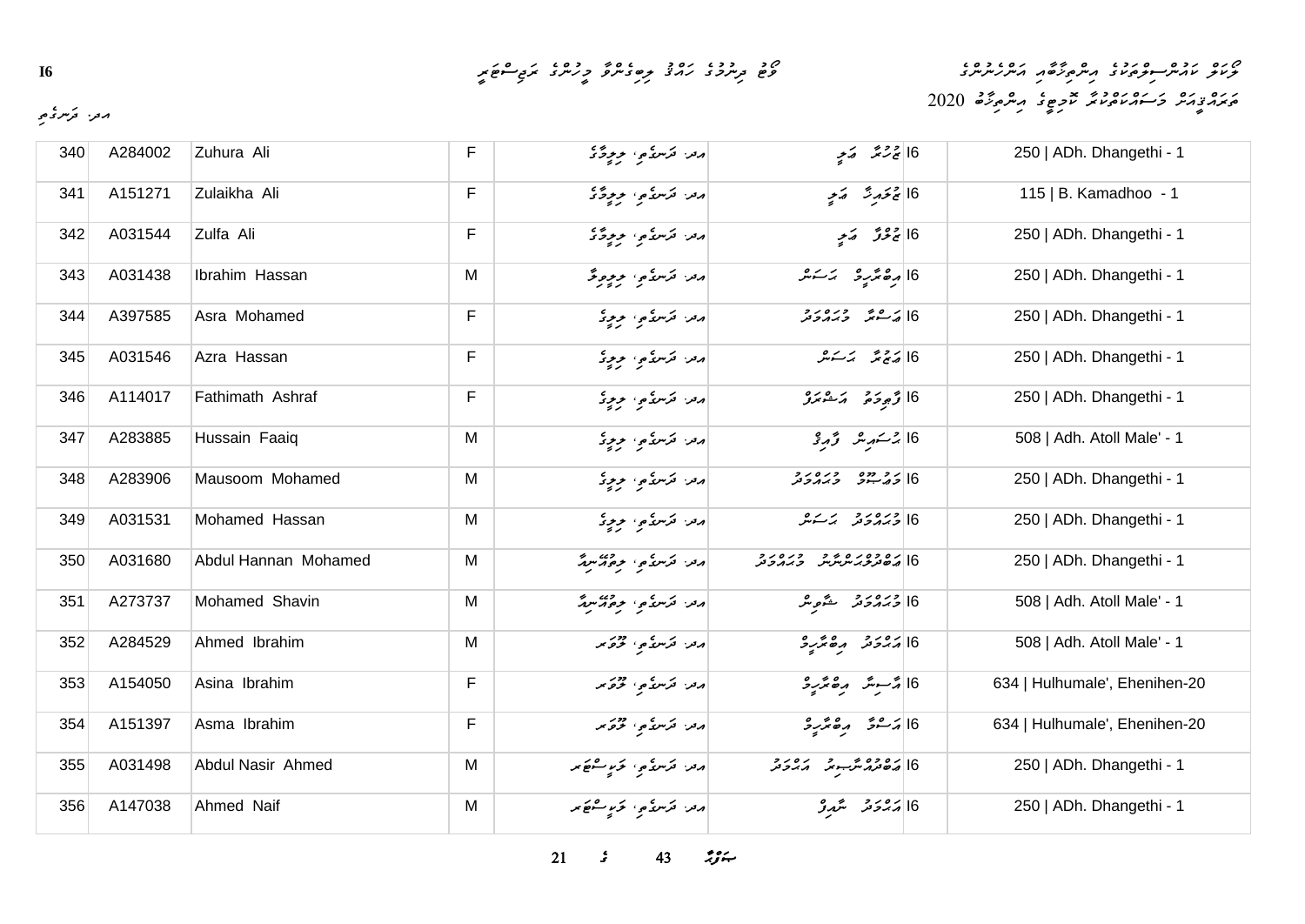*sCw7q7s5w7m< o<n9nOoAw7o< sCq;mAwBoEw7q<m; wBm;vB* م من المرة المرة المرة المرجع المرجع في المركبة 2020<br>مجم*د المريض المربوط المربع المرجع في المراجع المركبة* 

| 357 | A284512 | Aishath Noosha           | F           | أمعرا الكرسكاني المحرم والشكالج مرا      | 6  پَ <i>ہُ بِیْحَمَّۃٍ پُنْ</i> ٹَہُ         | 250   ADh. Dhangethi - 1   |
|-----|---------|--------------------------|-------------|------------------------------------------|-----------------------------------------------|----------------------------|
| 358 | A031494 | Aminath Nathasha         | F           | أماما الكرسرة في المحمد المستحصر         | 6  أُرْحِ سَوَ سَهْرَ مَشَر                   | 250   ADh. Dhangethi - 1   |
| 359 | A157905 | Faathmath Naroosha       | F           | أمعرا الكرسرة في المحموم المستقصر        | 6  ۇجۇڭر ئىرچىشە                              | 250   ADh. Dhangethi - 1   |
| 360 | A284514 | Ibrahim Nasif            | M           | أمعرا فكالمحص كالمحموض وكالمحامر         | 6ا <i>مەھەر بە</i> مەسىر                      | 250   ADh. Dhangethi - 1   |
| 361 | A284515 | Mariyam Nasha            | $\mathsf F$ | أمعرا فكالمحص كمحموض وكالمحالي           | 6   وَيُرْبَرُوْ - سَرَيْتُهُ                 | 250   ADh. Dhangethi - 1   |
| 362 | A031608 | Saniyya Nasir            | F           | أمعرا فكالمتكافئ المحامي فليحامل         | 6  س <i>ے سرمگر</i> مگر ہے۔                   | 53   Sh. Kan'ditheemu - 1  |
| 363 | A259136 | Ibrahim Thoif            | M           | أمان الكرسوني، المحاريس                  | 6ا رەئزىر ئ <sub>ەر</sub> ز                   | 508   Adh. Atoll Male' - 1 |
| 364 | A150136 | Aminath Nadha            | F           | ەلەر كەسكەم ، گەنى ب                     | 6  أ <i>مَّ</i> حِ سَمَّعَ سَنَدَّ            | 508   Adh. Atoll Male' - 1 |
| 365 | A074396 | Fathuhulla Ahmed         | M           | معرا فكسكوم المحفراني                    | 6 كَرْمْ بْرْ لَلَّهُ مَدْرَمْر               | 250   ADh. Dhangethi - 1   |
| 366 | A284447 | Mohamed Mavin            | M           | معرا فكسكوم المحفراني                    | 6   32,25 د د محمومثر                         | 508   Adh. Atoll Male' - 1 |
| 367 | A031486 | Zulaikha Adam            | F           | معرا فكسكوم المحفراني                    | 6  ج تحرم بحر محتركر                          | 250   ADh. Dhangethi - 1   |
| 368 | A099840 | Abdulla Shiromi Hussain  | M           | ما مار مار محمد المحمد                   | 16 كەھەراللە ھەركىز برىسكىرىش                 | 508   Adh. Atoll Male' - 1 |
| 369 | A283145 | Aishath Milna            | $\mathsf F$ | أمان الكرسرة في المركز والمحمد والمحمد   | 6  رَّمَ سَنَعْوَ وِحْسَّرَ                   | 250   ADh. Dhangethi - 1   |
| 370 | A341277 | Mariyam Shabaa Naazim    | $\mathsf F$ | أمان الكرسرة في المركز والمحمد والمحمد   | 6  5 يُرْمَرُ \$ شَرَةٌ مُّرْبِهِ وَ          | 250   ADh. Dhangethi - 1   |
| 371 | A131660 | Mohamed Abdul Gayyoom    | M           | ما مار مارس مارس مارس و المعنى السكرى    | 6/ دره رو بره دوه دوه<br>6/ دبرمرد ماه مرد در | 250   ADh. Dhangethi - 1   |
| 372 | A341276 | Muhammadh Shaaif Shaamir | M           | ما مار المستمرين المستمر المستمر المستمر | 6  دېروند ځېږو ځوبر                           | 250   ADh. Dhangethi - 1   |
| 373 | A031432 | Saajid Abdul Gayoom      | M           | أأرفر الكرسوي المركز والمحمومي           | 6  ستمي تر مصر تصدر ۱۵۶۰ مرد و دوره           | 250   ADh. Dhangethi - 1   |

*22 sC 43 nNw?mS*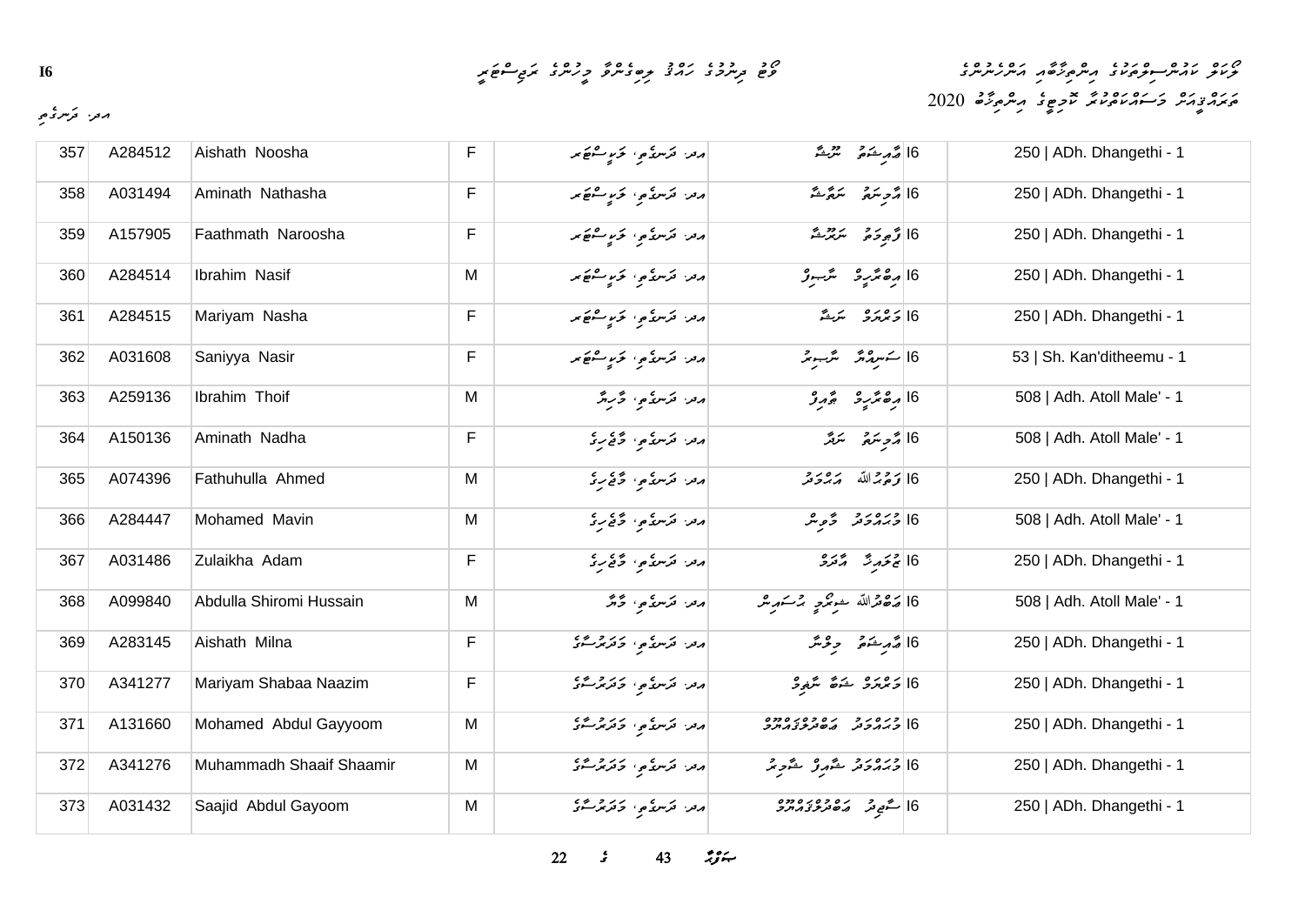*sCw7q7s5w7m< o<n9nOoAw7o< sCq;mAwBoEw7q<m; wBm;vB* م من المرة المرة المرة المرجع المرجع في المركبة 2020<br>مجم*د المريض المربوط المربع المرجع في المراجع المركبة* 

| 374 | A031361 | Salima Abdul Gayyoom  | $\mathsf F$ | أماس الكرسوي المحافر والمحموم                                                                        | 6  ستموځ پره ده ده ده           | 250   ADh. Dhangethi - 1 |
|-----|---------|-----------------------|-------------|------------------------------------------------------------------------------------------------------|---------------------------------|--------------------------|
| 375 | A031644 | Shahid Abdul Gayyoom  | M           | أأرفر الكرسوي المركز والمحمومي                                                                       | 6   شمرین صدی محمد محمد محمد ال | 250   ADh. Dhangethi - 1 |
| 376 | A149138 | Zubaida Abdul Gayyoom | F           | أأدفر المرسوع المراكب والأمراط والمحالي                                                              |                                 | 250   ADh. Dhangethi - 1 |
| 377 | A031520 | Adam Ismail           | M           | معرا فكسكوم المروران                                                                                 | 6  جۇنزى بەشقۇچى                | 250   ADh. Dhangethi - 1 |
| 378 | A007417 | Ahmed Shawaad         | M           | معرا فكسكوم المروران                                                                                 | 6   پَرُوَتَرُ شَوَّتْرُ        | 250   ADh. Dhangethi - 1 |
| 379 | A165588 | Ahmed Mahin Mohamed   | M           | معرا فكالمحص وكالمحصي                                                                                | 16 كەبرى قەر ئەر ئەس ئەر ئە     | 250   ADh. Dhangethi - 1 |
| 380 | A283642 | Fathimath Shifaz      | F           | معرا فكسكو المروري                                                                                   | 6  وَّجِرْحَمْ ۖ شِوَرٌّ جَ     | 250   ADh. Dhangethi - 1 |
| 381 | A031428 | Ibrahim Adam          | M           | أمعرا فكسكوم المروران                                                                                | 6  ارەتمەر ئەرقىدى              | 250   ADh. Dhangethi - 1 |
| 382 | A031454 | Safiyya Adam          | F           | معرا فكالمحمو وكالمحمولي                                                                             | 6  جوړه ژورد                    | 250   ADh. Dhangethi - 1 |
| 383 | A031556 | Saud Adam             | M           | معرا فكالمحص وكالمحافظ                                                                               | 6  يەچەقىر ئەنىرى               | 250   ADh. Dhangethi - 1 |
| 384 | A284671 | Ahmed Nihaan          | M           | أأرمدا الكرسري والمركز كالمراجح                                                                      | 16 كەبرى قىر سېرتىر             | 250   ADh. Dhangethi - 1 |
| 385 | A284668 | Ali Shinaan           | M           | أأرمدا الكرسري والمركز كالمراجح                                                                      | 6  کەمو ھوشرىتر                 | 250   ADh. Dhangethi - 1 |
| 386 | A284666 | Hawla Mansoor         | F           | أأرمن الكرسري والمراكب                                                                               | 6  ئەنۇق كەشرىيىتىر             | 250   ADh. Dhangethi - 1 |
| 387 | A284663 | Ihsaan Mansoor        | M           | أأرمن الكرسري والمركزة                                                                               | 6  مەشكەر كەش <i>ەدە</i> ر      | 250   ADh. Dhangethi - 1 |
| 388 | A031631 | Moosa Mansoor         | M           | أأرفر الكرسوم المروحي                                                                                | 6   ج مئے کے شریفیز             | 250   ADh. Dhangethi - 1 |
| 389 | A031642 | Nafeesa Umar          | F           | أأرمدا الكرسري والمركز كالمراجح                                                                      | 6   سَمِيتٌ - 25 پُر            | 250   ADh. Dhangethi - 1 |
| 390 | A284546 | Aminath Nafaa         | F           | أمان الكرس والمحمد المراكب والمحمدة المحمدة المحمدة المحمدة المحمدة والمحمدة المحمدة المحمدة والمحمد | 6  مجمع مستقم                   | 250   ADh. Dhangethi - 1 |

**23** *s* **43** *z***<sub>***f***</sub>**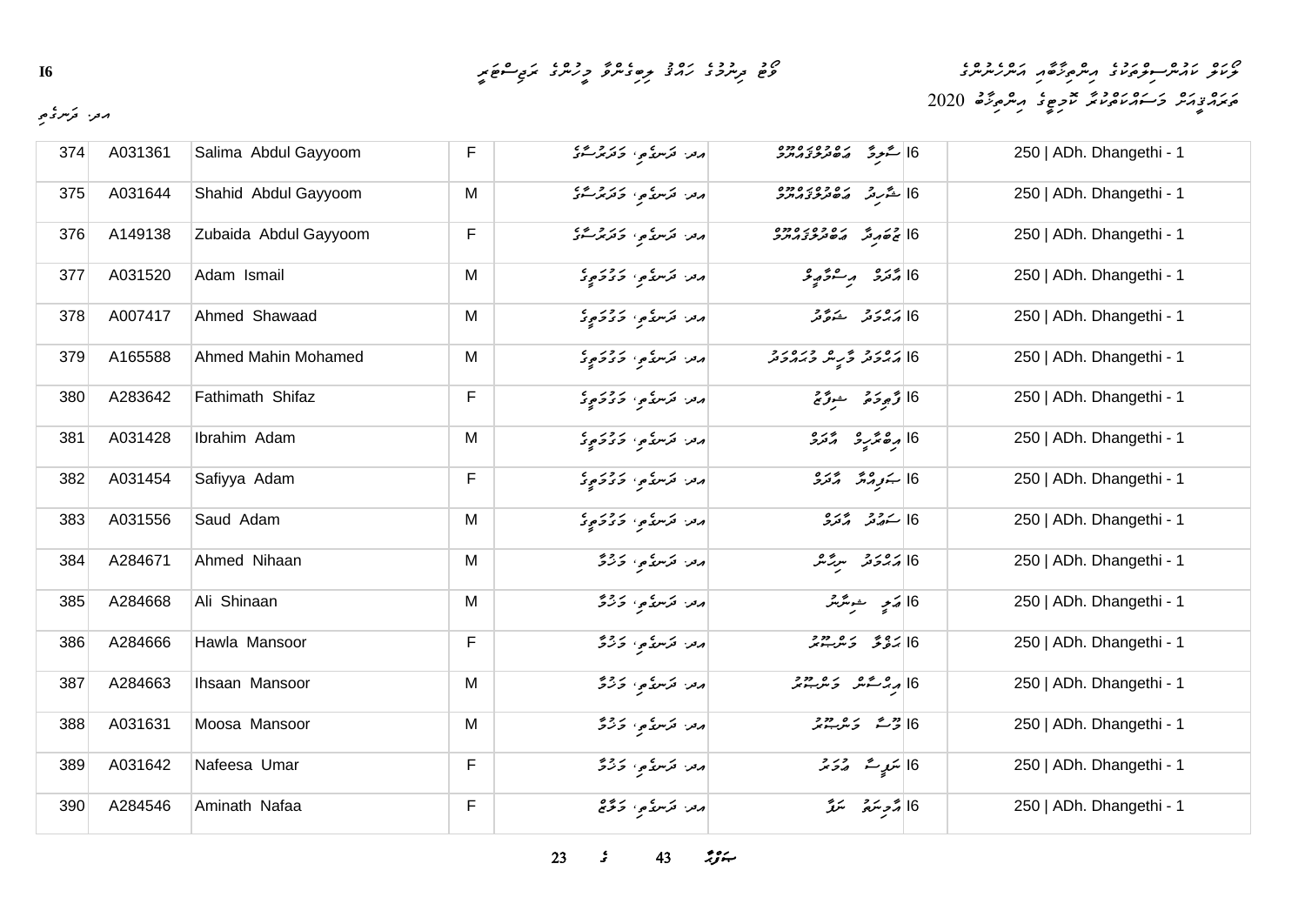*sCw7q7s5w7m< o<n9nOoAw7o< sCq;mAwBoEw7q<m; wBm;vB* م من المرة المرة المرة المرجع المرجع في المركبة 2020<br>مجم*د المريض المربوط المربع المرجع في المراجع المركبة* 

| 391 | A031220 | Naeema Ahmed          | F           | أرفرا فكسكوم أوكركم             |                                     | 250   ADh. Dhangethi - 1  |
|-----|---------|-----------------------|-------------|---------------------------------|-------------------------------------|---------------------------|
| 392 | A031636 | Aishath Easa          | F           | أماما الكرسومي المكافحات        | 6ا گەرىشقى بوگ                      | 250   ADh. Dhangethi - 1  |
| 393 | A050115 | Ali Mohamed           | M           | أمعن فكسكامي كالمحاكم           | 6  رَمِي دَيَرُورُدَ                | 250   ADh. Dhangethi - 1  |
| 394 | A284614 | Mariyam Shazuna       | $\mathsf F$ | أماس الكرسومي الماكوك           | 6   كانترىرى مەم ئىگە ئىگە          | 250   ADh. Dhangethi - 1  |
| 395 | A284613 | Mujuthaba Ali         | M           | أماما الكرسيمي المكافحات        | 6  وَقِهْرَةٌ صَعِ                  | 250   ADh. Dhangethi - 1  |
| 396 | A068549 | Musthafa Ali          | M           | أمعن فكسكفي كالمحاكم            | 6  3جوري صَعِ                       | 250   ADh. Dhangethi - 1  |
| 397 | A068548 | Shaziyya Abdul Kareem | F           | أمعرا الكرسومي المحاكم والمحاشر | 6  شەيرە ئەھەر دەرىم                | 64   Sh. Komandoo - 1     |
| 398 | A031732 | Shizna Ali            | F           | أماس الكرسومي الماكوك           | 6  ڪي مگر ڪيو                       | 250   ADh. Dhangethi - 1  |
| 399 | A031467 | Ahmed Adam            | M           | معرا فكسكام المحامرة والمحارج   | 6  پَرُوَتْرِ کُرُوَدُ              | 250   ADh. Dhangethi - 1  |
| 400 | A284284 | Aishath Haneef        | F           | معرا فكسكام المحامرة والمحارج   | 6ا گەرىشىقى كەسپەتى                 | 250   ADh. Dhangethi - 1  |
| 401 | A031568 | Mohamed Afeef         | M           | معرا فكسكوم وتشييج مروا         | 16 <i>جەنگەنىڭ مۇي</i> ۇ            | 250   ADh. Dhangethi - 1  |
| 402 | A031627 | Razeena Abdul Razzag  | F           | معرا فرسي والمستعمر والمحمد     | 6] تريپ تر پر ده دره د د            | 248   ADh. Mahibadhoo - 2 |
| 403 | A082835 | Saudulla Hussain      | M           | معرا فرسي والمستعمر والمحمد     | 16 كەرتىراللە جىسكەرىش              | 250   ADh. Dhangethi - 1  |
| 404 | A166884 | Zareena Moosa         | F           | معرا فرسي والمستعمر             | 6  ئەبەبىر ئۇرم                     | 250   ADh. Dhangethi - 1  |
| 405 | A031778 | Abdulla Fuwaz         | M           | معرا فكسكمي كالمهوفى            | 6  رَصْحَراللّه وَحَرَمَ            | 250   ADh. Dhangethi - 1  |
| 406 | A031637 | Abdulla Muaz          | M           | معرا فكسكوه وكرهي               | 16 كەھىراللە جۇڭر                   | 250   ADh. Dhangethi - 1  |
| 407 | A031639 | Rugiyya Umar          | F           | أماما الكرسكاني المحاشي فخر     | 6  بر <sub>نجو</sub> مر محمد المحمد | 250   ADh. Dhangethi - 1  |

*24 sC 43 nNw?mS*

**م**حر بحميد عم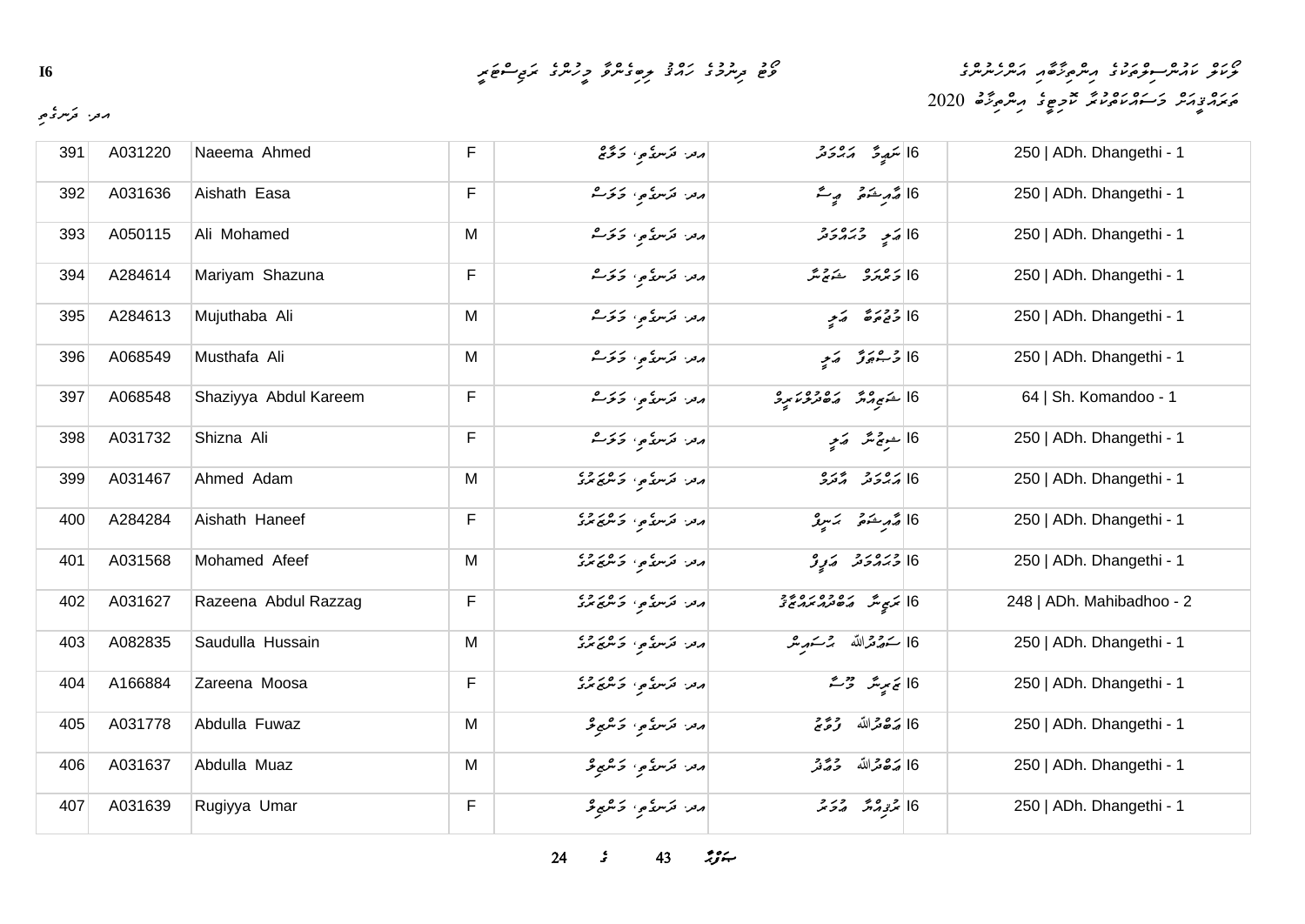*sCw7q7s5w7m< o<n9nOoAw7o< sCq;mAwBoEw7q<m; wBm;vB* م من المرة المرة المرة المرجع المرجع في المركبة 2020<br>مجم*د المريض المربوط المربع المرجع في المراجع المركبة* 

| 408 | A031585 | Azim Adam                     | M           | ړېن ترسري په د څوگو        | 6  مَّ <sub>مُو</sub> تَر مُسَرَّحَر   | 250   ADh. Dhangethi - 1      |
|-----|---------|-------------------------------|-------------|----------------------------|----------------------------------------|-------------------------------|
| 409 | A031611 | Fathimath Seeneez             | $\mathsf F$ | معرا فكسكامي المحص         | 6  وَجوحَةُ سِيِّسِيَّ                 | 250   ADh. Dhangethi - 1      |
| 410 | A344318 | Khadheeja Samha Azim          | $\mathsf F$ | أأرمن فرس والمحموم         | 6  زَمَرِیحُ سَوَرُ مُرَّمِ وَ         | 250   ADh. Dhangethi - 1      |
| 411 | A031488 | Ibrahim Mahir                 | M           | مدر فرسر و مرموم           | 6  م <i>وھنڑرِ و</i> ڈریز              | 243   AA. Himendhoo - 1       |
| 412 | A031783 | Hassan Ibrahim                | M           |                            | 6   ئەسەمد <i>ى مەھەترىي</i> ى         | 250   ADh. Dhangethi - 1      |
| 413 | A273728 | Ahmed Mais Ibrahim            | M           | معر ترس و وه و             | 16 <i>גُرْدَوْر دُوتْ وەڭرى</i> دۇ     | 508   Adh. Atoll Male' - 1    |
| 414 | A162858 | Aminath Uswa                  | F           | معرا فكسكام المحفظ         | 6  مَّرْجِبَعْدُ مِنْ مَشْرَةً         | 634   Hulhumale', Ehenihen-20 |
| 415 | A031670 | Hassan Ibrahim                | M           | أأدفر الكرس والمنام والأمج | 6   ئەسەمدىر مەھەمدىرى                 | 250   ADh. Dhangethi - 1      |
| 416 | A031736 | Ismail Shafeeu Ibrahim        | M           | أمعرا فكسكامي المحفظ       | 6  مِــْمُوَّمِيوْ شَوِرَ مِـھُتَّرِدْ | 508   Adh. Atoll Male' - 1    |
| 417 | A031617 | Khadeeja Adam                 | F           | أمدار الكرسري والمنامي     | 6  كَسِيعٌ - مُرْتَرَدُ                | 250   ADh. Dhangethi - 1      |
| 418 | A162857 | Mohamed Ibrahim               | M           | معر ترس و وه و             | 6   3 20 20 م م محمد عمر علام 16       | 508   Adh. Atoll Male' - 1    |
| 419 | A031735 | Moosa Shamoon                 | M           | معر ترسعي وه               | 6  جُ شَرُو <i>دِيمْر</i>              | 74   N. Maalhendhoo - 1       |
| 420 | A031733 | Haseena Umar                  | $\mathsf F$ | أمعرا فكسكامي ويترجى       | 6  ئەسپىئر    ئەخەنز                   | 250   ADh. Dhangethi - 1      |
| 421 | A273739 | Mariyam Shirufa Abdul Latheef | $\mathsf F$ | أمعرا فكسكامي ويترجح       | 6   د مرمره سومروٌ ما معدم محبورٌ و    | 508   Adh. Atoll Male' - 1    |
| 422 | A150185 | Aishath Abdul Rahman          | $\mathsf F$ | أمعه فكسكمي وكحظ           |                                        | 508   Adh. Atoll Male' - 1    |
| 423 | A284595 | Aminath Abdul Rahman          | $\mathsf F$ | أمعن فكسكوه وكرهج          |                                        | 508   Adh. Atoll Male' - 1    |
| 424 | A031730 | Mohamed Majid                 | M           | معرا فكسكي وتحظ            | 6   <i>2223 د د گاه</i> قر             | 508   Adh. Atoll Male' - 1    |

*25 sC 43 nNw?mS*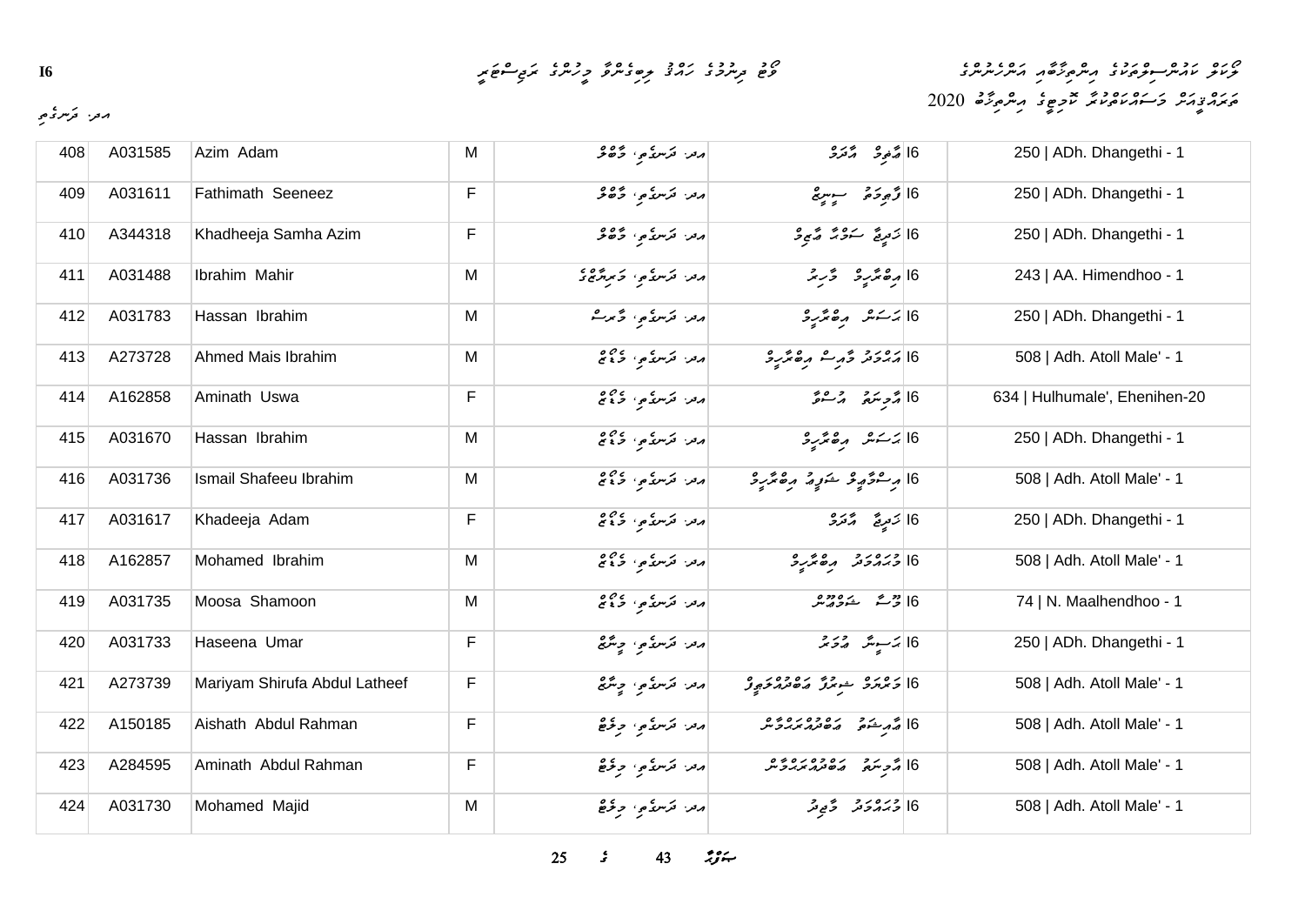*sCw7q7s5w7m< o<n9nOoAw7o< sCq;mAwBoEw7q<m; wBm;vB* م من المسجد المسجد المسجد المسجد المسجد العام 2020<br>مجم*د المسجد المسجد المستجد المسجد المسجد المسجد المسجد المسجد المسجد المسجد المسجد المسجد المسجد المسجد المسجد* 

| 425 | A031731 | Niuma Ahmed        | F           | أمعرا فكسكوم وكركع                 | 6   س <i>مہ ڈیم می</i> ر محمد م | 508   Adh. Atoll Male' - 1   |
|-----|---------|--------------------|-------------|------------------------------------|---------------------------------|------------------------------|
| 426 | A031658 | Fathimath Sibana   | F           | أمان الكرسري والمحمد المحر المحر   | 6   وَجوحَهُ مُسِقَّعَهُ        | 250   ADh. Dhangethi - 1     |
| 427 | A284291 | Ibrahim Farushan   | M           | أمامرا الكرسري والمحامرة في المحرج | 6ا <i>مەمگىرى تىم</i> ىشىر      | 250   ADh. Dhangethi - 1     |
| 428 | A031570 | Mahmood Aboobakuru | M           | أماس الكرسري والمحامرة في          | 522222222                       | 250   ADh. Dhangethi - 1     |
| 429 | A162909 | Mariyam Mizna      | F           | أمامرا الكرسري والمحامرة في المحرج | 6   <i>5 بمبرڈ ج</i> ویٹر       | 250   ADh. Dhangethi - 1     |
| 430 | A099355 | Sameera Hassan     | F           | أمعها فكالتكافئ المحالوقي          | 6  سَمِرٍ مَرْ بَرَسَسْ         | 508   Adh. Atoll Male' - 1   |
| 431 | A031451 | Abdulla Imad       | M           | أمامرا الكرسري وأكرام والمرس       | 6ا رَصْحْرَاللّهُ مِعْرَضْ      | 250   ADh. Dhangethi - 1     |
| 432 | A031455 | Ahmed Adam         | M           | أمامرا الكرسري وأكرام والمرس       | 6  پروژ پروژ                    | 250   ADh. Dhangethi - 1     |
| 433 | A031552 | Aishath Aboobakuru | $\mathsf F$ | أمعرا فكسكوم ومحرشك                | $52222$ $16$                    | 250   ADh. Dhangethi - 1     |
| 434 | A040150 | Ali Adam           | M           | أمعرا فكسكوها المحفر بملح          | 6ا رَمِي دَّترَدُ               | 250   ADh. Dhangethi - 1     |
| 435 | A284222 | Fathimath Shimla   | $\mathsf F$ | أمامرا الكرسري وأكرام والمرس       | 6  ۇرجۇ ئىرقى ئىس               | 250   ADh. Dhangethi - 1     |
| 436 | A284221 | Hussain Adam       | M           | أمامرا الكرسري وأكرام والمرس       | 6  پرسکر مگر مگر مگر محمد       | 250   ADh. Dhangethi - 1     |
| 437 | A031452 | Ibrahim Adam       | M           | معرا فكسكوم وتحيين                 | 16 م <i>ەھمىچى</i> مەمە         | 250   ADh. Dhangethi - 1     |
| 438 | A284220 | Khadheeja Adam     | F           | أمعرا فكسكوم وتحرشك                | 6  كَتَبِيعٌ - مُرْتَدَدُ       | 250   ADh. Dhangethi - 1     |
| 439 | A154932 | Maeesha Mohamed    | F           | أمامرا الكرسري وأكافر والمريح      | 6   قەرىشقا ئەتمەد تىر          | 250   ADh. Dhangethi - 1     |
| 440 | A031555 | Sameera Aboobakuru | F           | معرا فكسكوا وتحييمه                | 6 ڪوپر روحو پر                  | 250   ADh. Dhangethi - 1     |
| 441 | A269059 | Abdulla Fairooz    | M           | مدر ترسکو، و پرترو                 | 16 كەھەرللە <i>ق</i> ويەتتى     | 456   India / Trivandrum - 1 |

 $26$  *s* **43** *n***<sub>s</sub>***n***<sub>s</sub>**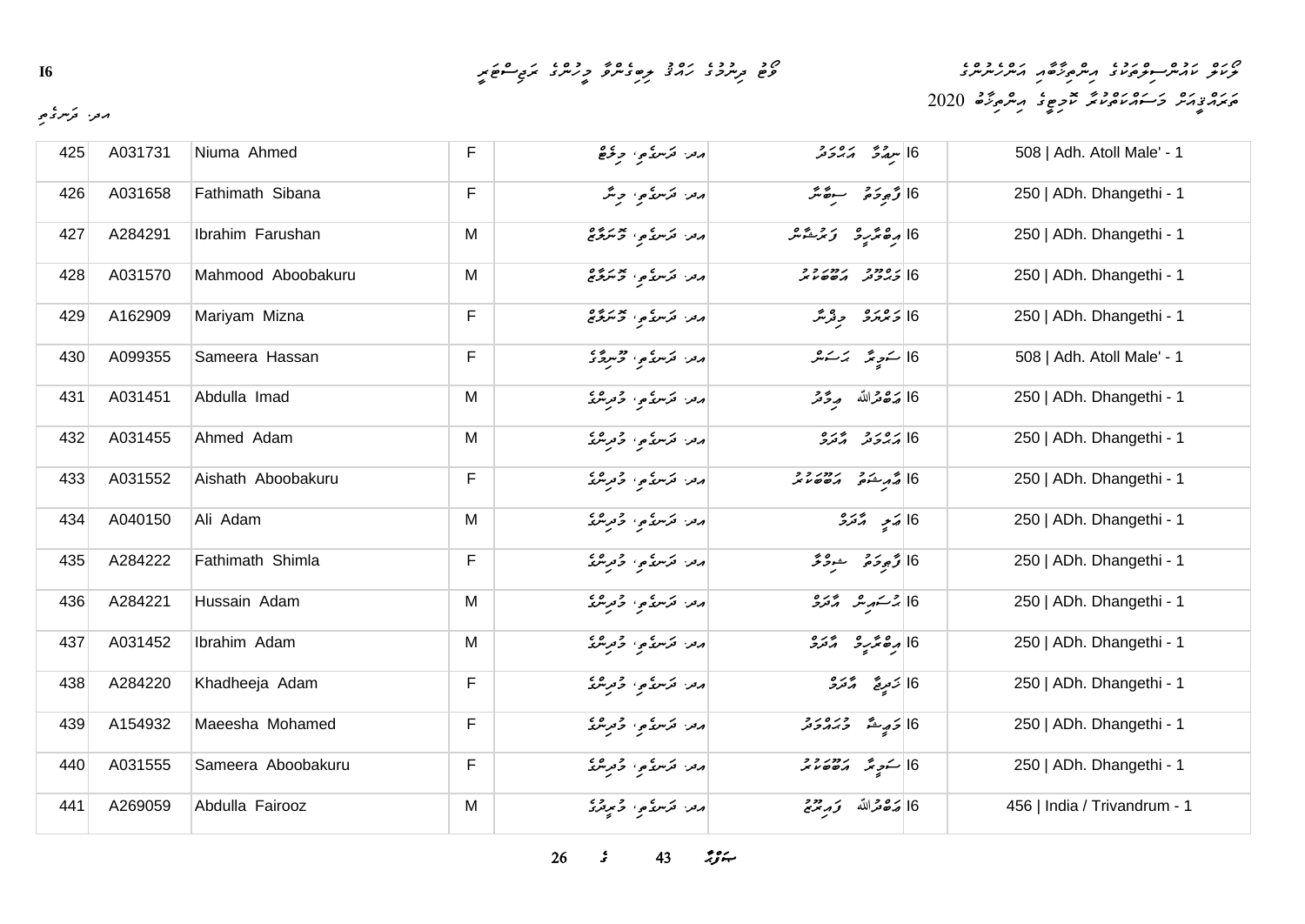*sCw7q7s5w7m< o<n9nOoAw7o< sCq;mAwBoEw7q<m; wBm;vB* م من المرة المرة المرة المرجع المراجع المراجع المراجع المراجع المراجع المراجع المراجع المراجع المراجع المراجع<br>مرين المراجع المراجع المرجع المراجع المراجع المراجع المراجع المراجع المراجع المراجع المراجع المراجع المراجع ال

| 442 | A023187 | Abdulla Ibrahim        | M           | أماص فكأمرغ والمحافيرة والمحمدة                                                                    | 16 كەنداللە م <i>ەھەترىي</i> 3                                | 250   ADh. Dhangethi - 1      |
|-----|---------|------------------------|-------------|----------------------------------------------------------------------------------------------------|---------------------------------------------------------------|-------------------------------|
| 443 | A024049 | Ahmed Fuad             | M           | أمعرا فكسكوم ومروري                                                                                | 6  پرژی و وی                                                  | 634   Hulhumale', Ehenihen-20 |
| 444 | A031525 | Aishath Shaziyya       | F           | أأرمدا الكرسركا حي أوراج والمرادري                                                                 | 6  مەرىشەتمە ئىشمىرەتمە                                       | 250   ADh. Dhangethi - 1      |
| 445 | A031000 | Ali Fahumy             | M           | أمعرا فكسكامي المحامرون                                                                            | 16 كقيم ترترمي                                                | 250   ADh. Dhangethi - 1      |
| 446 | A283727 | Aminath Aroosha        | F           | أمعرا فكسكامي المحميص                                                                              | 6ا ئۇچ ئىن ئەنزىشە                                            | 250   ADh. Dhangethi - 1      |
| 447 | A031521 | Ashfagu Abdulla        | M           | أمعرا فكسكوم ومروري                                                                                | 16 كەش <i>ۇقى مەھە</i> گەللە                                  | 250   ADh. Dhangethi - 1      |
| 448 | A031431 | Fathimath Abdul Rahman | $\mathsf F$ |                                                                                                    | 6ا ژُھِ دَمَ مُ مُقْتَدِمُ مَدَهُ مَدَّ                       | 250   ADh. Dhangethi - 1      |
| 449 | A283726 | Fathimath Azmy         | $\mathsf F$ | أمعرا فكسكامي المحامرون                                                                            | 6   وَجوحه وَج حِ                                             | 250   ADh. Dhangethi - 1      |
| 450 | A273692 | Fathimath Shaiha       | $\mathsf F$ | أمعه فكسكوه ومرقرى                                                                                 | 6  وَّجِوحَةٌ شَهْرِبَّہُ                                     | 250   ADh. Dhangethi - 1      |
| 451 | A283731 | Mariyam Azza           | F           | معرا فكسكوم ومردى                                                                                  | $\begin{vmatrix} 2 & 2 & 2 & 2 \ 2 & 2 & 2 & 2 \end{vmatrix}$ | 250   ADh. Dhangethi - 1      |
| 452 | A273687 | Mohamed Azzam          | M           | ما مار مارس الله عليه و مرسم الله عليه و مرسم الله عليه و الله عليه الله عليه و الله عليه و الله ع | $3222$ $16$                                                   | 250   ADh. Dhangethi - 1      |
| 453 | A031526 | Mohamed Shaugee        | M           | أرى ترسركمي كرميري                                                                                 | 6   32,25 شَمَّ دَمَّةٍ                                       | 250   ADh. Dhangethi - 1      |
| 454 | A031522 | Saamath Abdulla        | $\mathsf F$ | مدر ترسد و تردد                                                                                    | 16 جُوَمَ صَ <b>صْ</b> مَرْاللّه                              | 250   ADh. Dhangethi - 1      |
| 455 | A019762 | Ahmed Azraf            | M           | أرمرا الكرسريجي الكرمي                                                                             | 16 كەبرى قىرىمى كىلىمى كىلىمى ئىر                             | 250   ADh. Dhangethi - 1      |
| 456 | A284391 | Hafsa Ali              | $\mathsf F$ | أرفرا الكرسرنج واسترقبي                                                                            | 6  پَرُمْ کَمَ وَ ک                                           | 250   ADh. Dhangethi - 1      |
| 457 | A284392 | Rahuma Ali             | $\mathsf F$ | أماص فكالمتكافئ التكافي                                                                            | 6  يَرْرُدُّ – رَمِّي                                         | 250   ADh. Dhangethi - 1      |
| 458 | A031704 | Adam Hussain           | M           | أمعرا فكالمحكم واستروح فخر                                                                         | 16 مرتری بر شهر مگر                                           | 250   ADh. Dhangethi - 1      |

*27 sC 43 nNw?mS*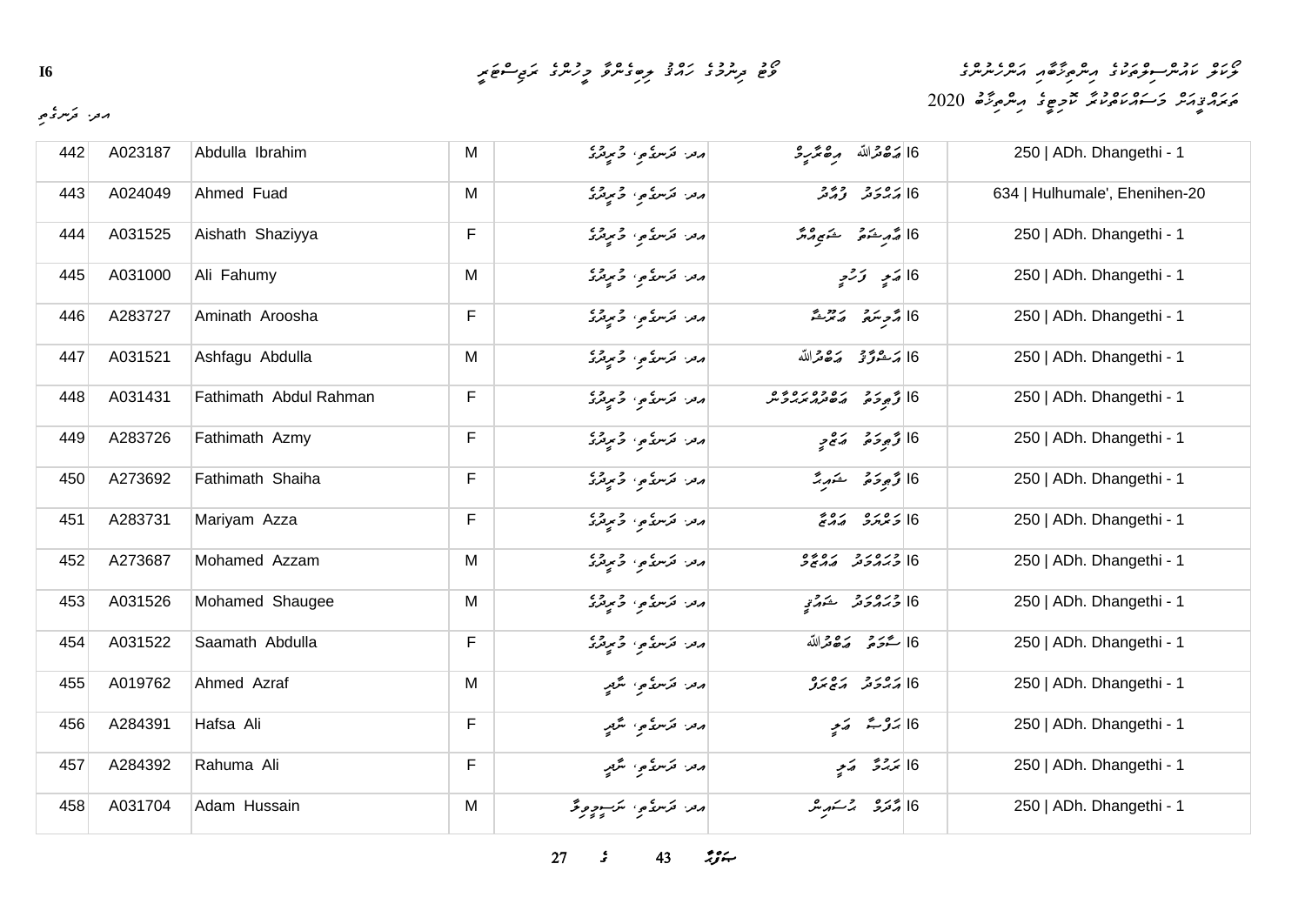*sCw7q7s5w7m< o<n9nOoAw7o< sCq;mAwBoEw7q<m; wBm;vB* م من المرة المرة المرة المرجع المراجع المراجع المراجع المراجع المراجع المراجع المراجع المراجع المراجع المراجع<br>مرين المراجع المراجع المرجع المراجع المراجع المراجع المراجع المراجع المراجع المراجع المراجع المراجع المراجع ال

| 459 | A284406 | Hassan Adam              | M           | رىر. ئەس <sub>ك</sub> ىي ئەسپ <sub>ى</sub> رى ئ                                                     | 6  پرستر مرتزر                                    | 250   ADh. Dhangethi - 1 |
|-----|---------|--------------------------|-------------|-----------------------------------------------------------------------------------------------------|---------------------------------------------------|--------------------------|
| 460 | A284407 | Khadheeja Adam           | F           | أمعرا فكالمحكم واستروح فخر                                                                          | 6   كَتَمِيعٌ - مُرْتَمَرْدُ                      | 250   ADh. Dhangethi - 1 |
| 461 | A284408 | Mohamed Adam             | M           | أمعرا فكالمحكم واستروح فخر                                                                          | 6   ج:پروتر مجموع                                 | 250   ADh. Dhangethi - 1 |
| 462 | A031497 | Naseema Mohamed          | F           | أمعرا فكالمحص الكرسوح وكل                                                                           | 16 يَرَسِونُ وَبَرُودُورُ                         | 250   ADh. Dhangethi - 1 |
| 463 | A252115 | Ismail Rasheed           | M           | ما مار الأرس من الأرس و محرك المركز من المركز من المركز المركز المركز المركز المركز المركز المركز ا | 6ا پرىشۇرپۇ م <sub>ىكشو</sub> تر                  | 250   ADh. Dhangethi - 1 |
| 464 | A031667 | Mohamed Rasheed          | M           | أماص الكرسري من الكرسينجي والمحمد                                                                   | 16 كەبرى كى ترىنىدىر                              | 250   ADh. Dhangethi - 1 |
| 465 | A031490 | Abdulla Hassan           | M           | أماما الكرسري والكرسي                                                                               | 16 كەڭ قىراللە بەسەش                              | 250   ADh. Dhangethi - 1 |
| 466 | A329620 | Maishara Abdulla         | F           | أمان الكرسي في الكرسي في                                                                            | 6  قەمەشقەتمە <b>ئەھ</b> قراللە                   | 250   ADh. Dhangethi - 1 |
| 467 | A284518 | Mohamed Mubaarik         | M           | أأرفر الكرسوي الكرسفيمر                                                                             | 6   ج: جرى حرم حرم عن                             | 250   ADh. Dhangethi - 1 |
| 468 | A031550 | Adam Abdulla             | M           | ماحر الكرسري والمحمد المراجع                                                                        | 16 مُرْمَرْ مَەمْراللّه                           | 250   ADh. Dhangethi - 1 |
| 469 | A031630 | Abdul Latheef Aboobakuru | M           | أمعرا فكسكاموا البرقروقخر                                                                           | 6  גפנת בת כ משטעית                               | 250   ADh. Dhangethi - 1 |
| 470 | A284607 | Khadeeja Abdul Latheef   | F           | أمعرا فكسكني سيرفرونخر                                                                              | 6  دَمِيعٌ <i>مَەقەمْ قەرە</i>                    | 250   ADh. Dhangethi - 1 |
| 471 | A284606 | Shifana Abdul Latheef    | $\mathsf F$ | أمعه فكسكني سيكوفر                                                                                  | 6   خوڙ مٿر ص <i>حود جو و</i> ح                   | 250   ADh. Dhangethi - 1 |
| 472 | A284521 | Ahmed Abdulla            | M           | أماص فكأسر كمحمود أأسرب المحمد                                                                      | 16 <i>ב</i> بر <del>ون</del> ر <b>مَ</b> ه قرالله | 250   ADh. Dhangethi - 1 |
| 473 | A031582 | Hamida Ismail            | F           | ماص: افکرسری جا سریا ک                                                                              | 6  جُعِعَدَ بِرِڪْمَ بِهِ عِ                      | 250   ADh. Dhangethi - 1 |
| 474 | A031653 | Asifa Abdul Gadir        | F           | أمان الكرسريمي المريشومي                                                                            | 16 م <sup>ۇ</sup> سى <i>رۇ مەھەرى قويى</i> ر      | 250   ADh. Dhangethi - 1 |
| 475 | A284680 | Fathmath Anwar           | F           | ما قرسكام المستوفر                                                                                  | 6  ۇجوڭخۇ ئەشھەتمە                                | 250   ADh. Dhangethi - 1 |

**28** *s* **43** *n***<sub>s</sub>***n***<sub>s</sub>**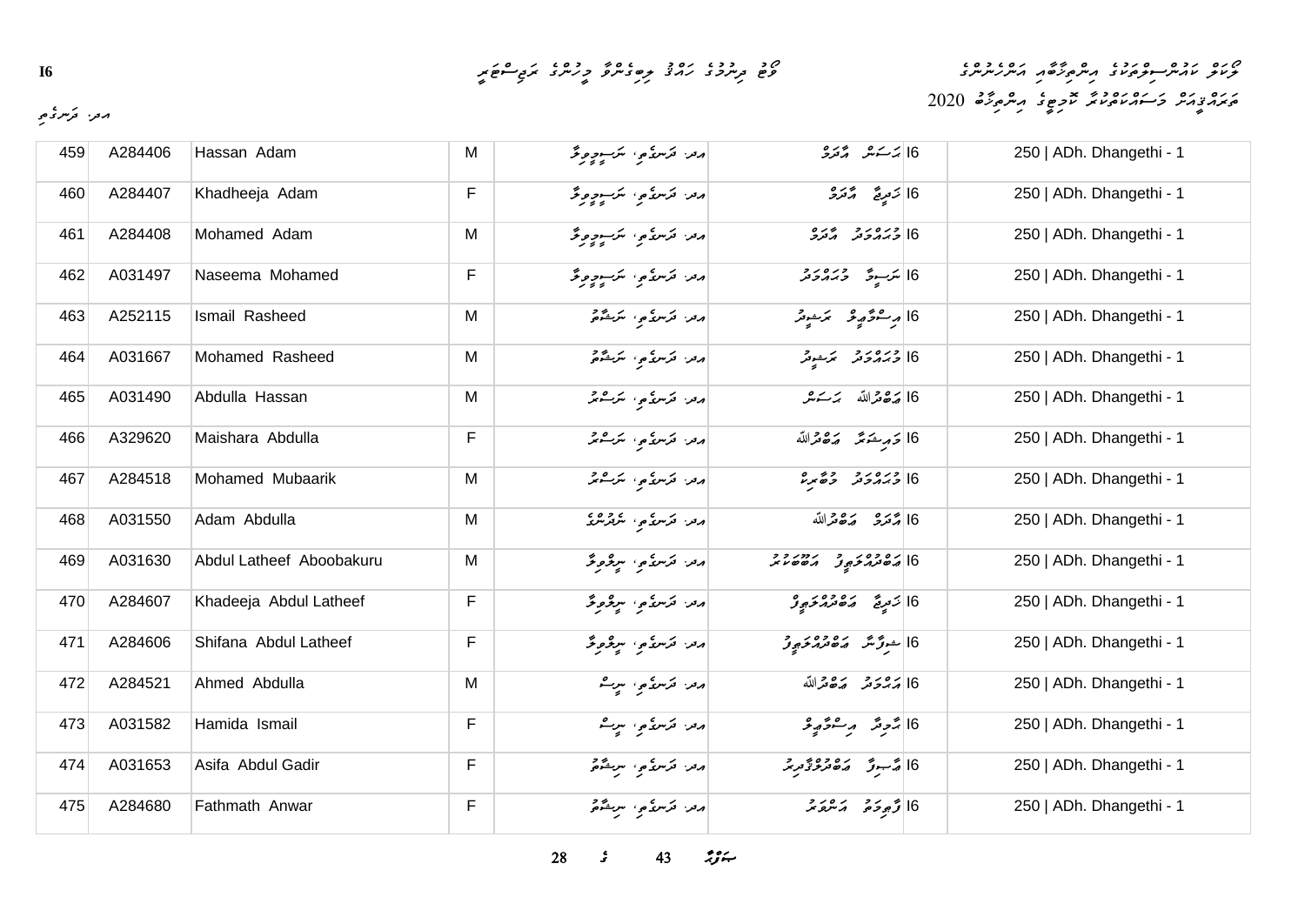*sCw7q7s5w7m< o<n9nOoAw7o< sCq;mAwBoEw7q<m; wBm;vB* م من المرة المرة المرة المرجع المراجع المراجع المراجع المراجع المراجع المراجع المراجع المراجع المراجع المراجع<br>مرين المراجع المراجع المرجع المراجع المراجع المراجع المراجع المراجع المراجع المراجع المراجع المراجع المراجع ال

| 476 | A284677 | Isha Anwar            | F           | ەقرا قەسمى ھاي سرىشى ئە             | 6  مەشقە ئەشرى ئىر                      | 508   Adh. Atoll Male' - 1   |
|-----|---------|-----------------------|-------------|-------------------------------------|-----------------------------------------|------------------------------|
| 477 | A284679 | Mohamed Rasheed       | M           | ما مار انگرسری به سرستگاهی          | 16 <i>ۇنەۋى تىپىدى</i> گ                | 508   Adh. Atoll Male' - 1   |
| 478 | A273702 | Aishath Rifa          | $\mathsf F$ | أأرفرا افكرسركا حي المستوسي المراجي | 6  مەم شەقر بىرتى                       | 250   ADh. Dhangethi - 1     |
| 479 | A273704 | Aminath Rashfa        | $\mathsf F$ | ما قراس الله عن سر میگر می          | 6ا ئۇج ئىز ئەيشۇر                       | 250   ADh. Dhangethi - 1     |
| 480 | A031534 | Azeema Hassan         | F           | ماص: الكرسرى في المسير السيس المرض  | 6ا ھَي ۽ سَنگر                          | 250   ADh. Dhangethi - 1     |
| 481 | A032488 | Hussain Ali           | M           | أأرفر الكرسريجي المرتبشكر           | 6  پرڪيريش ڪيو                          | 250   ADh. Dhangethi - 1     |
| 482 | A283886 | Mariyam Rifqa         | $\mathsf F$ | أأرفرا افكرسركا حي المستوسي المراجي | 6   <i>5 بروڈڈ بروڈڈ</i>                | 463   Srilanka / Colombo - 4 |
| 483 | A031453 | Ahmed Mufeed          | M           | أمامن الكرسري والمجميز              | 16 كەبرى قىمى قىلى قىلىنى ئال           | 250   ADh. Dhangethi - 1     |
| 484 | A284565 | Ahmed Shameeh         | M           | أأمامه الكرسي مواليم المتزرجر       | 16 <i>ב ب</i> حقر شو <i>چ</i> ڑ         | 250   ADh. Dhangethi - 1     |
| 485 | A151522 | Fathimath Shidumeen   | $\mathsf F$ | ماحرز الكرسوكي في التركز من         | 6   <i>وُجوحَمَ</i> ہو <i>مُوچ</i> ھ    | 250   ADh. Dhangethi - 1     |
| 486 | A284566 | Moosa Ismail          | M           | مامر : فكاملكا في التركيب           | 6   جُ شَہ مِ سُنَوَّہِ بِحَر           | 250   ADh. Dhangethi - 1     |
| 487 | A031675 | Nazima Aboobakuru     | $\mathsf F$ | أمعرا فكالمتقاضي التمرس             | 16 مَّنْجِعَ بِرَوْحِ مِنْ الْمُحَمَّدِ | 250   ADh. Dhangethi - 1     |
| 488 | A095154 | Ahmed Saleem          | M           | أمعرا فكالتكامئ الترقيدة            | 16 كەردى ئىموق                          | 250   ADh. Dhangethi - 1     |
| 489 | A329615 | Aishath Rifasha       | F           | أمعن فكسكامي التزقيد                | 6ا <i>مُذہب خوشہ مروَّ</i> مُ           | 250   ADh. Dhangethi - 1     |
| 490 | A374500 | Aishath Sadhuma Saeed | $\mathsf F$ | أمعرا فكسكامي المتحكم               | 6   مەم ئىچىم كىيەت ئىكرىتى ئى          | 250   ADh. Dhangethi - 1     |
| 491 | A031505 | Amir Ibrahim          | M           | أمعرا فكسكوه المتحمدة               | 16 <i>مزجر م</i> ھٹر <i>ب</i> و         | 250   ADh. Dhangethi - 1     |
| 492 | A031427 | Fathuhiyya Adam       | F           | مدر ترسكي شركه                      | 6  زَیۡ دِیۡ مِرۡ اللہَ دَمِدَهِ        | 250   ADh. Dhangethi - 1     |

*29 sC 43 nNw?mS*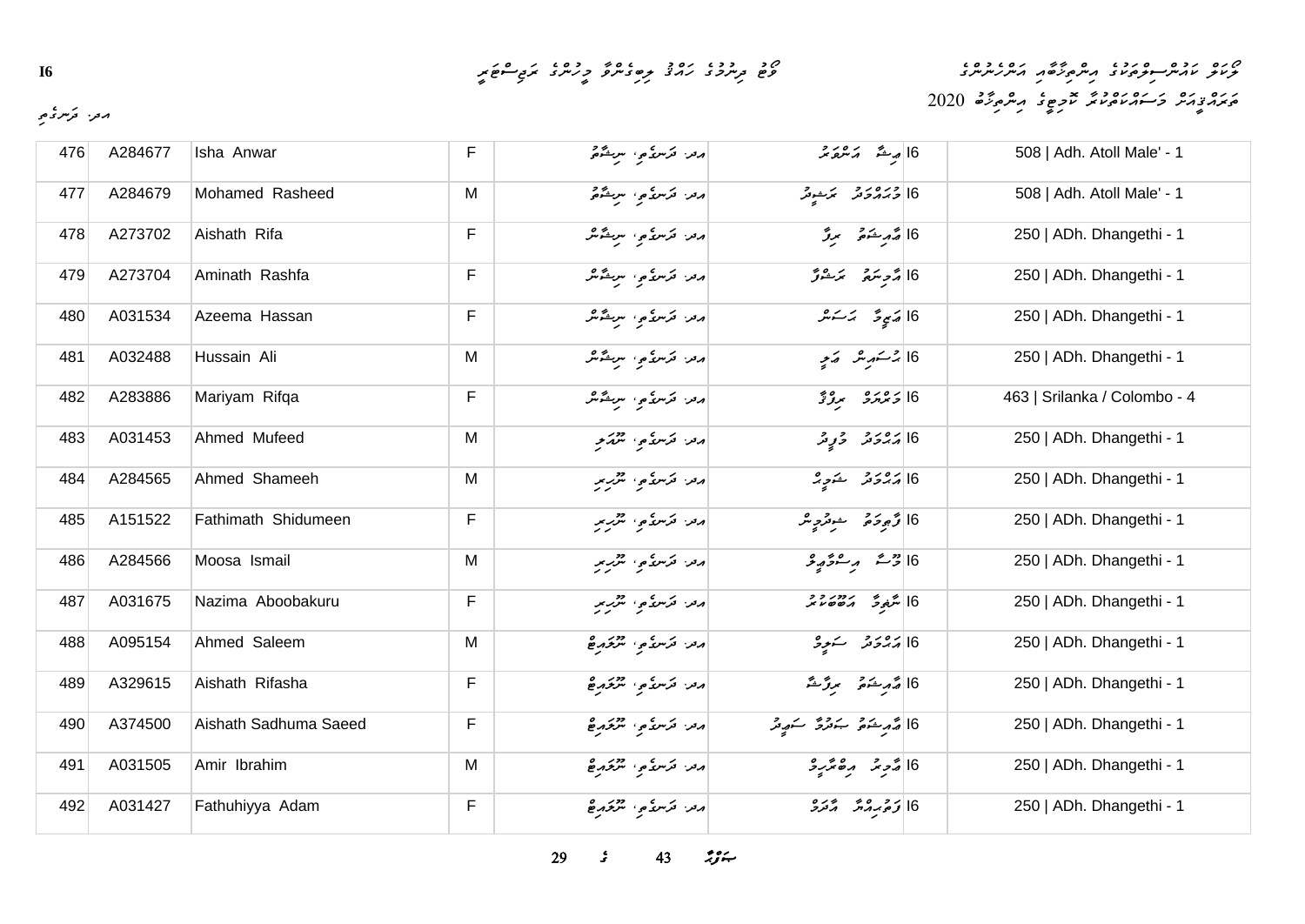*sCw7q7s5w7m< o<n9nOoAw7o< sCq;mAwBoEw7q<m; wBm;vB* م من المسجد المسجد المسجد المسجد المسجد العام 2020<br>مجم*د المسجد المسجد المستجد المسجد المسجد المسجد المسجد المسجد المسجد المسجد المسجد المسجد المسجد المسجد المسجد* 

| 493 | A031458 | Fazeena Yoosuf     | F           | معرا فكسكوا لتركرم            | 6  ئ <i>ۈيىگە</i> ت <i>ېرىشۇ</i>          | 250   ADh. Dhangethi - 1 |
|-----|---------|--------------------|-------------|-------------------------------|-------------------------------------------|--------------------------|
| 494 | A031514 | Fazuna Yoosuf      | F           | مدر تكسكي شركم                | 6  ئۈيم شەھرىسىز                          | 250   ADh. Dhangethi - 1 |
| 495 | A283458 | Hawwa Fazula       | F           | مدر ترسكي شركه ه              | 6  ئەپرىق   ئەنھەتى                       | 250   ADh. Dhangethi - 1 |
| 496 | A031561 | Hussain Fahmee     | M           | مدر ترسكي شركه                | 6  پرستمبر میں ت <i>و</i> ر <sub>حی</sub> | 250   ADh. Dhangethi - 1 |
| 497 | A283455 | Hussain Fahudu     | M           | مدر ترسكي، تركم مع            | 6  بڑےم <i>ہ بٹر</i> تو تر تھ             | 250   ADh. Dhangethi - 1 |
| 498 | A031512 | Ilhama Yoosuf      | F           | معرا فكاللحص المتحمدة         | 6  مرعرتز میں حیو                         | 250   ADh. Dhangethi - 1 |
| 499 | A283462 | Mariyam Riyasa     | F           | مدر ترسكي شركه                | 6   دیرہری ہرمز ہے                        | 250   ADh. Dhangethi - 1 |
| 500 | A162757 | Shazuna Yoosuf     | F           | ماس ترسري المتهجم هي          | 6ا ڪوٺرشر پڙيو                            | 250   ADh. Dhangethi - 1 |
| 501 | A283452 | Shizuna Yoosuf     | F           | مدر ترسد و مرکز و             | 6  ہے پیم پر چھر تھر                      | 250   ADh. Dhangethi - 1 |
| 502 | A031425 | Yoosuf Ibrahim     | M           | مدر ترسكي شركه                | 6  پرسنو م <i>ەھترى</i> دى                | 250   ADh. Dhangethi - 1 |
| 503 | A031524 | Mahir Mohamed      | M           | مدر ترسد و مورد و د           | 6   گەرىتمە ئەيمەد تىر                    | 250   ADh. Dhangethi - 1 |
| 504 | A031426 | Mohamed Ismail     | M           | أمان الكرسري والمتهج محرى     | 16 <i>ڊيروند پر شوگه</i> و                | 250   ADh. Dhangethi - 1 |
| 505 | A031499 | Aminath Mohamed    | $\mathsf F$ | مدر فرسومي الرحم سيوفى        | 6 أمر من من المعرفة الم                   | 250   ADh. Dhangethi - 1 |
| 506 | A034379 | Musthafa Mohamed   | M           | مدر فرسومي الرحم سيوفى        | 6   د ۱۵۷۰ وره درو                        | 250   ADh. Dhangethi - 1 |
| 507 | A031687 | Wadeefa Mohamed    | $\mathsf F$ | أمعه فكسكامي المركز سيوكل     | 6   وَمَدِوَّ = 3 دُمَّرَوْمَر            | 250   ADh. Dhangethi - 1 |
| 508 | A011635 | Abdul Hadhee Ahmed | M           | مدر فرسره وره وده             | 16 كەھ بورگە بەر كەردىر                   | 250   ADh. Dhangethi - 1 |
| 509 | A031359 | Abdul Jaleel Ahmed | M           | أماما الكرسري والمتحر المرادي | 16 كەھىرى يوغ   كەردىر                    | 250   ADh. Dhangethi - 1 |

**30** *s* **43** *nS**i***<sub>s</sub>**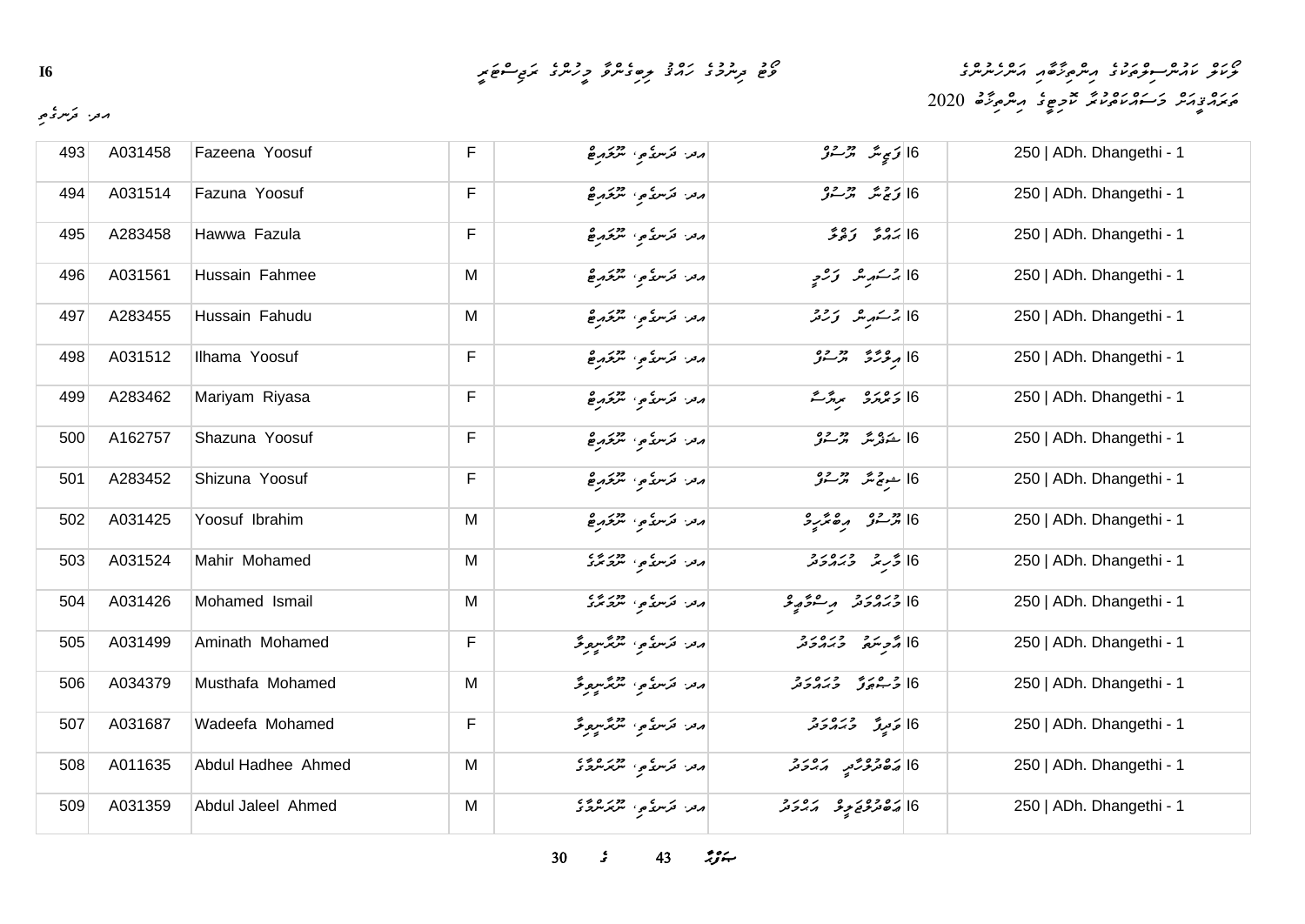*sCw7q7s5w7m< o<n9nOoAw7o< sCq;mAwBoEw7q<m; wBm;vB* م من المسجد المسجد المسجد المسجد المسجد العام 2020<br>مجم*د المسجد المسجد المستجد المسجد المسجد المسجد المسجد المسجد المسجد المسجد المسجد المسجد المسجد المسجد المسجد* 

| 510 | A031551 | Abdul Wahhab Ahmed       | M           | أمان الكرسرة والمتهجم المرجوحة                                                                                 | 16 رە دەرە دە بەر دەر                                                                                          | 250   ADh. Dhangethi - 1   |
|-----|---------|--------------------------|-------------|----------------------------------------------------------------------------------------------------------------|----------------------------------------------------------------------------------------------------------------|----------------------------|
| 511 | A341280 | Ali Rayyaan              | M           | أمان فرس في المحدود و المحد و المحدود المحدود و المحدود المحدود و المحدود المحدود المحدود المحدود المحدود المح | 6  <i>ھ</i> َ مِي سَمَ <i>مْ مَدَّمْ مَدْ</i>                                                                  | 250   ADh. Dhangethi - 1   |
| 512 | A031683 | Mariyam Ismail           | F           | أماس الكرسري والمتحرض والمحالي                                                                                 | 6   <i>خىنىدۇ مەشۇم</i> ۇ                                                                                      | 250   ADh. Dhangethi - 1   |
| 513 | A031357 | Safiyath Ahmed           | F           | أمدر فرسي المعرض                                                                                               | 6  گوہرو پر دی تھ                                                                                              | 250   ADh. Dhangethi - 1   |
| 514 | A031360 | Abdulla Adam             | M           | أمعرا فكسكامي التهجر فحركا                                                                                     | 16 كەھىراللە گەنزۈ                                                                                             | 250   ADh. Dhangethi - 1   |
| 515 | A031699 | Fayaz Adam               | M           | ما مار المستقامي المستقرح محمد                                                                                 | 6  وَبَرْجْهِ مَجْمَعَرْ                                                                                       | 250   ADh. Dhangethi - 1   |
| 516 | A283224 | Ibrahim Ihsaan           | M           | أمعرا فكالمعده والمحمد فلي المحمد                                                                              | 6ا <i>مەمگەبىۋە مەشتەنگە</i>                                                                                   | 250   ADh. Dhangethi - 1   |
| 517 | A031786 | Khadeeja Moosa           | F           | معرا مكسرة حياسي معرض                                                                                          | 16 كَرْمِيعٌ - حِيْثٌ                                                                                          | 250   ADh. Dhangethi - 1   |
| 518 | A031657 | Mohamed Ibrahim          | M           | أمعرا فكسكامي البوطاني                                                                                         | 16 <i>جندم</i> ونر م <i>ی مڈی</i> رو                                                                           | 508   Adh. Atoll Male' - 1 |
| 519 | A283521 | Hassan Ikram             | M           | مامر: الكرسرى في الكركسكوني                                                                                    | 6  ئەسەمىر مەمگە                                                                                               | 508   Adh. Atoll Male' - 1 |
| 520 | A283510 | Leena Ahmed              | F           | مامر الكرسرى في الكرمشي محمد المحمد بحر                                                                        | 6   مویٹر    ترکیحاتی                                                                                          | 250   ADh. Dhangethi - 1   |
| 521 | A165062 | Maaz Thaufeeg            | M           | معرا فرسي ۽ اگر شُمگهو مُح                                                                                     | 6  جۇنجە ئە <i>ھەبى</i> قە                                                                                     | 250   ADh. Dhangethi - 1   |
| 522 | A031422 | Maryam Mohamed           | $\mathsf F$ | مامر: الكرسرى في الكركسكوني                                                                                    | 6   ئەيرى ئەيرە بەر                                                                                            | 250   ADh. Dhangethi - 1   |
| 523 | A283513 | Mohamed Akuram           | M           | معرا مرسمة ص الرحش العراقية                                                                                    | 16 جرير جري بر بر بر بر بر بر ال                                                                               | 508   Adh. Atoll Male' - 1 |
| 524 | A031558 | Zidhuna Hassan           | F           | مامر الكرسرى في الكرمشي محمد المحمد بحر                                                                        | 6  بے م <i>زینگ بز</i> سک <i>ن</i> ٹر                                                                          | 250   ADh. Dhangethi - 1   |
| 525 | A065573 | Zumra Hassan             | F           | معرا مرسمة ص الراشة متنها محمد المحمد                                                                          | 6   ج و شہر کے تک شہر ا                                                                                        | 508   Adh. Atoll Male' - 1 |
| 526 | A031728 | <b>Abdul Samad Ahmed</b> | M           | أماص فرسوعي أمريم                                                                                              | 16ھ تر پر برگ کر پر ترکیل کی ایرانی کی ایرانی کی ایرانی کی ایرانی کے ایرانی کے ایرانی کے ایرانی کے ایرانی کے ا | 250   ADh. Dhangethi - 1   |

**31** *s* **43** *n***<sub>s</sub>**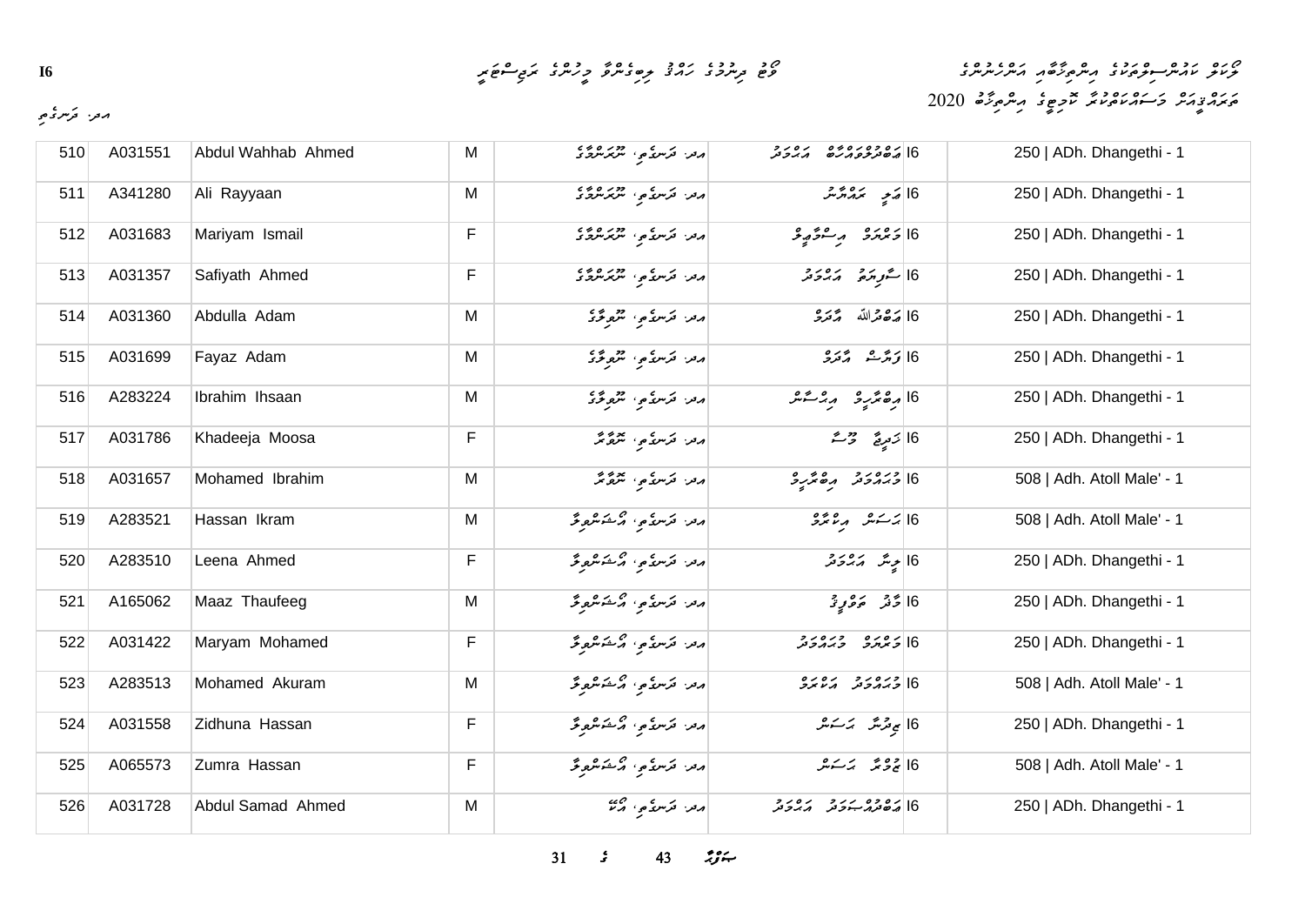*sCw7q7s5w7m< o<n9nOoAw7o< sCq;mAwBoEw7q<m; wBm;vB* م من المرة المرة المرة المرجع المراجع المراجع المراجع المراجع المراجع المراجع المراجع المراجع المراجع المراجع<br>مرين المراجع المراجع المرجع المراجع المراجع المراجع المراجع المراجع المراجع المراجع المراجع المراجع المراجع ال

| 527 | A010984 | Hassan Adam         | M           | معرا فكسكوه المستحرى                                                                                          | 6  پرستھر مجموعہ                       | 160   K. Guraidhoo - 1         |
|-----|---------|---------------------|-------------|---------------------------------------------------------------------------------------------------------------|----------------------------------------|--------------------------------|
| 528 | A044775 | Ahmed Easa          | M           | معرا فكاللحص وكالعج فراكح                                                                                     | 6  پروژنز پہ ش                         | 250   ADh. Dhangethi - 1       |
| 529 | A075522 | <b>AHMED NISHAG</b> | M           | أمعرا فكاللحص وكالمحافي                                                                                       | 6   رَكِّرَتْرُ مِنْ مِنْتَمَوْ        | 35   Kulhudhuffushi Uthuru - 1 |
| 530 | A284445 | Fathimath Nishana   | $\mathsf F$ | مدرس ترسكي كوري و مربع و د                                                                                    | 6  وَجِودَةُ سِشَةَتَد                 | 87   N. Velidhoo - 2           |
| 531 | A284446 | Ismail Nishan       | M           | أمعرا فكاللحص وكالمحافي                                                                                       | 16 م <i>رےدو پو</i> سرے میں            | 508   Adh. Atoll Male' - 1     |
| 532 | A272245 | Mohamed Alif        | M           | مەر ئەسكى ئۇشپۇق                                                                                              | 6  3 يرم 3 ير م بحر و 1                | 250   ADh. Dhangethi - 1       |
| 533 | A031421 | Adam Saeed          | M           | معرا فكسكوم المكوه ومحمى                                                                                      | 6  پژنزڈ سنہویٹر                       | 634   Hulhumale', Ehenihen-20  |
| 534 | A031437 | Aishath Samiya      | F           | ما مارس و مارس و ده کار د کار د کار د کار د کار د کار د کار د کار د کار د کار د کار د کار د کار د کار د کار د | 6  مُدِيسَة مُ سُوبِرٌ                 | 250   ADh. Dhangethi - 1       |
| 535 | A031528 | Ibrahim Adam        | M           | معرا فكالتكامئ المكافوقي                                                                                      | 6ا رەپرىي ئەترى                        | 250   ADh. Dhangethi - 1       |
| 536 | A283767 | Ibrahim Shafiu      | M           | معرا فكالمحاص المكافوع فرد                                                                                    | 6  رەممەر ئەر ئىقى <i>ر قە</i> ر       | 250   ADh. Dhangethi - 1       |
| 537 | A031532 | Mariyam Saniya      | $\mathsf F$ | معرا فكسكوم المكوفوفر                                                                                         | 6  52 كىرو ئەستر                       | 250   ADh. Dhangethi - 1       |
| 538 | A273694 | Saany Ibrahim       | $\mathsf F$ | معرا فكسكوم المكومونجى                                                                                        | 6  س <sup>م</sup> سٍ م <i>ەمگرى</i> ۋ  | 250   ADh. Dhangethi - 1       |
| 539 | A031436 | Saeeda Ibrahim      | F           | معرا فكسكوم المكوفوفر                                                                                         | 6  سَم <i>ِيعٌ م</i> ِ صُرَّرٍ وَ      | 250   ADh. Dhangethi - 1       |
| 540 | A283762 | Saliya Ibrahim      | F           | معرا فكالمحص المكافوق                                                                                         | 6  سمویڑ م <i>ی مڈی</i> بح             | 250   ADh. Dhangethi - 1       |
| 541 | A031529 | Samil Ibrahim       | M           | مدر ترسكي، ترور ده                                                                                            | 6  گ <sub>یو</sub> تو م <i>ی پرد</i> و | 250   ADh. Dhangethi - 1       |
| 542 | A283765 | Shahid Ibrahim      | M           | معرا فكالتكامئ المكافوقي                                                                                      | 6  مشریقہ م <i>ی مڈی</i> بح            | 250   ADh. Dhangethi - 1       |
| 543 | A283763 | Shahidha Ibrahim    | F           | معرا فكالمحص المتحوفي                                                                                         | 6  ڪري <i>گر م</i> ڪير پر              | 250   ADh. Dhangethi - 1       |

**32** *s* **43** *z***<sub>***f***</sub>**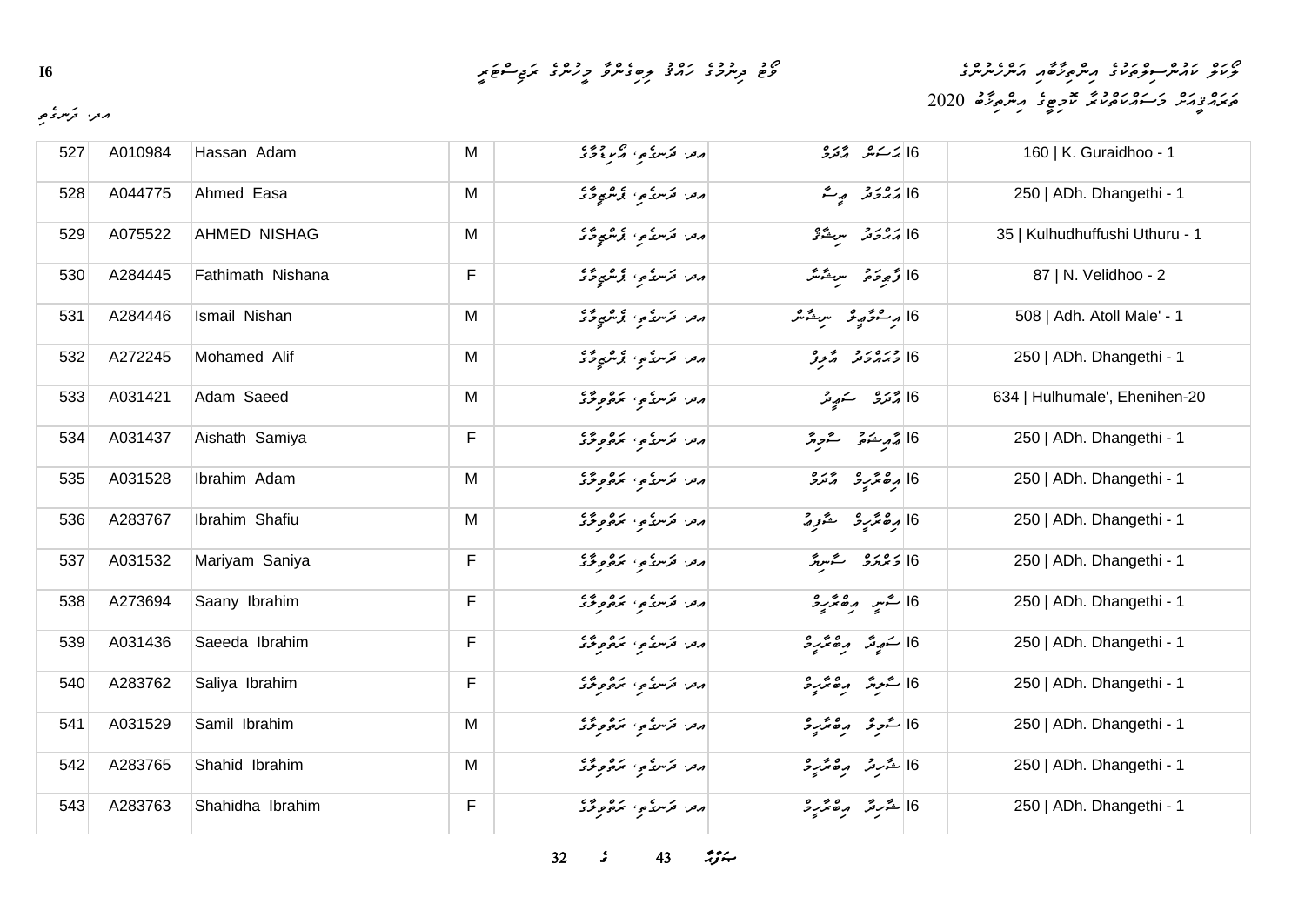*sCw7q7s5w7m< o<n9nOoAw7o< sCq;mAwBoEw7q<m; wBm;vB* م من المرة المرة المرة المرجع المراجع المراجع المراجع المراجع المراجع المراجع المراجع المراجع المراجع المراجع<br>مرين المراجع المراجع المرجع المراجع المراجع المراجع المراجع المراجع المراجع المراجع المراجع المراجع المراجع ال

| 544 | A273727 | Fathmath Reema         | F           |                                  | 6   رُّجِوَة حَمْدِيَّة اللهِ       | 250   ADh. Dhangethi - 1   |
|-----|---------|------------------------|-------------|----------------------------------|-------------------------------------|----------------------------|
| 545 | A284329 | Hamdoon Hameed         | M           | أماص فكاستكامي المكاسوكسة        | 6  بروج <i>ویڈ بر<sub>و</sub>یڈ</i> | 250   ADh. Dhangethi - 1   |
| 546 | A031587 | Hameed Ismail          | M           | ما مارس مارس مارس المرسور المراس |                                     | 250   ADh. Dhangethi - 1   |
| 547 | A031615 | Zeena Mohamed          | F           | ما مارس مارس مارس المرسور المراس | 6   <sub>مح</sub> رشہ ترکیز کر تھ   | 250   ADh. Dhangethi - 1   |
| 548 | A031594 | Abdulla Rasheed        | M           | أمعن فكاللقي المكافكو            | 16 كەھىراللە كىرىسىدىر              | 508   Adh. Atoll Male' - 1 |
| 549 | A031907 | Ali Rasheed            | M           | أمعن فكاللقائ المكافكو           | 6  ڪپ پرشوٽر                        | 250   ADh. Dhangethi - 1   |
| 550 | A159969 | Khadeeja Risha Mohamed | F           | أمعن فكسكامي المرسمكاني          | 6  كَمْرِيحٌ مِرْحَدٌ وْكَرُودُورْ  | 250   ADh. Dhangethi - 1   |
| 551 | A039310 | Ramiza Mohamed         | F           | معرا فكالمعكمي المكافكو          | 6  بَرْدِيّ وَرَدْدَوْرَ            | 508   Adh. Atoll Male' - 1 |
| 552 | A313554 | Aishath Siyana         | F           | مدر ترسد و مرسمان                | 6  ئەمرىشىقى سىقرىتىر               | 250   ADh. Dhangethi - 1   |
| 553 | A376800 | Aminath Sama           | F           | معرا فرسي في مرضوع               | 6  مرَّحِ سَعَرَ حَسَنَةً           | 508   Adh. Atoll Male' - 1 |
| 554 | A237103 | Fathimath Suha         | $\mathsf F$ | معرا فكسيء المكسمة               | 6  رُّجِوَةُ جَمَّدُ                | 250   ADh. Dhangethi - 1   |
| 555 | A313559 | Ibrahim Zaid           | M           | مدر ترسد و مرسمان                | 16 م <i>وڭ ئىچ مەقى</i> ر           | 508   Adh. Atoll Male' - 1 |
| 556 | A057038 | Mahmood Ibrahim        | M           | مدر ترسدها بره بده               | 16 <i>كېږدو د هغرب</i> و            | 508   Adh. Atoll Male' - 1 |
| 557 | A313557 | Mohamed Nafiu          | M           | مدر ترسد و مرس                   | 16 دبرەرد شرق                       | 508   Adh. Atoll Male' - 1 |
| 558 | A031792 | Adam Moosa             | M           | معرا فكالمحموا المحدودة          | 6  دُنرو حقته                       | 250   ADh. Dhangethi - 1   |
| 559 | A031533 | Areef Yoosuf           | M           | معرا فكسكامي المركومات           | 6  پرېبو پر همبرو                   | 250   ADh. Dhangethi - 1   |
| 560 | A031435 | Islaah Yoosuf          | M           | معرا فكسكوم المركومات            | 6ارىيە <i>ۋە ھەم دە</i>             | 250   ADh. Dhangethi - 1   |

**33** *s* **43** *z***<sub>***f***</sub>**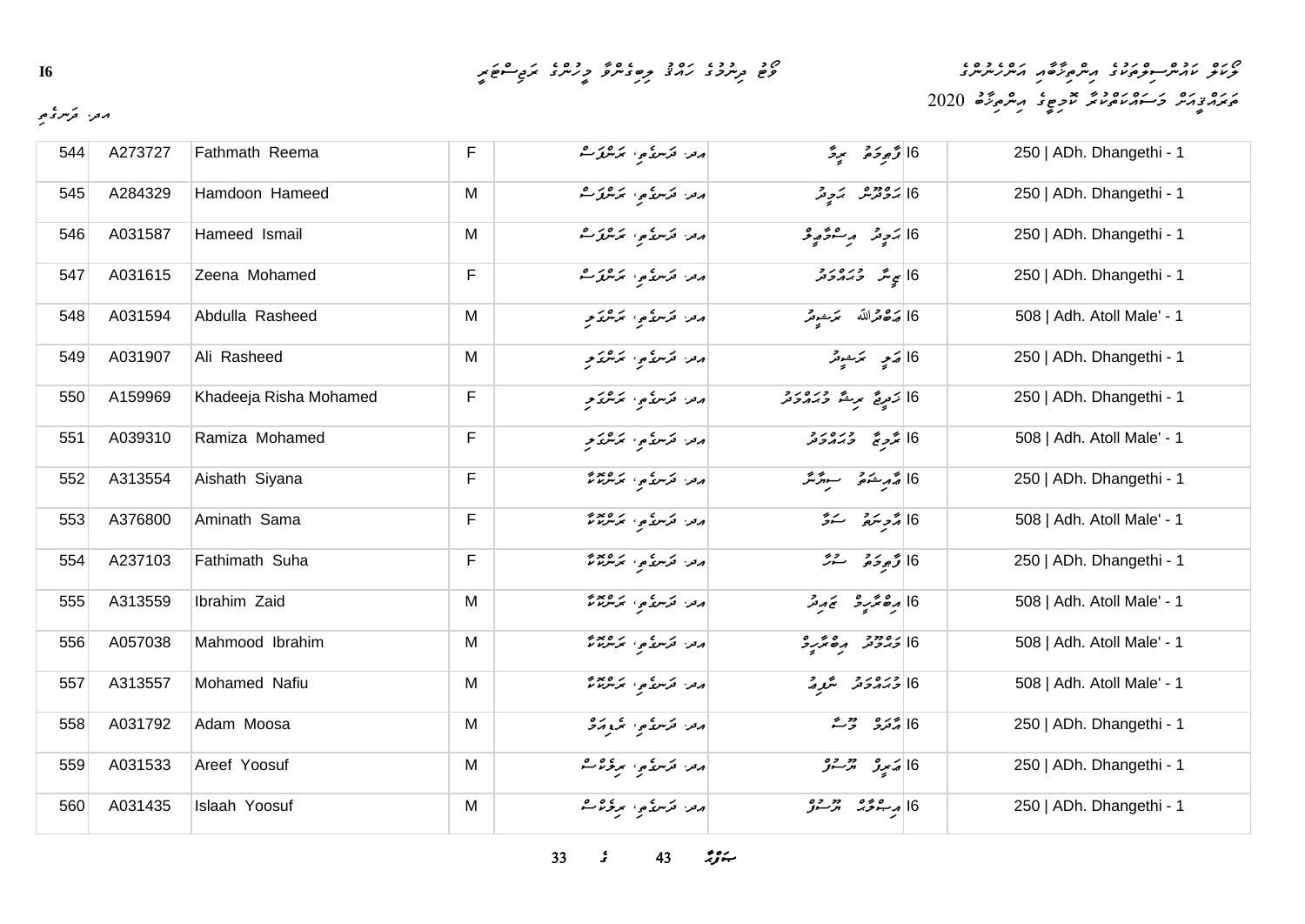*sCw7q7s5w7m< o<n9nOoAw7o< sCq;mAwBoEw7q<m; wBm;vB* م من المرة المرة المرة المرجع المراجع المراجع المراجع المراجع المراجع المراجع المراجع المراجع المراجع المراجع<br>مرين المراجع المراجع المرجع المراجع المراجع المراجع المراجع المراجع المراجع المراجع المراجع المراجع المراجع ال

| 561 | A283880 | Sahuza Yoosuf         | F           | أمعرا فكسكوم المركزان                  | 6   سَرَجَ جَنْ مَرْتَسُوْ       | 634   Hulhumale', Ehenihen-20 |
|-----|---------|-----------------------|-------------|----------------------------------------|----------------------------------|-------------------------------|
| 562 | A066468 | Samila Abdulla        | F           | معرا فكسكامي المركومات                 | 6  سَّحرِ مَتَّ مَدَّاللَّهُ     | 248   ADh. Mahibadhoo - 2     |
| 563 | A031442 | Waheeda Adam          | F           | معرا فكسكامي المركومات                 | 6   حَ بِرِ مَدَّ مَحْرَ حَزَّ   | 250   ADh. Dhangethi - 1      |
| 564 | A031672 | Yameen Yoosuf         | M           | معرا فكالتكافئ المركومات               | 6ا مُرْحِ مِنْ مَرْتَبُوْ        | 250   ADh. Dhangethi - 1      |
| 565 | A031434 | Yoosuf Ibrahim        | M           | أمعرا فكالمتكافئ المركومات             | 6ا پرسو م <i>وھور</i> و          | 250   ADh. Dhangethi - 1      |
| 566 | A273676 | Adam Nafaazu          | M           | ەللار كەسرىمى، كەسكەن                  | 6  پژنرو سرویج                   | 463   Srilanka / Colombo - 4  |
| 567 | A031429 | Aminath Suneetha      | $\mathsf F$ | أماص فكالمحاصي المجرسكاني              | 6  مَرْحِبْتَهُ سَمْسِهُّ        | 508   Adh. Atoll Male' - 1    |
| 568 | A031688 | Ali Naseer            | M           | ەلىر: كەسمەھ ، كەھ گەمى                | 6  ەپ سەببەتر                    | 250   ADh. Dhangethi - 1      |
| 569 | A031671 | Muawiyath Rasheed     | M           | ەمەر بەر ئەسمىدە ئىنجا ئىچە ئىچە       | 6  <i>خەمجەمگە</i> ئىرسىمىتىر    | 250   ADh. Dhangethi - 1      |
| 570 | A031565 | Shiraanee Ibrahim     | F           | أمعن فكاللحص المرباعي                  | 6   ڪو <i>مگرمبر مرھ مگرب</i> 16 | 508   Adh. Atoll Male' - 1    |
| 571 | A283643 | Aishath Reesha Ramzee | $\mathsf F$ | أماص الكرسرة حياس المرتكامي            | 6  <i>۾ ميڪو مرڪ مرو</i> مي      | 250   ADh. Dhangethi - 1      |
| 572 | A031695 | Aminath Shayaz        | F           | ماص فكاستكامي المرتكامج                | 6  مَرْحِبتَهُ شَهْرَى           | 250   ADh. Dhangethi - 1      |
| 573 | A031700 | Faiga Umar            | F           | أماقرا اقرس كالمحاشي المراكب والمحراري | 6ا ۇرېۋ چۇتمە                    | 250   ADh. Dhangethi - 1      |
| 574 | A127900 | Fathimath Faariha     | F           | أماس الكرسري في المراشين المحمد        | 6  وَجِرَةُ وَسِنَّةَ            | 250   ADh. Dhangethi - 1      |
| 575 | A284115 | Mohamed Fazal         | M           | معرا فكعركمي المركشيري                 | 6   جۇيرى ئەركىچى ئى             | 250   ADh. Dhangethi - 1      |
| 576 | A031605 | Mahira Solih          | F           | مدر ترسد و من و و                      | 6  ڈربڈ گے دی                    | 248   ADh. Mahibadhoo - 2     |
| 577 | A031606 | Solih Abdulla         | M           | معرا فكسكوم لمحمج فإلا                 | 6  جَو <i>جہ مَ§مِّ</i> راللّٰہ  | 250   ADh. Dhangethi - 1      |

**34** *s* **43** *z***<sub>***f***</sub>**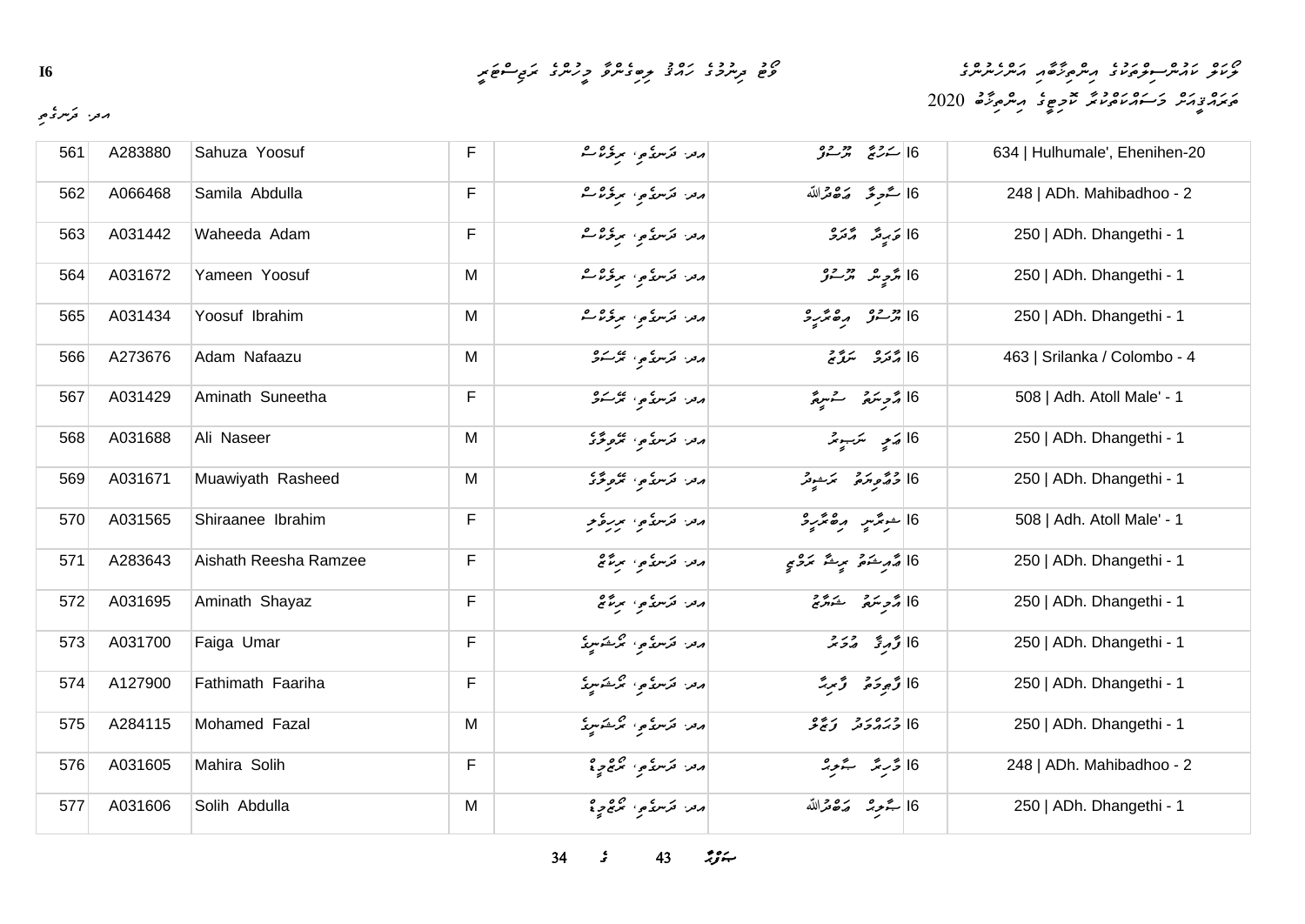*sCw7q7s5w7m< o<n9nOoAw7o< sCq;mAwBoEw7q<m; wBm;vB* م من المرة المرة المرة المرجع المراجع المراجع المراجع المراجع المراجع المراجع المراجع المراجع المراجع المراجع<br>مرين المراجع المراجع المرجع المراجع المراجع المراجع المراجع المراجع المراجع المراجع المراجع المراجع المراجع ال

| 578 | A153256 | Abdulla Arushad      | M           | أردر فرسرتمي المستخرة        | 6  مَەھْتْراللە مَكْرَسْتَعْتْر       | 250   ADh. Dhangethi - 1      |
|-----|---------|----------------------|-------------|------------------------------|---------------------------------------|-------------------------------|
| 579 | A283729 | Khadeeja Shaufa      | F           | أأرفر الكرسري والمحمد المحمد | 6   كَتَبِيعٌ صُمَّرْتٌرٌ             | 634   Hulhumale', Ehenihen-20 |
| 580 | A031625 | Saud Abdulla         | M           | أوفر فرس و المجموع           | 16 ك <i>وهر مرك مركة م</i> رالله      | 634   Hulhumale', Ehenihen-20 |
| 581 | A057985 | Hassan Hussain       | M           | أماص الكرسرة حي السكانس      | 6   پرسکس پرسکہ بھر                   | 508   Adh. Atoll Male' - 1    |
| 582 | A031598 | Ahmed Mujthaba       | M           | أمان الأسرى من السكانكر      | 6  رورو وەرە                          | 250   ADh. Dhangethi - 1      |
| 583 | A284413 | Aminath Abdul Kareem | $\mathsf F$ | أمان الكرسري به السكانگر     | 16 مُرجِسَمُ مُصْغَرِ مُرْدِمَ مَرِدْ | 250   ADh. Dhangethi - 1      |
| 584 | A284415 | Aminath Maya         | F           | أمان الكرسري كالمستماس       | 6  أُمُّ جَسَّعَةٌ مَحَدَّثَ          | 508   Adh. Atoll Male' - 1    |
| 585 | A031597 | Ashida Abdul Kareem  | $\mathsf F$ | أماص فكأسرة حي السكانكل      | 6ا ئۇھىقە مەھىردىر بور                | 250   ADh. Dhangethi - 1      |
| 586 | A284029 | Adam Nabeel          | M           | أمامر المرسوعي المستهج       | 6  مُرترد سَهِ وُ                     | 508   Adh. Atoll Male' - 1    |
| 587 | A040554 | Adhila Adam          | $\mathsf F$ | أمامر الكرسرة حوال السكيمج   | 16 مَجْمَعِيمٌ – مُجْمَعَةٌ           | 508   Adh. Atoll Male' - 1    |
| 588 | A146680 | Ahmed Shafiu         | M           | أمان الكرسري والمستحقي       | 6  رَبُرْدَتْرَ ۖ شَرْرِرَ            | 508   Adh. Atoll Male' - 1    |
| 589 | A284030 | Ali Naafiu           | M           | ەلەر تەسكىمى سەمج            | 16 ۾ سگويڙ                            | 250   ADh. Dhangethi - 1      |
| 590 | A031545 | Aminath Hassan       | $\mathsf F$ | أمان الكرسري في السكيمي      | 6  م <i>مَّحِ سَوَّيمُ</i> سَرَيْتَهُ | 508   Adh. Atoll Male' - 1    |
| 591 | A040556 | Salim Adam           | M           | أمعرا فكالتكافئ التقفي       | 6  گجوی گ <sup>ی</sup> متر            | 508   Adh. Atoll Male' - 1    |
| 592 | A031459 | Shadhiya Adam        | $\mathsf F$ | أمان الكرسري والمستحقي       | 6  ڪُمبر گھري                         | 508   Adh. Atoll Male' - 1    |
| 593 | A040552 | Shaheen Adam         | M           | أمان الكرسوكي المستهج        | 6ا ڪرپ گھري                           | 508   Adh. Atoll Male' - 1    |
| 594 | A031562 | Shahiya Adam         | $\mathsf F$ | ەمە تەسھى، سەھ               | 6  شمریز وتحدد                        | 508   Adh. Atoll Male' - 1    |

**35** *s* **43** *n***<sub>y</sub> <b>***n* 

**م**حر بحم<sup>س ع</sup>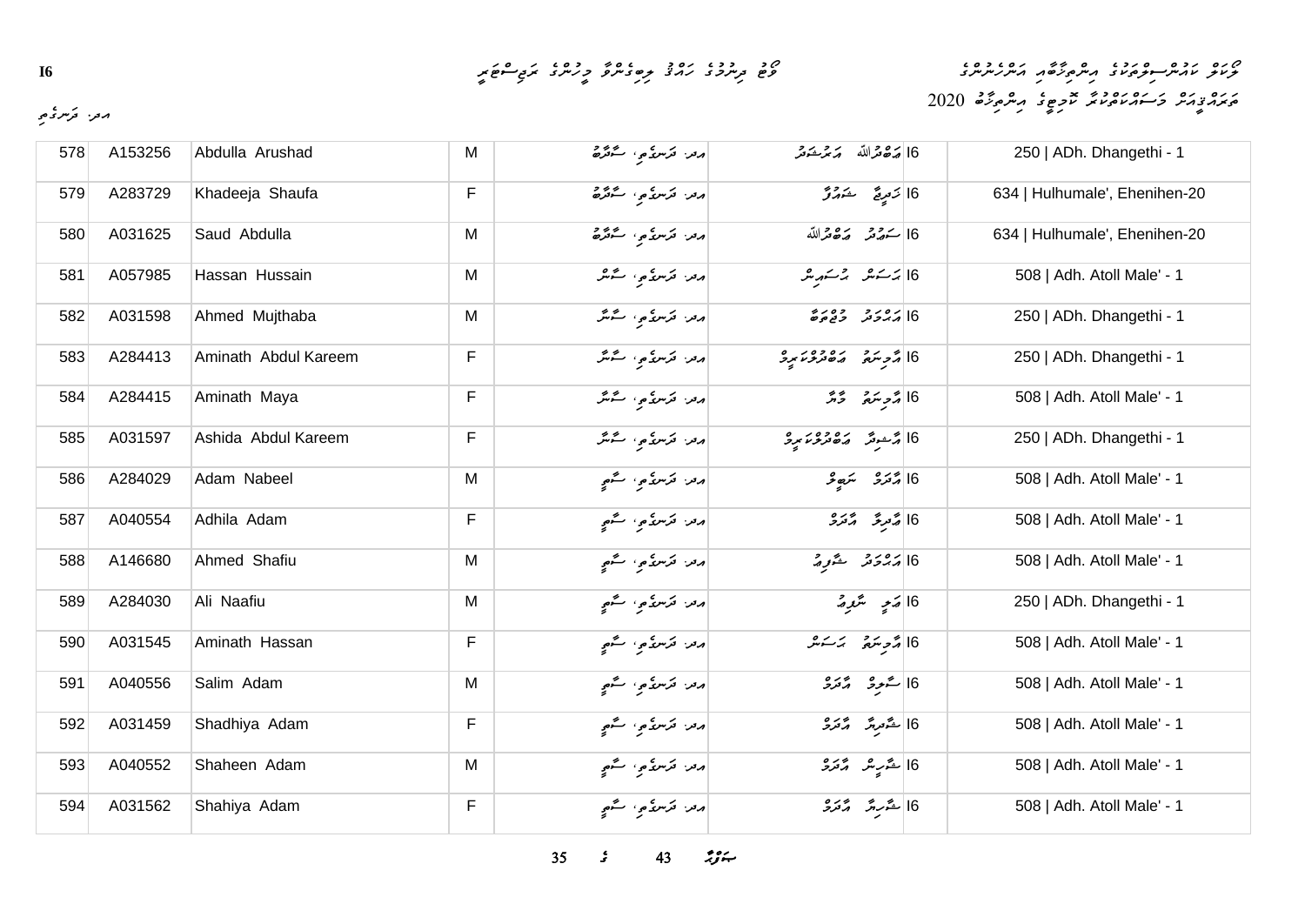*sCw7q7s5w7m< o<n9nOoAw7o< sCq;mAwBoEw7q<m; wBm;vB* م من المسجد المسجد المسجد المسجد المسجد العام 2020<br>مجم*د المسجد المسجد المستجد المسجد المسجد المسجد المسجد المسجد المسجد المسجد المسجد المسجد المسجد المسجد المسجد* 

| 595 | A031460 | Shehenaz Adam        | F           | أرفر الكرسرة في المستَّخْفِي                                                                        | 6  لحك <i>مركزة مركز</i> و                          | 463   Srilanka / Colombo - 4  |
|-----|---------|----------------------|-------------|-----------------------------------------------------------------------------------------------------|-----------------------------------------------------|-------------------------------|
| 596 | A064635 | Aboobakuru Shihan    | M           | أأرفرا الكرسرى في المسكن الكريرى                                                                    | 16 كەھەم ئەس سىرگە ئىر                              | 250   ADh. Dhangethi - 1      |
| 597 | A009388 | Ahmed Adam           | M           | ماس فرسره و المنظم المردمي                                                                          | 6  پروژ پروژ                                        | 250   ADh. Dhangethi - 1      |
| 598 | A138659 | Aminath Adam         | $\mathsf F$ | معرا فكالمحص المتكافيري                                                                             | 6  المجمع المحترفية                                 | 250   ADh. Dhangethi - 1      |
| 599 | A283137 | Hassan Nazah         | M           | أمعرا فكالمحص المتفاجدة                                                                             | 6  پرسترشہ سرچ ج                                    | 250   ADh. Dhangethi - 1      |
| 600 | A031702 | Ibrahim Rasheed Adam | M           | مدر ترس                                                                                             | 16 م <i>ِ ۾ مُرَبِ جَي مِي مُ</i> مَر <i>َدُ جَ</i> | 250   ADh. Dhangethi - 1      |
| 601 | A283135 | Mariyam Nuha         | F           | ما مارس مارس من مارس من مارس من مارس من من من من الله من الله من الله من الله من الله من الله من ال | 6  ئەندىزى يەرجە                                    | 634   Hulhumale', Ehenihen-20 |
| 602 | A026902 | Mohamed Adam         | M           | ما مارس المستحديث                                                                                   | 16 تربر برتر بر بر بر بر بر ا                       | 250   ADh. Dhangethi - 1      |
| 603 | A031351 | Rugiyya Adam         | F           | معرا فكالمحص المتكافيري                                                                             | 6  بزن <sub>و</sub> م محمد محمد محمد المحمد الس     | 634   Hulhumale', Ehenihen-20 |
| 604 | A031754 | Saeed Adam           | M           | مار الكرسي المستحصر المحمد                                                                          | 6  سَمدٍ مِرْ مُرْمَرْدُ                            | 250   ADh. Dhangethi - 1      |
| 605 | A031633 | Adam Hassan          | M           | معرا فكالمحص التكم ومحي                                                                             | 6  جۇنزى ئەستەنلە                                   | 250   ADh. Dhangethi - 1      |
| 606 | A040553 | Shaaheena Adam       | F           | معرا فكالمحص التكم ومحي                                                                             | 6  شَدْرٍ مَدَّ مَدَّمَرَ \$                        | 250   ADh. Dhangethi - 1      |
| 607 | A031677 | Ahmed Moosa          | M           | أماما الكرسوي التكفوش                                                                               | $23.521$  6                                         | 250   ADh. Dhangethi - 1      |
| 608 | A283897 | Aminath Hudha        | F           | أماما الكاملة حياء المستوفى                                                                         | 6  أو يتمد منقر                                     | 250   ADh. Dhangethi - 1      |
| 609 | A283895 | Hawwa Ahmed          | $\mathsf F$ | أماما الكاسمة حياس المروحي                                                                          | 6  بَرْدِعٌ بِرَءِ بِرَ                             | 508   Adh. Atoll Male' - 1    |
| 610 | A283893 | Mohamed Assad        | M           | أمعرا فرسرهما استوثى                                                                                | 6  دیرویو پر صرور                                   | 250   ADh. Dhangethi - 1      |
| 611 | A031690 | Abdul Kareem Hassan  | M           | ماص: افكرسوكي السكانكل                                                                              | 6   مەھەر ئەير ئەسكە بىر                            | 250   ADh. Dhangethi - 1      |

**36** *s* **43** *n***<sub>s</sub>***n***<sub>s</sub>**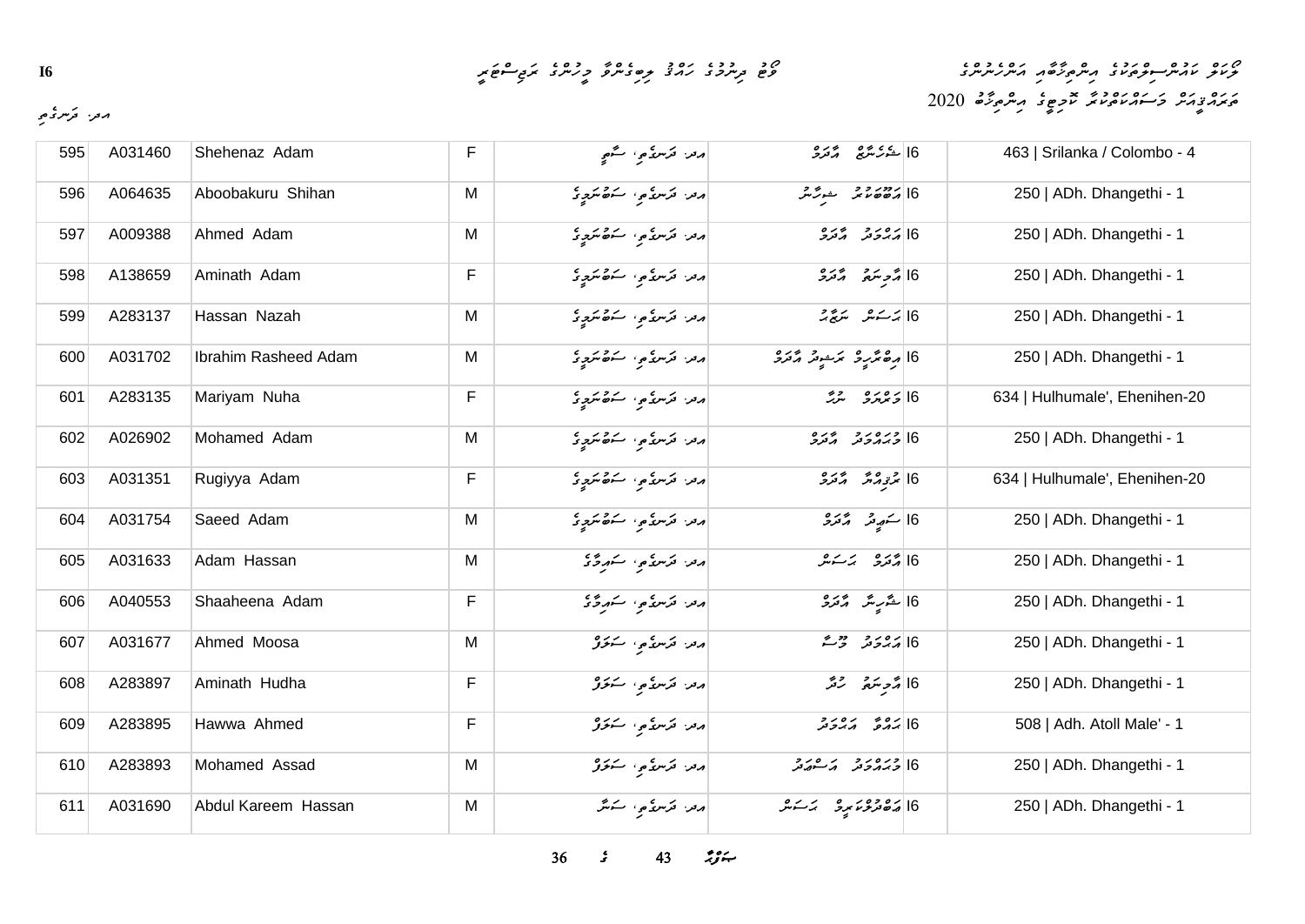*sCw7q7s5w7m< o<n9nOoAw7o< sCq;mAwBoEw7q<m; wBm;vB* م من المرة المرة المرة المرجع المراجع المراجع المراجع المراجع المراجع المراجع المراجع المراجع المراجع المراجع<br>مرين المراجع المراجع المرجع المراجع المراجع المراجع المراجع المراجع المراجع المراجع المراجع المراجع المراجع ال

| 612 | A126347 | Aishath Shifna Abdul Kareem | F | أمانورا الكرسوكي في السكانگل | 6   مەر ئەمۇر ئىبولىر مەھىر دىرىر مېرد   | 250   ADh. Dhangethi - 1   |
|-----|---------|-----------------------------|---|------------------------------|------------------------------------------|----------------------------|
| 613 | A126346 | Fathmath Sahana             | F | ما مار انگرسوی اسکانگر       | 6  وَجوحَهُ سَنَدَمَّدُ                  | 250   ADh. Dhangethi - 1   |
| 614 | A053853 | Mohamed Shafraaz            | M | أماص الكرسرة حي السكانكل     | 6  32,020 خۇرىمىيى                       | 250   ADh. Dhangethi - 1   |
| 615 | A283475 | Ahmed Mohamed               | M | أمعن فكالمعكمي السوسكم       | 16 كەبردە يەر ئەردىر                     | 250   ADh. Dhangethi - 1   |
| 616 | A283469 | Aminath Mohamed             | F | أمعرا فكالمعكم والمسوسكيرة   | 6  مُرْجِسَة وَبَرْمُ وَبَدْ             | 250   ADh. Dhangethi - 1   |
| 617 | A283473 | Asifa Mohamed               | F | أمعرا فكاللحص السوسكمرة      | 6  مەسورْ ئەيرە ئەر                      | 250   ADh. Dhangethi - 1   |
| 618 | A031579 | Fathimath Moosa             | F | أمعرا فكالمتكافئ السوسكمرج   | 6  وَجِهِ دَمْ وَمْ شَهْ                 | 250   ADh. Dhangethi - 1   |
| 619 | A283470 | Munawwar Mohamed            | M | معرا فكالمعظمى المسوسكيرة    | 5, 2, 2, 3, 5                            | 250   ADh. Dhangethi - 1   |
| 620 | A284286 | Fathimath Sharah            | F | معرا فكسكامي الشخص           | 6  وَّجِوحَةٌ شَمَعَهُ                   | 250   ADh. Dhangethi - 1   |
| 621 | A031800 | Hussain Rasheed Ibrahim     | M | معرا فكسكامي الشخص           | 6  برڪر مگر مگر شونگر ر <i>ھ مگر پ</i> و | 250   ADh. Dhangethi - 1   |
| 622 | A284287 | Mohamed Shaameen            | M | معرا فكسكامي الشخص           | 6  <i>وټرونوتر</i> گړ <sub>چ</sub> یر    | 250   ADh. Dhangethi - 1   |
| 623 | A031439 | Abdul Majeed Mahir          | M | أمان الكرسري والشمرة         | 16 <i>مەھەرگى جۇ جۇرى</i> گە             | 250   ADh. Dhangethi - 1   |
| 624 | A031539 | Ahmed Mumthaz               | M | أمان الكرسوكي، الشيخ مريم    | 6   پروتر وه ده وه                       | 250   ADh. Dhangethi - 1   |
| 625 | A283913 | Aishath Mohamed             | F | أمعرا فكالمحص المشمرة        | 6  مُصِنْعَمْ وَبَرْمُرْدَمْر            | 508   Adh. Atoll Male' - 1 |
| 626 | A283911 | Ali Rasheed                 | M | أمان الكرسري والشيورة        | 6  رَمٍ يَرَسُونَرُ                      | 250   ADh. Dhangethi - 1   |
| 627 | A273712 | Aminath Saayaa              | F | أمان الكرسري والشمير         | 6ا ئۇجەنىھ شەتر                          | 250   ADh. Dhangethi - 1   |
| 628 | A031538 | Faheema Adam                | F | ما ترس و الله عن الم         | 6  وَرٍدَّ مُحَمَّدُ                     | 250   ADh. Dhangethi - 1   |

**37** *s* **43** *z***<sub>***f***</sub>**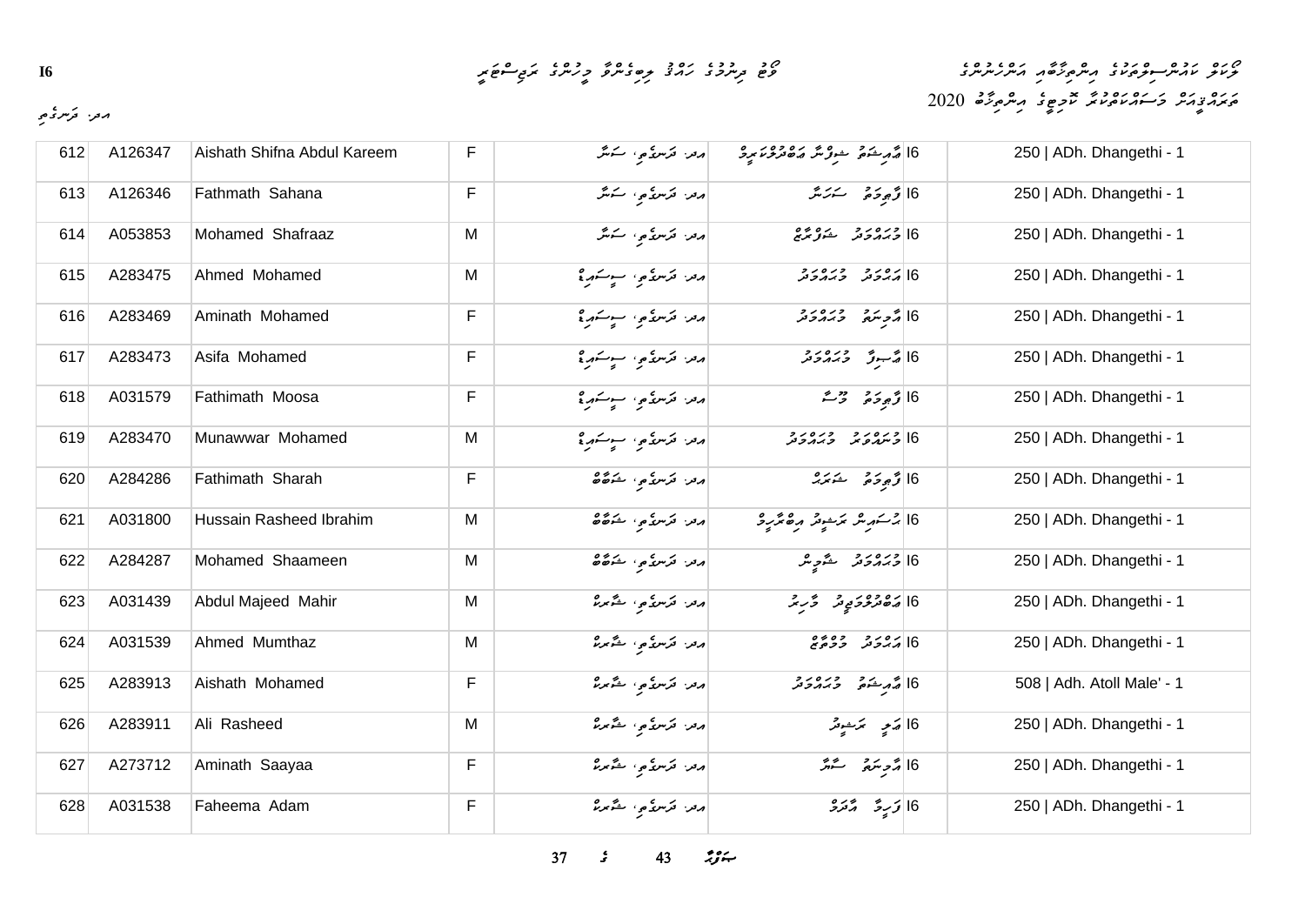*sCw7q7s5w7m< o<n9nOoAw7o< sCq;mAwBoEw7q<m; wBm;vB* م من المرة المرة المرة المرجع المراجع المراجع المراجع المراجع المراجع المراجع المراجع المراجع المراجع المراجع<br>مرين المراجع المراجع المرجع المراجع المراجع المراجع المراجع المراجع المراجع المراجع المراجع المراجع المراجع ال

| 629 | A283912 | Fathimath Mohamed     | F           | أمان الكرسرة في المتحامرة             | 6  ۇ <sub>ج</sub> وڭ ئەرگەرد                              | 250   ADh. Dhangethi - 1      |
|-----|---------|-----------------------|-------------|---------------------------------------|-----------------------------------------------------------|-------------------------------|
| 630 | A039633 | Hussain Adam          | M           | أمان الكرسري والشيورة                 | 6  بر سَمبر مگر مگر محرک                                  | 250   ADh. Dhangethi - 1      |
| 631 | A330368 | Mariyam Nilma Hussain | $\mathsf F$ | أمان الكرسري والشمير                  | 16 <i>كارچىرى سروڭ بى</i> شىرى <i>ش</i>                   | 250   ADh. Dhangethi - 1      |
| 632 | A273726 | Aminath Sifany        | $\mathsf F$ | مدر تكسي شكر سرش سكرير                | 6  <i>مُجْرِسَةُ بِ بِوُّ</i> سٍ                          | 567   Villimale' Ehenihen - 2 |
| 633 | A031479 | Asiyath Abdul Kareem  | F           | أمعرا فكالمحص المشكر للمرسوخ المستقصر | 6 أُمُّ سِيرَةٍ مِنْ مُرْحَرَمَ مَرِجْ                    | 250   ADh. Dhangethi - 1      |
| 634 | A026869 | Shaheer Mohamed       | M           | مالا الكرسرى والمسكوم سور المستقاس    | 6  ڪرپٽر ويرورور                                          | 250   ADh. Dhangethi - 1      |
| 635 | A284710 | Ahmed Umar            | M           | أماص فكأسرة حي الشامس                 | 6  پروژنز پروژ                                            | 634   Hulhumale', Ehenihen-20 |
| 636 | A031649 | Fareeda Adam          | $\mathsf F$ | أماص الكرسرة في الشامل                | 6  وَمِيعٌ مُحْمَدٌ                                       | 250   ADh. Dhangethi - 1      |
| 637 | A031734 | Fathimath Umar        | F           | أماص الكرسري أواست سكر المحاسر        | 6ا ڙَجِرَحَتَمُ 25 گَرَ                                   | 250   ADh. Dhangethi - 1      |
| 638 | A023928 | Hussain Azeem         | M           | أمعرا فكالمحص المشركة                 | 6   ج <i>ُستمبر بنگ مَنهِ وَ</i>                          | 634   Hulhumale', Ehenihen-20 |
| 639 | A122313 | Mohamed Umar          | M           | أماص فكأسرة حي الشامس                 | 6  ج: ج ج ح ح حر حر                                       | 508   Adh. Atoll Male' - 1    |
| 640 | A284709 | Moosa Mansoor         | M           | أماص الكرسرة حي الشوسكر               | 6   تۇنئە كەنگە ئەيزىر                                    | 634   Hulhumale', Ehenihen-20 |
| 641 | A010693 | Abdulla Shiham        | M           | معر مكسمة من المستقدم                 | 16 كەھىراللە ھەرمى                                        | 250   ADh. Dhangethi - 1      |
| 642 | A010687 | Hussain Siyam         | M           | مدر ترسدي مشهوره                      | 6  برسمبر مریض مس <i>برد</i>                              | 508   Adh. Atoll Male' - 1    |
| 643 | A031170 | Ahmed Solih           | M           | أمان الكرسونجي، السكرج                | 6   رُرُدَتْرُ گُورُ                                      | 250   ADh. Dhangethi - 1      |
| 644 | A284530 | Aishath Aroosha       | $\mathsf F$ | أمان الكرسونجي، السكرج                | 6ا ئەرىنىق كەنزىنگە                                       | 508   Adh. Atoll Male' - 1    |
| 645 | A074188 | Ameen Ahmed           | M           | معرا فكسكوها الشرقع                   | 6  <sub>م</sub> َر <sub>ّح</sub> بر مَ <sup>رو</sup> دَتر | 508   Adh. Atoll Male' - 1    |

**38** *s* **43** *n***<sub>y</sub> <b>***n*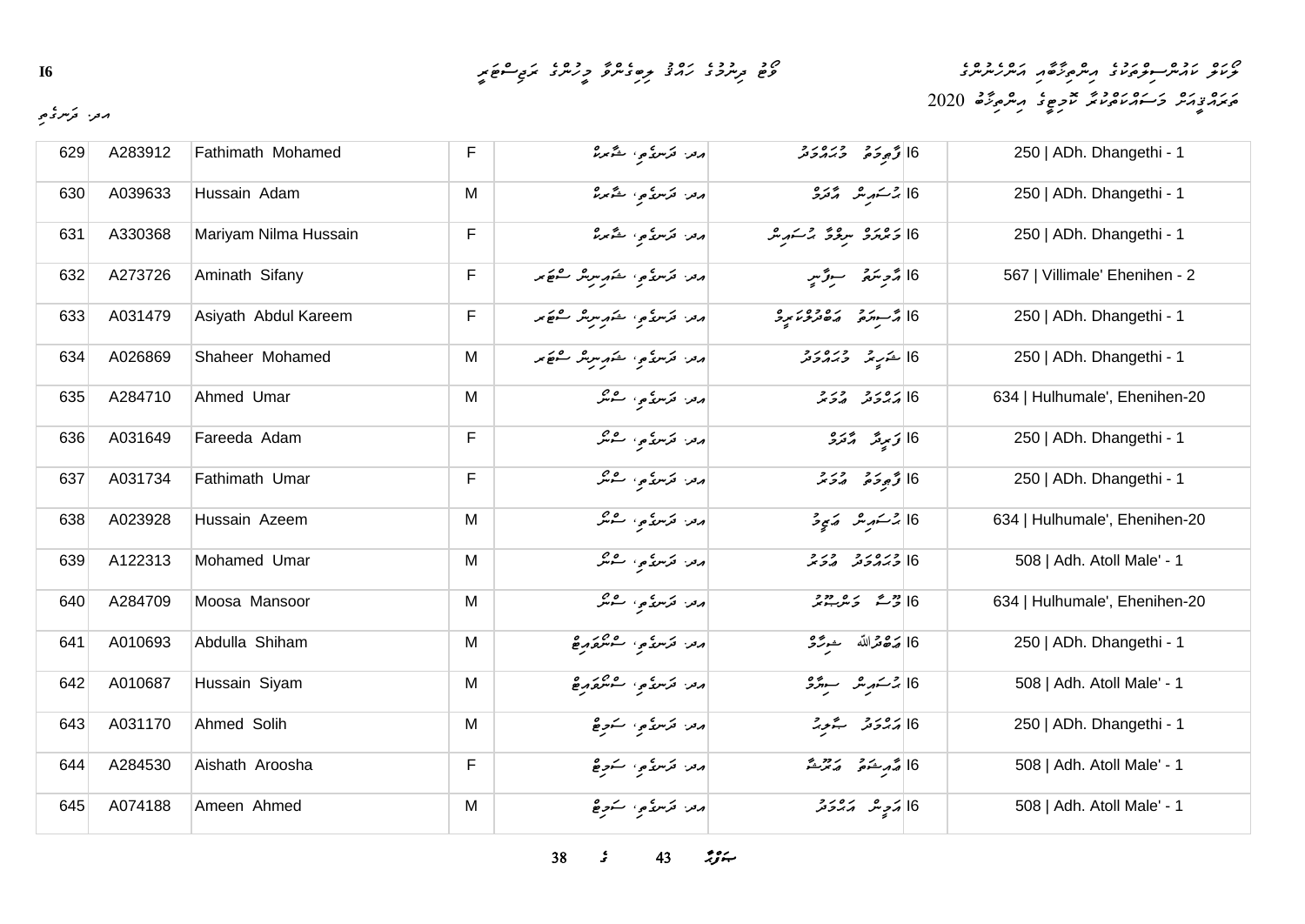*sCw7q7s5w7m< o<n9nOoAw7o< sCq;mAwBoEw7q<m; wBm;vB* م من المرة المرة المرة المرجع المراجع المراجع المراجع المراجع المراجع المراجع المراجع المراجع المراجع المراجع<br>مرين المراجع المراجع المرجع المراجع المراجع المراجع المراجع المراجع المراجع المراجع المراجع المراجع المراجع ال

| 646 | A151555 | Hameed Ahmed            | M           | أماص فكالركومي السكونج                                                                                                                                                                                                | 6   كەچەقرىم كەنگە <i>ق</i> ر                                 | 250   ADh. Dhangethi - 1      |
|-----|---------|-------------------------|-------------|-----------------------------------------------------------------------------------------------------------------------------------------------------------------------------------------------------------------------|---------------------------------------------------------------|-------------------------------|
| 647 | A031049 | Mariyam Hussain         | $\mathsf F$ | معرا فكالمحصي السكرج                                                                                                                                                                                                  | 16 كابر برقر بالمستقريش                                       | 508   Adh. Atoll Male' - 1    |
| 648 | A352683 | Aminath Eynaash         | F           | ما مارس می میگریند کرد.                                                                                                                                                                                               | 6  مەجەتتىم پەنگەشكە                                          | 250   ADh. Dhangethi - 1      |
| 649 | A031464 | Aminath Rizna           | $\mathsf F$ | ما مارس می است کار دیگر می                                                                                                                                                                                            | 6ا مُرْحِسَةً مِنْ مُرَّ                                      | 250   ADh. Dhangethi - 1      |
| 650 | A031564 | Asim Ibrahim            | M           | أماس الكرسري في الكوسكور مثل                                                                                                                                                                                          | 6  م <sup>ح</sup> بود م <b>ص</b> مَّر <sub>َ</sub> د          | 250   ADh. Dhangethi - 1      |
| 651 | A031463 | Hajara Hassan           | $\mathsf F$ | ما مارس می است کار دیگر می                                                                                                                                                                                            | 6  رَّيَ پُر بَرَ بَيْر                                       | 250   ADh. Dhangethi - 1      |
| 652 | A284400 | Mohamed Anaan           | M           | ما مارس می میگریند کرد.                                                                                                                                                                                               | 6  دېرم د ته د تر تر تر                                       | 508   Adh. Atoll Male' - 1    |
| 653 | A010690 | Siyama Aboobakuru       | $\mathsf F$ | أماض الكرسوكي التكاس                                                                                                                                                                                                  | $77777$ $57 - 16$                                             | 250   ADh. Dhangethi - 1      |
| 654 | A031752 | Abdulla Niyaz           | M           | أماص فكالمحدث والمحمج                                                                                                                                                                                                 | 16 كەھەراللە س <i>ىڭ غ</i>                                    | 250   ADh. Dhangethi - 1      |
| 655 | A273672 | Ahmed Naweez            | M           | ەر تەرىرى ئ                                                                                                                                                                                                           | 6   رَبْرُدَ مَرْتَ مَرْضٍ مِنْ                               | 508   Adh. Atoll Male' - 1    |
| 656 | A283278 | Aminath Shazeen         | $\mathsf F$ | ەر تەرىرى ئ                                                                                                                                                                                                           | 6  <i>مزج مئرة</i> مستوسر                                     | 634   Hulhumale', Ehenihen-20 |
| 657 | A372475 | Mohamed Hameed          | M           | ەر تەرىرى ئ                                                                                                                                                                                                           | 6  <i>5،25 \$روقر بروتر</i>                                   | 634   Hulhumale', Ehenihen-20 |
| 658 | A010677 | Adam Saleem             | M           | معرا فكسكام المحج محافظ                                                                                                                                                                                               | 6  دَّترد کے یوڈ                                              | 508   Adh. Atoll Male' - 1    |
| 659 | A112392 | Abdulla Shaffau Shaugee | M           | أمعن فكسكامي المروح                                                                                                                                                                                                   | 6  رَصْحْرْاللَّهُ شَ <i>وْرُوَّهُ</i> شَوْرَت <sub>ْجِ</sub> | 250   ADh. Dhangethi - 1      |
| 660 | A031750 | Abdul Kareem Hussain    | M           | أمعن فكالمحص كالمجران                                                                                                                                                                                                 | 16 <i>مەھەر ۋىزىرى بىر شەر بىر</i>                            | 250   ADh. Dhangethi - 1      |
| 661 | A264204 | Abdulla Ishan           | M           | دو. ترس می                                                                                                                                                                                                            | 16 كەھىراللە برىشەش                                           | 508   Adh. Atoll Male' - 1    |
| 662 | A352682 | Abdulla Shanoon         | M           | ماص فرس ما ما و عام به عام و به المسلم به المسلم المسلم المسلم به المسلم المسلم به الله الله الله به<br>المسلم المسلم المسلم المسلم المسلم المسلم المسلم المسلم المسلم المسلم المسلم المسلم الله به الله الله الله ال | 16 مَ <b>صْدَ</b> اللَّهُ شَمْعَتْبَتْرَ مِنْ                 | 634   Hulhumale', Ehenihen-20 |

**39** *s* **43** *z z*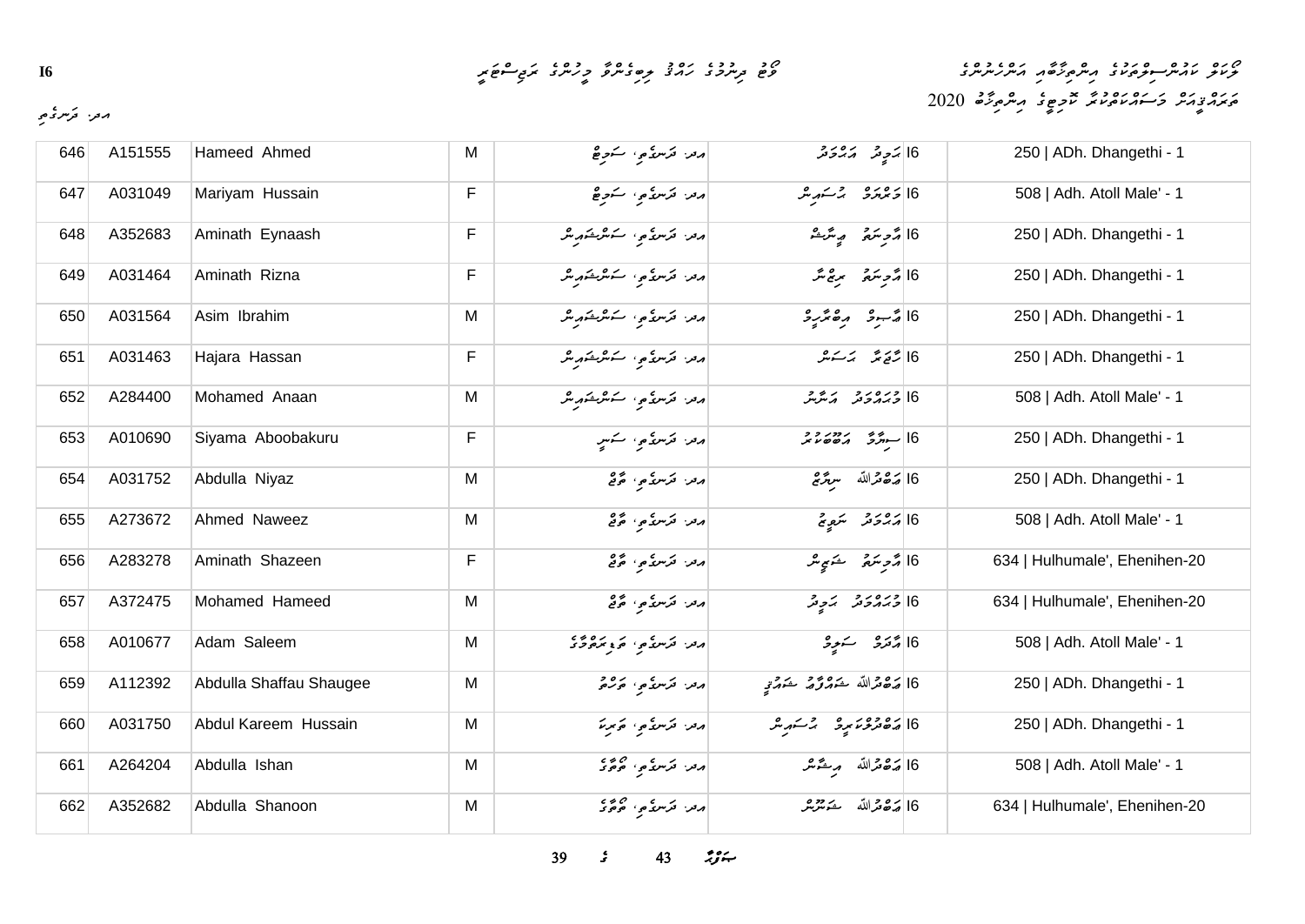*sCw7q7s5w7m< o<n9nOoAw7o< sCq;mAwBoEw7q<m; wBm;vB* م من المرة المرة المرة المرجع المراجع المراجع المراجع المراجع المراجع المراجع المراجع المراجع المراجع المراجع<br>مرين المراجع المراجع المرجع المراجع المراجع المراجع المراجع المراجع المراجع المراجع المراجع المراجع المراجع ال

| 663 | A047937 | Ahmed Imad             | M           | معر فرسي معود                                                                                                                                                                                                         | 16 <i>הככב הכב</i>                                | 250   ADh. Dhangethi - 1      |
|-----|---------|------------------------|-------------|-----------------------------------------------------------------------------------------------------------------------------------------------------------------------------------------------------------------------|---------------------------------------------------|-------------------------------|
| 664 | A125003 | Aishath Ifasha         | F           | معر ترسمه مهم                                                                                                                                                                                                         | 6  رَّمَ شَمَرُ مِتَرَّشَّہُ                      | 508   Adh. Atoll Male' - 1    |
| 665 | A284257 | Fathimath lusha        | F           | ماص المرسوع المنافع والمحدوم                                                                                                                                                                                          | 6  وَّجِوحَةُ مِنْ مِنْهُ                         | 508   Adh. Atoll Male' - 1    |
| 666 | A080475 | Hafsa Ibrahim          | $\mathsf F$ | مدر ترس و و د                                                                                                                                                                                                         | 6  ئەۋىبە مەھەردى                                 | 634   Hulhumale', Ehenihen-20 |
| 667 | A161436 | Hawwa Shadha Shaheem   | $\mathsf F$ | معر ترسمو معود                                                                                                                                                                                                        | 6  يَرْدُوُّ حَقَّةً حَوَرِدْ                     | 250   ADh. Dhangethi - 1      |
| 668 | A154172 | Ibrahim Hussain        | M           | ماص فرس ما ما و عام به عام و به المسلم به المسلم المسلم المسلم به المسلم المسلم به الله الله الله به<br>المسلم المسلم المسلم المسلم المسلم المسلم المسلم المسلم المسلم المسلم المسلم المسلم الله به الله الله الله ال | 16 مەمگەر بىق 16 مىليەتتىر.<br>مەم                | 508   Adh. Atoll Male' - 1    |
| 669 | A031584 | Nasreena Ibrahim       | F           | معر ترسمو معود                                                                                                                                                                                                        | 6  سَ <i>تِ جِيسٌ وِرةَ مَّرْبِ</i> وْ            | 250   ADh. Dhangethi - 1      |
| 670 | A031466 | Thauheeda Ibrahim      | $\mathsf F$ | معر ترسمو معود                                                                                                                                                                                                        | 6   <sub>مَوق</sub> ربِتَر م <i>ِ</i> مِحْرَبِ وَ | 250   ADh. Dhangethi - 1      |
| 671 | A010568 | Ahmed Thalal           | M           | معرا فكسكامي كالإمراء فخر                                                                                                                                                                                             | 16 كەبرى تەر بۇ ئۇ                                | 250   ADh. Dhangethi - 1      |
| 672 | A273717 | Aminath Thanya Mohamed | $\mathsf F$ | معرا فكسكوها كإلا الكوفر                                                                                                                                                                                              | 6  مُ مِسَمَّدٍ مُحْسِرٌ وَبَرَمُ مِنْ            | 97   R. Un'goofaaru - 1       |
| 673 | A010562 | Hassan Adam            | M           | معرا فكسكوه كالإمراقية                                                                                                                                                                                                | 6  ئەسەبىر پەئەرۋ                                 | 250   ADh. Dhangethi - 1      |
| 674 | A010471 | Hussain Solah          | M           | معرا فكسكوه كالإمراقية                                                                                                                                                                                                | 6  پرست <sub>مب</sub> ر سکو <i>ن</i> ژ            | 250   ADh. Dhangethi - 1      |
| 675 | A114739 | Khadeeja Simah         | $\mathsf F$ | معرا فكسكوه كالإمراقية                                                                                                                                                                                                | 6   دَمِيعٌ سِوتٌرْ                               | 634   Hulhumale', Ehenihen-20 |
| 676 | A050293 | Mohamed Jinah Hassan   | M           | معرا فكسكوها كالموهوف                                                                                                                                                                                                 | 16 <i>دېمم</i> ونر <sub>مې</sub> شر برخش          | 388   Feydhoo Ehenihen - 1    |
| 677 | A352681 | Mohamed Leevaan Thalal | M           | معرا فكسكوه كالإمراء فخ                                                                                                                                                                                               | 16 <i>دبره دو چ</i> وگر <i>چ</i> وگر              | 250   ADh. Dhangethi - 1      |
| 678 | A160352 | Mohamed Leevan Tholal  | M           | معرا فكسكوها كالموهوف                                                                                                                                                                                                 | 16 <i>دُبُہ دُور جِعَہ وَجُوْ</i>                 | 250   ADh. Dhangethi - 1      |
| 679 | A065254 | Abdul Latheef Ahmed    | M           | مدر ترسد و موده                                                                                                                                                                                                       | 16 كەھەر كەچرىق كەبرى 16                          | 508   Adh. Atoll Male' - 1    |

*40 s* 43 *i*<sub>S</sub> $\approx$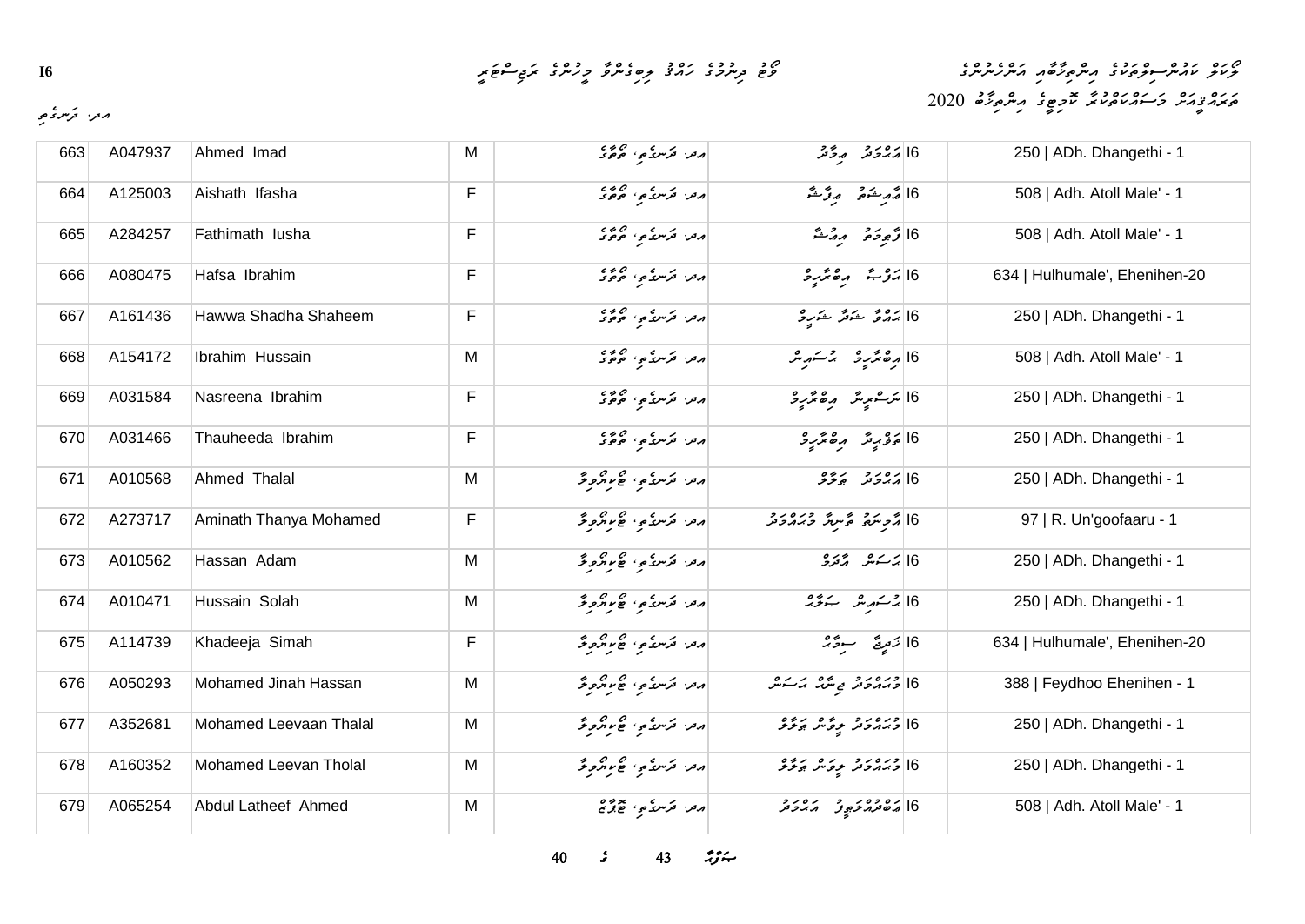*sCw7q7s5w7m< o<n9nOoAw7o< sCq;mAwBoEw7q<m; wBm;vB* م من المسجد المسجد المسجد المسجد المسجد العام 2020<br>مجم*د المسجد المسجد المستجد المسجد المسجد المسجد المسجد المسجد المسجد المسجد المسجد المسجد المسجد المسجد المسجد* 

| 680 | A035731 | Mohamed Thoufeeq      | M           | ما مار انگر مرکز کردگر           | 6  33,200 ءقروقه                                                                  | 250   ADh. Dhangethi - 1     |
|-----|---------|-----------------------|-------------|----------------------------------|-----------------------------------------------------------------------------------|------------------------------|
| 681 | A124021 | Aslam Ibrahim         | M           | ماندا افكرسري والمركب            | 6  مَسْعَوَى مِعْمَدِهِ                                                           | 250   ADh. Dhangethi - 1     |
| 682 | A031790 | Ibrahim Aboobakuru    | M           | أمعرا فكسكامي المركث             |                                                                                   | 250   ADh. Dhangethi - 1     |
| 683 | A098934 | Amjad Hussain         | M           | أمعرا فرسمتمي أقرئمي             | 16 كەنتى قىلى مەسكەر بىر                                                          | 250   ADh. Dhangethi - 1     |
| 684 | A283560 | Fathimath Zaha Zuhoor | F           | أمعرا فرسمتمي المحمومي           | 6   تۇ <sub>ج</sub> وڭرىم ئەرگىمى ئەسىر                                           | 250   ADh. Dhangethi - 1     |
| 685 | A080652 | Mariyam Nasiha        | F           | أمعرا فكالمتكافئ المحكامي        | 6   ئەنگەر ئەسىرىگە                                                               | 250   ADh. Dhangethi - 1     |
| 686 | A048392 | Nahida Hussain        | F           | أماما الكرسمني والمحاكم والمحاجر | 6  بَرْرِيْر كَرْسَهِ بْرْ                                                        | 508   Adh. Atoll Male' - 1   |
| 687 | A031519 | Nazima Hussain        | F           | أمامرا الكرسمنكامي المتحركون     | 6  سُمْعِ فَرْ سَنَ سَرَ اللَّهُ عَلَيْهِ مِنْ                                    | 250   ADh. Dhangethi - 1     |
| 688 | A031457 | Aishath Majdhee       | F           | أمعن فكسفوا أوقام                | 6  رَّمَ شَمَرَ وَقَامٍ                                                           | 250   ADh. Dhangethi - 1     |
| 689 | A331459 | Aishath Nashfa Nahid  | F           | أمعن فكسفوا أوقام                | 6  مەم شەھ سىشىر ئىرىد                                                            | 250   ADh. Dhangethi - 1     |
| 690 | A283314 | Fathimath Yumna       | F           | معرا فكسفوا ووكالم               | 6ا رً <sub>ّجو</sub> حه مركز مثر                                                  | 508   Adh. Atoll Male' - 1   |
| 691 | A031419 | Haleema Ahmed         | F           | معرا فكسفوا ووكالم               | 6  يَرجِعُ - يَرْجُرْحَمْد                                                        | 250   ADh. Dhangethi - 1     |
| 692 | A031420 | Hassan Majdee         | M           | أمعن فكسكوه وقمر                 | 6  پرستىش ئۇقىمىيە                                                                | 250   ADh. Dhangethi - 1     |
| 693 | A273677 | Hawwa Dhunya          | F           | معرا فكسقي ووتحم                 | 6  يَہْدُوَّ مَدِسْرَةَ                                                           | 463   Srilanka / Colombo - 4 |
| 694 | A283316 | Khadeeja Majdee       | $\mathsf F$ | أمعن فكسفوا أوقام                | 6   كَتَمَدِيحٌ - كَتَاحِدٍ اللهِ عَلَيْهِ اللهِ عَلَيْهِ اللَّهِ عَلَيْهِ السَّا | 250   ADh. Dhangethi - 1     |
| 695 | A283320 | Mariyam Majdee        | F           | أمعن فكسفوا أوقام                | 6  5 بمەيرى - 5 قىم يە                                                            | 250   ADh. Dhangethi - 1     |
| 696 | A283374 | Mohamed Rifau Majdee  | M           | معرا فكسفيء ووقاته               | 16 <i>دُبُہ دُوَ تَہ بِروَّہُ</i> وَتَ <sub>ّتَم</sub> ِّرِ                       | 250   ADh. Dhangethi - 1     |

*41 sC 43 nNw?mS*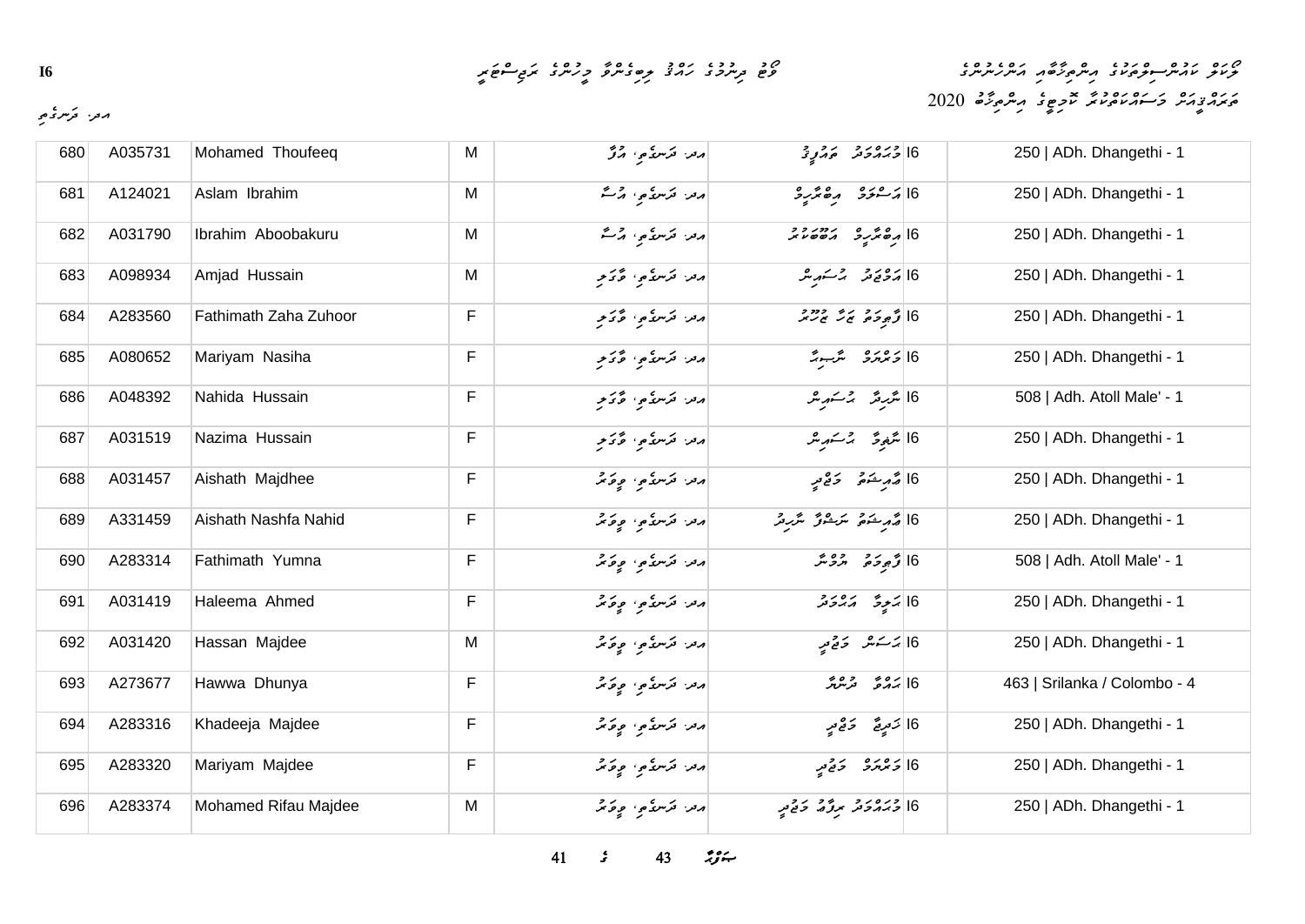*sCw7q7s5w7m< o<n9nOoAw7o< sCq;mAwBoEw7q<m; wBm;vB* م من المرة المرة المرة المرجع المراجع المراجع المراجع المراجع المراجع المراجع المراجع المراجع المراجع المراجع<br>مرين المراجع المراجع المرجع المراجع المراجع المراجع المراجع المراجع المراجع المراجع المراجع المراجع المراجع ال

| 697 | A284685 | Adam Imjaad             | M         | أمعرا الكرسكامي المح مكرك  | 6  رحمزڈ مرڈیج تر                         | 250   ADh. Dhangethi - 1      |
|-----|---------|-------------------------|-----------|----------------------------|-------------------------------------------|-------------------------------|
| 698 | A284682 | Aishath Ishrath         | F         | أمعرا فكالتكامئ أويتك      | 6  مُدِينَة دِيشِمْرة                     | 634   Hulhumale', Ehenihen-20 |
| 699 | A284683 | Aminath Mohamed         | F         | أمعرا فكالتكامئ أويتك      | 6  مُجِسَعُ وَبَرُمُحَمَّد                | 250   ADh. Dhangethi - 1      |
| 700 | A284684 | Khadeeja Amaanee        | F         | أمعرا فكالمحصي المح يترك   | 6  كَعِيقٌ - مَاحَسِ                      | 508   Adh. Atoll Male' - 1    |
| 701 | A031651 | Mohamed Moosa           | M         | أمعرا فكالمحصي المح للكرام | 6  3223 ق حق                              | 250   ADh. Dhangethi - 1      |
| 702 | A031650 | Zulfa Adam              | F         | معرا فكسكامي المحي مكرك    | 6  ج جوزٌ مُجمَّدة                        | 250   ADh. Dhangethi - 1      |
| 703 | A031596 | Abdulla Ali             | M         | معرا فكسكوم والمقيرى       | 16 كەھىراللە كەمچ                         | 250   ADh. Dhangethi - 1      |
| 704 | A031751 | Ali Adam                | M         | معرا فكسكوا والمقيرة       | 6  كەبىي مەتىرى                           | 250   ADh. Dhangethi - 1      |
| 705 | A125483 | Moosa Ali               | M         | مدر ترسر و مع مرد          | 6  تخریجہ تھ <i>ج</i>                     | 250   ADh. Dhangethi - 1      |
| 706 | A056216 | Naazleen Ali            | F         | معرا فكسكوا والمقيرة       | 6ا ئىن <sub>ج م</sub> وبى <i>گە مەم</i> ر | 634   Hulhumale', Ehenihen-20 |
| 707 | A284337 | Nisan Ali               | ${\sf M}$ | معرا فكالتكافئ والمكامرة   | 6  سرششر کرمی                             | 250   ADh. Dhangethi - 1      |
| 708 | A284364 | Niswan Ali              | M         | معرا فكالمحاص والمقامرة    | 6  سرت مۇش ھ <i>ەي</i> ج                  | 250   ADh. Dhangethi - 1      |
| 709 | A031478 | Rugiyya Moosa           | F         | معرا فكالتكافئ والمكامرة   | 6  بزنږ چرنگ وحقیقه                       | 250   ADh. Dhangethi - 1      |
| 710 | A042091 | Abdul Rasheed Aboobakur | M         | معرا فكسكوه المحفوفين      | 6  גם קרים גם החרק ב                      | 250   ADh. Dhangethi - 1      |
| 711 | A031744 | Ali Rasheed             | M         | معرا فكسكوه المحفوفين      | 6  کەمچە سمەھىر                           | 250   ADh. Dhangethi - 1      |
| 712 | A031773 | Muslima Aboobakuru      | F         | معرا فكسكوه المحفوفين      | 6 كەشمۇق مەھەمىر                          | 250   ADh. Dhangethi - 1      |
| 713 | A031484 | Sharyfa Moosa           | F         | معرا فكسكوم وفرود          | 6  ڪيپوڙ ويڪ                              | 250   ADh. Dhangethi - 1      |

*42 s* 43 *z*<sub>*s*</sub> $\rightarrow$